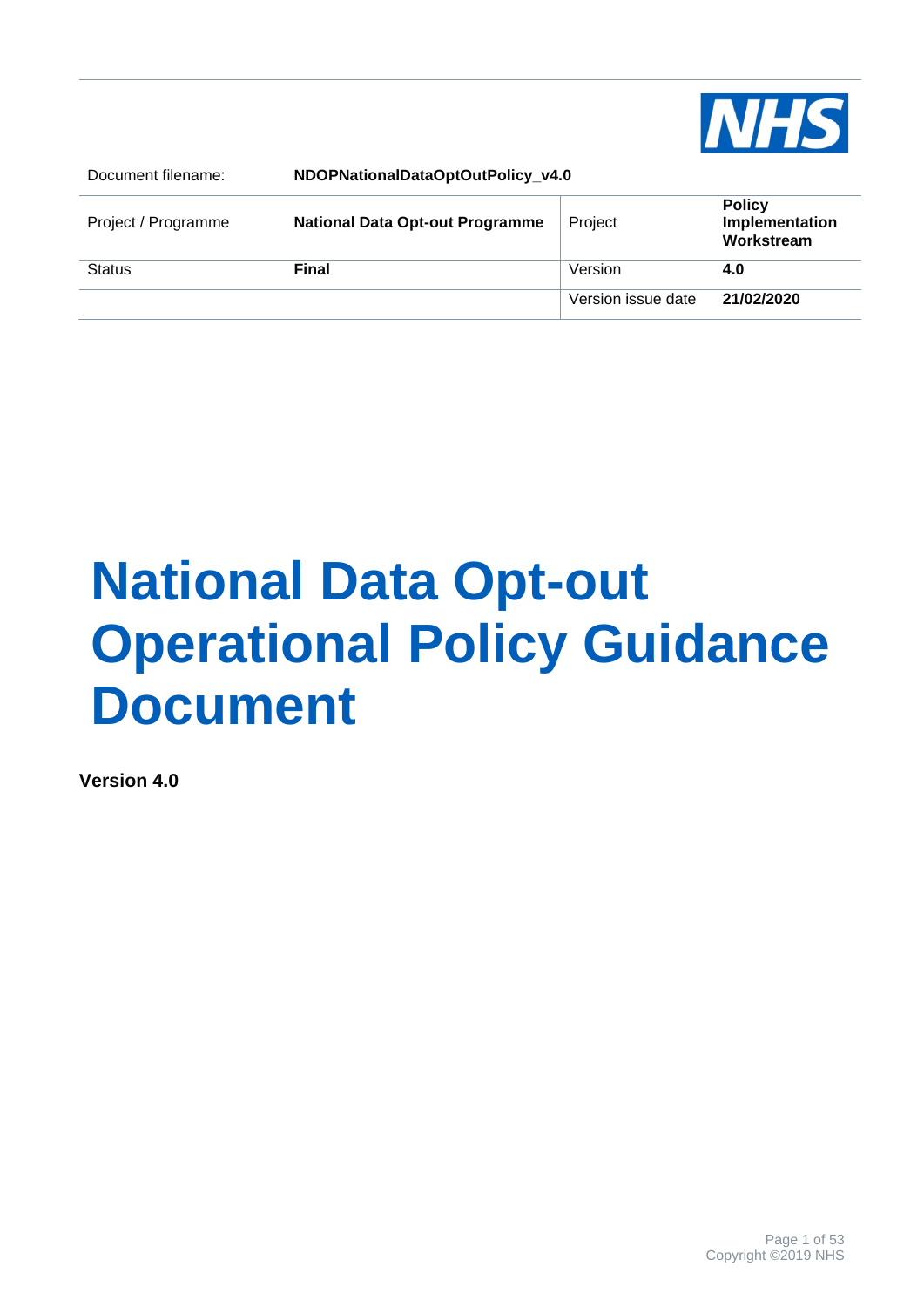# **Document management**

# **Revision History**

| <b>Version</b> | <b>Date</b> | <b>Summary of Changes</b>                                                                                                  |
|----------------|-------------|----------------------------------------------------------------------------------------------------------------------------|
| 2.0            | 25/5/18     | Published for public beta                                                                                                  |
| 21             | 1/10/18     | Minor updates                                                                                                              |
| 3.0            | 4/3/19      | Major update for implementation                                                                                            |
| 4.0            | 21/02/20    | Rearranged to emphasise the need to consider section 251 position and<br>provide further clarity around payment data flows |

# **Approved by**

This document must be approved by the following groups:

| <b>Name</b>     | Title                                           | <b>Date</b> | <b>Version</b> |
|-----------------|-------------------------------------------------|-------------|----------------|
| Programme Head  | NDOP Programme Head, NHS Digital                | Dec 2018    | 3.0            |
| Programme Board | National Data Opt-out Programme<br><b>Board</b> | Jan 2019    | 3.0            |
| <b>NHSX</b>     | <b>NHSX</b>                                     | Feb 2020    | 4.0            |

#### **Document Control:**

The controlled copy of this document is maintained on the National Data Opt-out webpages. Any copies of this document held outside of that area, in whatever format (e.g. paper, email attachment), are considered to have passed out of control and should be checked for currency and validity.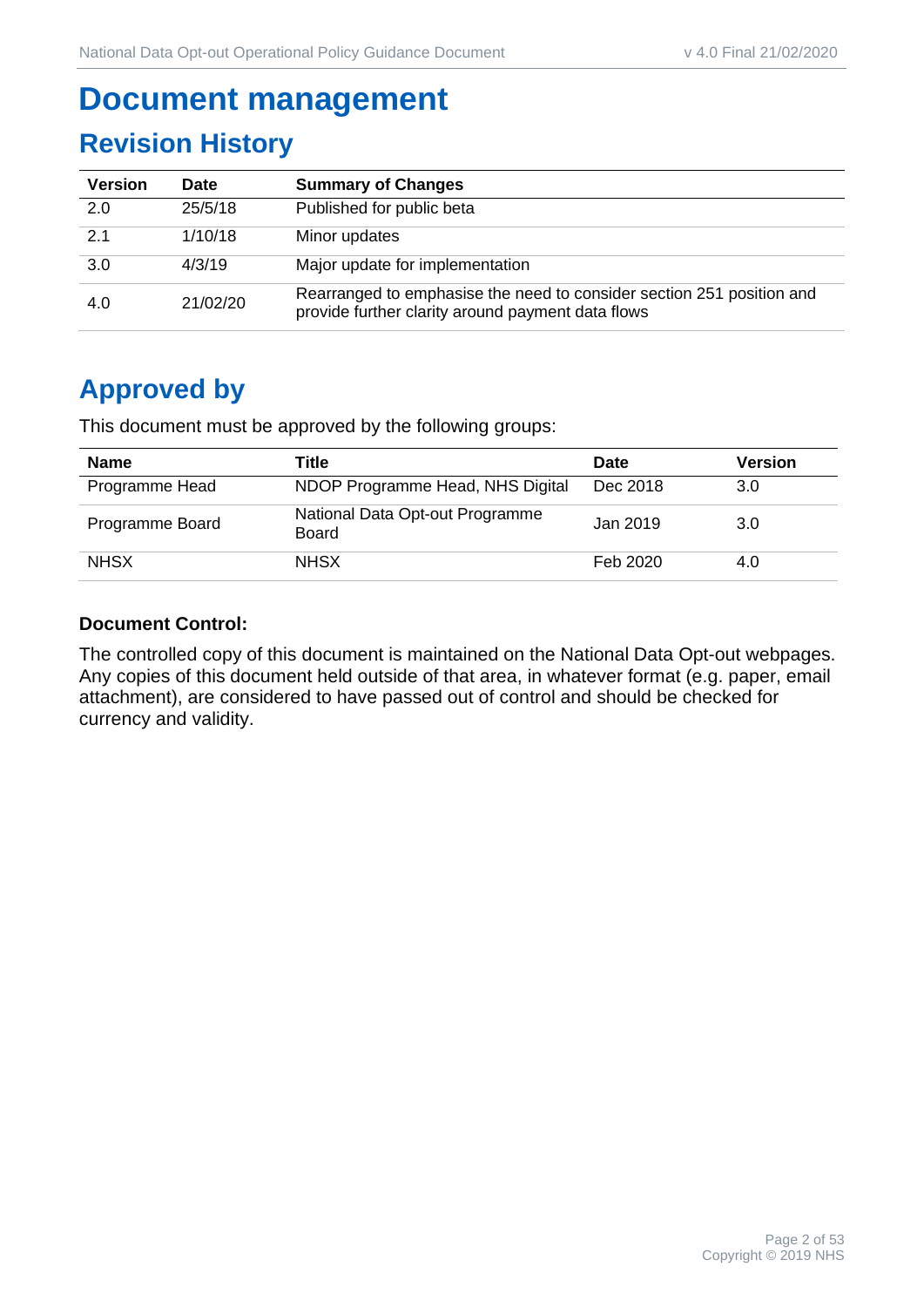# **Contents**

| 1            | <b>Introduction</b>                                       | $\overline{\mathbf{7}}$ |
|--------------|-----------------------------------------------------------|-------------------------|
| 1.1          | <b>Document Purpose</b>                                   | $\overline{7}$          |
| 1.2          | Audience                                                  | $\overline{7}$          |
| 1.3          | Scope of this document                                    | $\overline{7}$          |
| 1.4          | Terminology                                               | $\overline{7}$          |
| $\mathbf{2}$ | What are national data opt-outs?                          | 9                       |
| 2.1          | Context                                                   | 9                       |
| 2.2          | Legal framework and lawful basis                          | 9                       |
| 2.3          | Complying with the Common Law                             | 10                      |
| 2.4          | Type of data                                              | 12                      |
| 2.5          | Purpose and point of application                          | 13                      |
| 2.6          | Geographical coverage                                     | 13                      |
| 2.7          | Interaction with other opt-outs                           | 14                      |
| 2.8          | Compliance with national data opt-out policy              | 14                      |
| 2.9          | Deceased patients                                         | 14                      |
| $\mathbf{3}$ | <b>Setting an opt-out</b>                                 | 15                      |
| 3.1          | The question wording                                      | 15                      |
| 3.2          | Who can opt out                                           | 15                      |
| 3.3          | Channels to set a national data opt-out                   | 15                      |
| 4            | Which organisations does the opt-out apply to?            | 17                      |
| 4.1          | Health and adult social care system                       | 17                      |
| 4.2          | Privately funded health and care                          | 19                      |
| 4.3          | Data controllers and processors                           | 19                      |
| 5            | When does a national data opt-out apply?                  | 21                      |
| 5.1          | Disclosures using S.251 - Regulation 2 and 5              | 21                      |
| 5.2          | Data format                                               | 21                      |
| 5.3          | Records containing information about multiple individuals | 22                      |
| 6            | When does a national data opt-out not apply?              | 23                      |
| 6.1          | Consent                                                   | 23                      |
| 6.2          | Communicable diseases and risks to public health          | 23                      |
| 6.3          | Overriding public interest                                | 23                      |
| 6.4          | Information required by law or court order                | 24                      |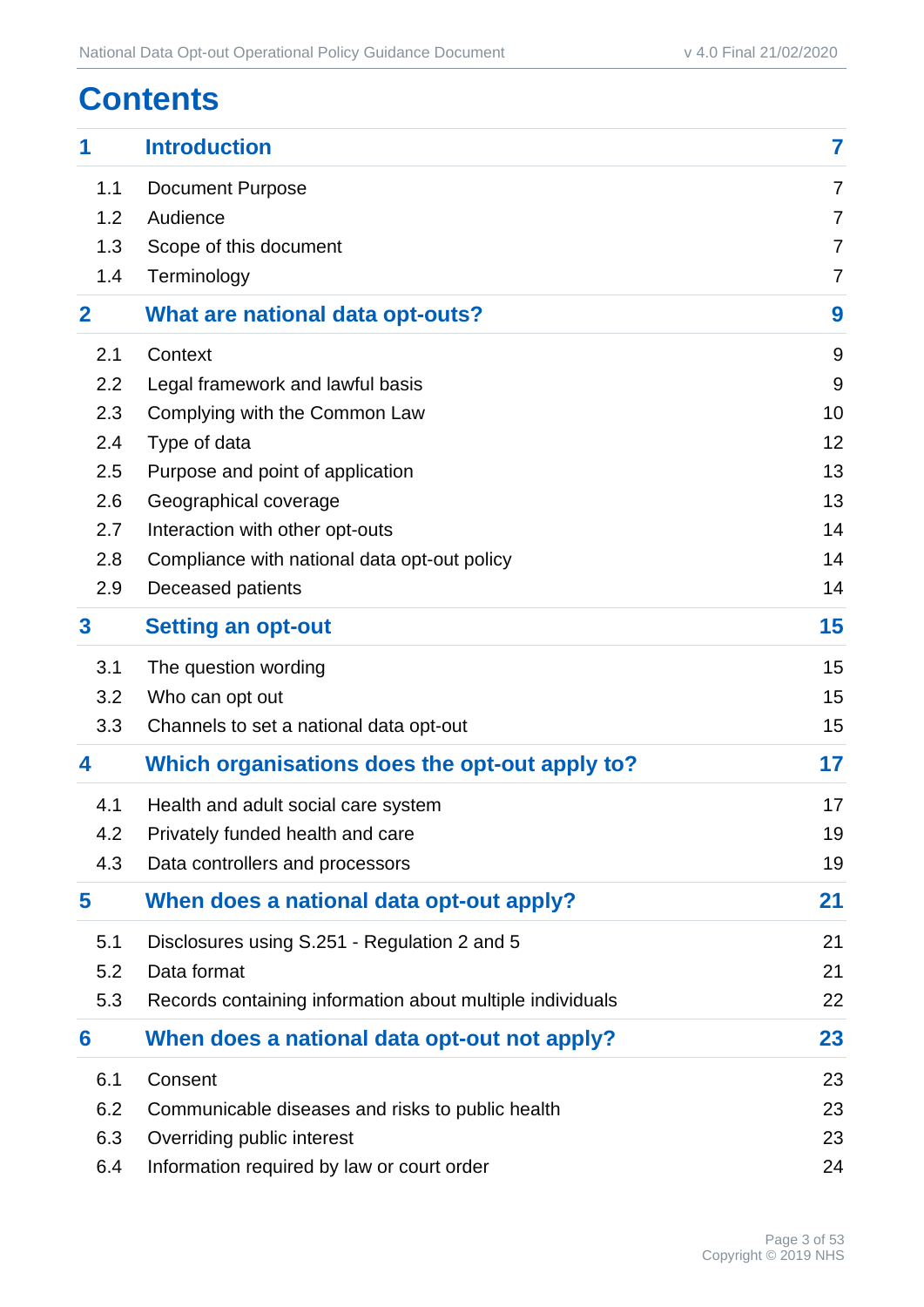| 7     | <b>Policy considerations for specific organisations or purposes</b> | 26 |
|-------|---------------------------------------------------------------------|----|
| 7.1   | Payments and invoice validation                                     | 26 |
| 7.2   | <b>Risk stratification</b>                                          | 26 |
| 7.3   | Cross border data flows                                             | 27 |
| 7.4   | Consent for consent                                                 | 27 |
| 7.5   | Flows to Public Health England National Disease Registers           | 28 |
| 7.6   | Data flows to ONS for official statistics                           | 28 |
| 7.7   | Population screening programmes                                     | 29 |
| 7.8   | <b>Assuring Transformation</b>                                      | 29 |
| 7.9   | National patient experience surveys                                 | 29 |
| 7.10  | <b>NHS Digital</b>                                                  | 30 |
| 8     | Applying the national data opt-out                                  | 31 |
| 8.1   | Record removal                                                      | 31 |
| 8.2   | <b>NHS</b> number                                                   | 32 |
| 8.3   | Timing of application of the national data opt-out                  | 33 |
| 8.4   | Time lag for applying national data opt-outs                        | 34 |
| 8.5   | Use of national data opt-out data by health and care organisations  | 34 |
| 9     | <b>Analysis of national data opt-outs</b>                           | 35 |
| 9.1   | National data opt-out publication                                   | 35 |
| 9.2   | <b>Bespoke Analysis</b>                                             | 35 |
| 10    | <b>Compliance with the national data opt-out</b>                    | 36 |
| 10.1  | Code of Practice on Confidential Information                        | 36 |
| 10.2  | Data Security and Protection Toolkit                                | 36 |
| 10.3  | Information standard on compliance with the national data opt-out   | 36 |
| 10.4  | Contracts                                                           | 36 |
| 10.5  | Information Commissioner's Office (ICO) Position                    | 37 |
| 11    | <b>Further Information</b>                                          | 38 |
| 11.1  | <b>Further information</b>                                          | 38 |
| 11.2  | Background information and reference documents                      | 38 |
| 11.3  | <b>Contact details</b>                                              | 38 |
|       | <b>Appendix 1: Abbreviations</b>                                    | 39 |
|       | <b>Appendix 2: Definitions</b>                                      | 40 |
| A2.1: | <b>Individual or Direct Care</b>                                    | 40 |
| A2.2: | Data Controller                                                     | 41 |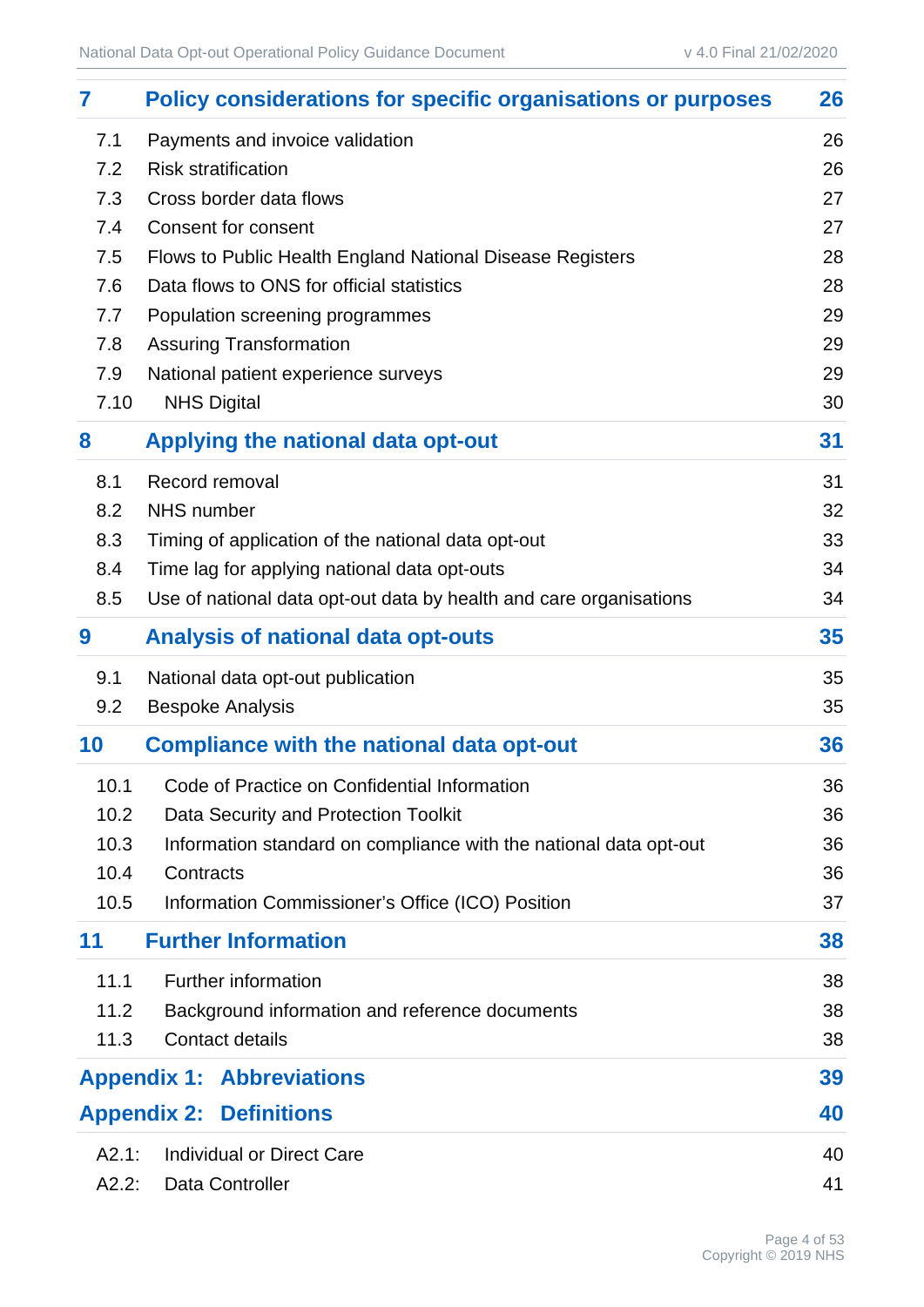| A2.3: | Data Processor                                                  | 41 |
|-------|-----------------------------------------------------------------|----|
| A2.4: | Section 251 (S.251)                                             |    |
| A2.5: | Health and adult social care system                             | 42 |
| A2.6: | Patients, members of the public and service users               | 42 |
| A2.7: | Setting and applying opt-outs                                   | 42 |
|       | <b>Appendix 3: Rationale and Supporting Information</b>         | 43 |
| A3.1: | Who can opt out                                                 | 43 |
|       | <b>Appendix 4: Changes to NHS number</b>                        | 44 |
| A4.1: | <b>Duplicates and Confusions</b>                                | 44 |
| A4.2: | Assigning new NHS Numbers                                       | 44 |
|       | Appendix 5: Information required by law or court order          | 45 |
|       | Appendix 6: Confidential Patient Information (CPI) definition   | 48 |
| A6.1: | What is Confidential Patient Information?                       | 48 |
| A6.2: | Assessing what is Confidential Patient Information              | 50 |
| A6.3: | <b>Further Information and Advice</b>                           | 51 |
| A6.4: | Extract from NHS Act 2006 Sec 251                               | 52 |
|       | Appendix 7: External review of the national data opt-out policy | 53 |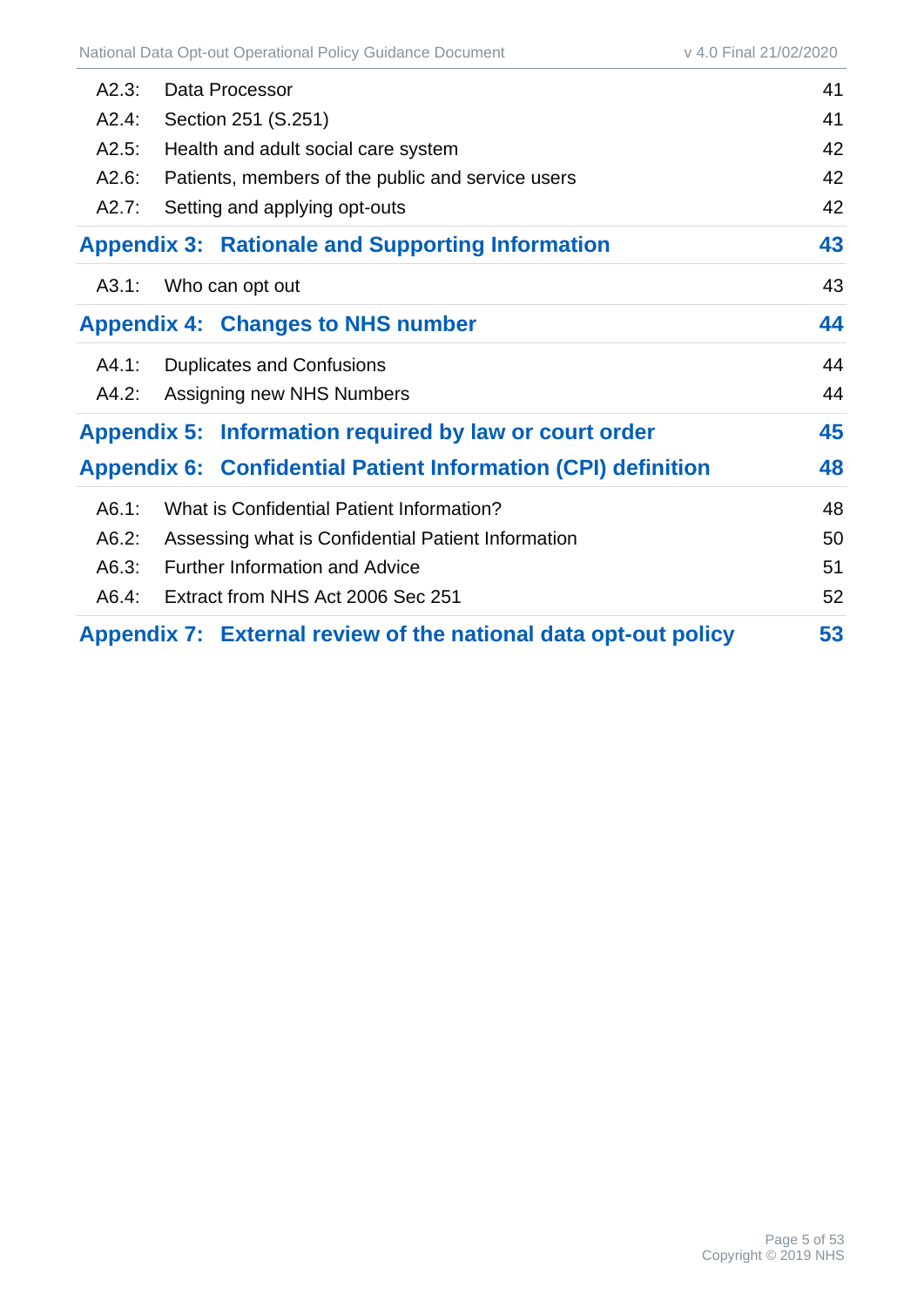# **Executive summary**

The national data opt-out applies to the disclosure of confidential patient information for purposes beyond individual care across the health and adult social care system in England.

This document provides operational guidance to understand the application of national data opt-out policy – it sets out when the national data opt-out must be applied along with the exemptions when it will not apply. The national data opt-out applies to data that originates within the health and adult social care system in England and is applied by health and care organisations that subsequently process this data for purposes beyond individual care. The opt-out does not apply to data disclosed by providers of health and care services outside of England or to children's social care services. This document includes guidance in relation to several specific data uses, for example risk stratification.

The national data opt-out is aligned with the authorisation used for sharing a patient's data in accordance with the common law duty of confidentiality (CLDC). In broad terms the national data opt-out applies unless there is a mandatory legal requirement or an overriding public interest for the data to be shared. The opt-out does not apply when the individual has consented to the sharing of their data or where the data is anonymised in line with the Information Commissioner's Office (ICO) Code of Practice on Anonymisation.

A member of the public is able to set an opt-out via a number of channels that include online, digitally assisted and non-digital channels. Any person registered on the Personal Demographic Services (PDS) and who consequently has an NHS number allocated to them is able to set a national data opt-out. The opt-out is stored in a central repository against their NHS number on the Spine[1.](#page-5-0)

NHS Digital and Public Health England are applying the national data opt-out to any in scope data releases and are compliant with this policy. Other relevant organisations are required to be compliant with the national data opt-out by March 2020.

The opt-out applies regardless of the format of the data and this includes structured and unstructured electronic data and paper records. When the opt-out is applied, the entire record (or records) associated with that individual must be fully removed from the data being disclosed. The NHS number is used as the identifier for the removal of the records.

A [national data opt-out publication](https://digital.nhs.uk/data-and-information/publications/statistical/national-data-opt-out) provides statistics on the national data opt-out against various dimensions, including age and geography to help organisations to understand the impact of the opt-out on their data. Related documents that set out requirements and guidance on the application of the national data opt-out include the Data Security and Protection Toolkit (DSPT), the Information Standard on Compliance with the National Data Opt-out and the [NHS Digital Code of Practice on Confidential Information.](https://digital.nhs.uk/data-and-information/looking-after-information/data-security-and-information-governance/codes-of-practice-for-handling-information-in-health-and-care/code-of-practice-on-confidential-information) Further information and guidance on the opt-out is available from the [national data opt-out](https://digital.nhs.uk/national-data-opt-out)  [webpages.](https://digital.nhs.uk/national-data-opt-out)

<span id="page-5-0"></span><sup>&</sup>lt;sup>1</sup> [Spine](https://digital.nhs.uk/spine) supports the IT infrastructure for health and social care in England.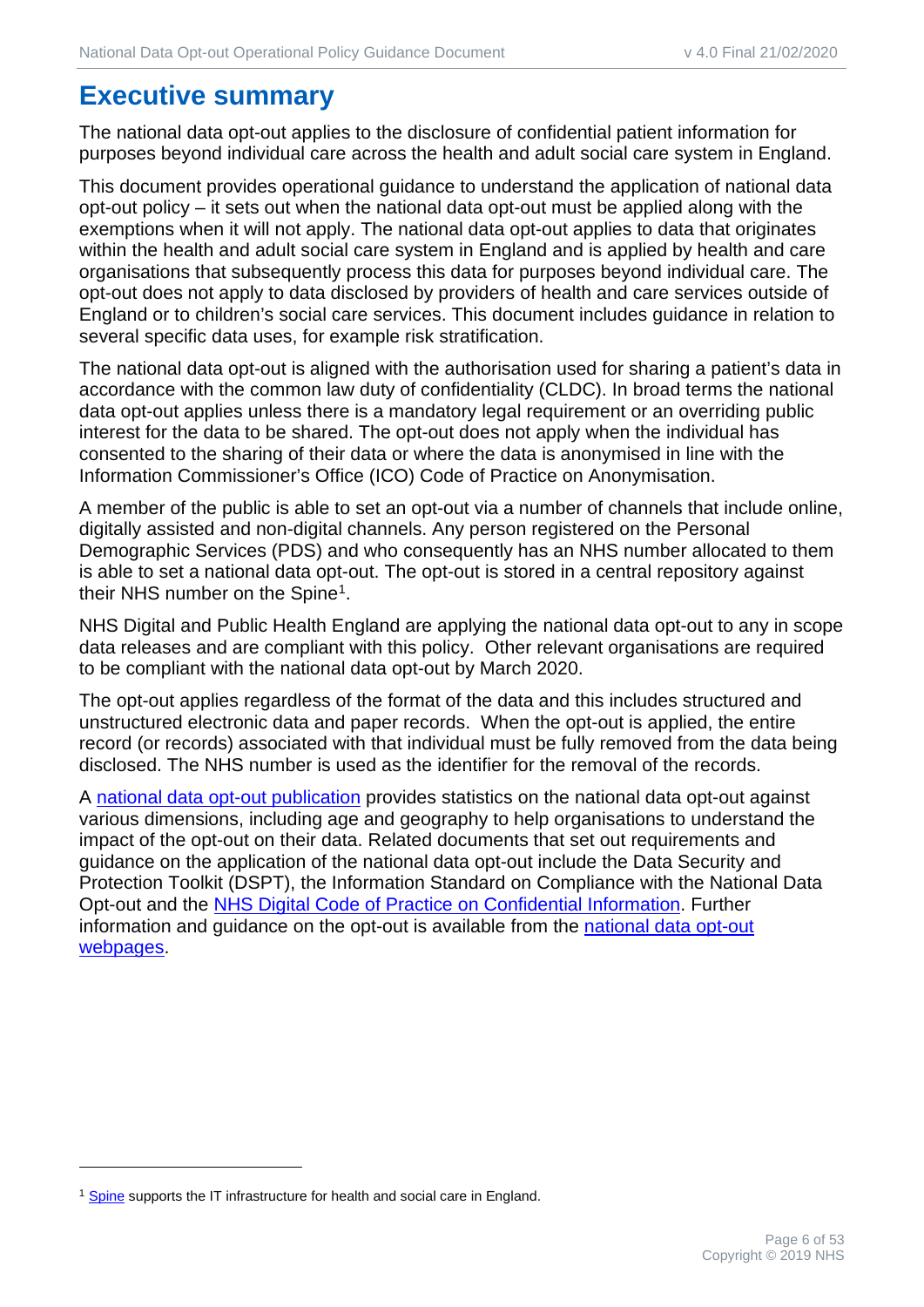# <span id="page-6-0"></span>**1 Introduction**

#### <span id="page-6-1"></span>**1.1 Document Purpose**

This document sets out the policy rules for all health and adult social care organisations (see section 4) to use when assessing whether the national data opt-out needs to be applied.

#### <span id="page-6-2"></span>**1.2 Audience**

The intended audience for this document comprises both individuals who are responsible for ensuring that the legal obligations of data protection and confidentiality are met and implemented and also those who are processing patient data within health and adult social care organisations. The former group may include the information governance lead, Caldicott Guardian, data protection officer, chief information officer, chief clinical information officer, senior information risk owner and others responsible for data protection and compliance. The latter group may include information analysts and data processing staff. In essence this includes anyone who is responsible for the processing or handling of patient data and, therefore, may be required to apply the national data opt-out policy.

This document may also be of interest to researchers, members of the public or healthcare professionals who have a particular interest in this subject although other more suitable materials are available on the [national data opt-out website.](https://digital.nhs.uk/services/national-data-opt-out-programme)

This document is not intended to support members of the public in setting national data optouts or health and adult social care professionals in providing guidance or signposting to the public. Other resources for this purpose are provided on the:

- [national data opt-out service](http://www.nhs.uk/your-nhs-data-matters) webpages information to support the public to make an informed decision and to set a national data opt-out
- [national data opt-out](https://digital.nhs.uk/national-data-opt-out) webpages quidance and resources.

#### <span id="page-6-3"></span>**1.3 Scope of this document**

This document provides practical operational guidance based on the national data opt-out policy as set by the Department of Health and Social Care (DHSC). NHS Digital is directed to produce and maintain this guidance.

This document is a comprehensive articulation of the policy rules relevant to considering and applying national data opt-outs.

This document does not provide detailed guidance relating to the interpretation of some of the underpinning concepts relied upon within this document, for example what is individual care or what is deemed to be anonymised data in line with the ICO Code of Practice. However, it does signpost to existing guidance as appropriate.

This guidance is reviewed regularly in order to ensure that it remains up to date as the national data opt-out is implemented across the health and care system. It is a controlled document and users should always refer back to the version published online to ensure that they are using the most up to date version.

## <span id="page-6-4"></span>**1.4 Terminology**

A full list of abbreviations is provided in [Appendix 1:](#page-38-0) [Abbreviations.](#page-38-0) [Appendix 2:](#page-39-0) [Definitions](#page-39-0) defines some of the key terms which are used in this document. For consistency and to aid understanding the following terminology is used throughout this document with the specific meaning as set out below:

• "individual care" this is often referred to as 'direct care' where legally the sharing of data is based on implied consent, i.e. where the patient knows or would reasonably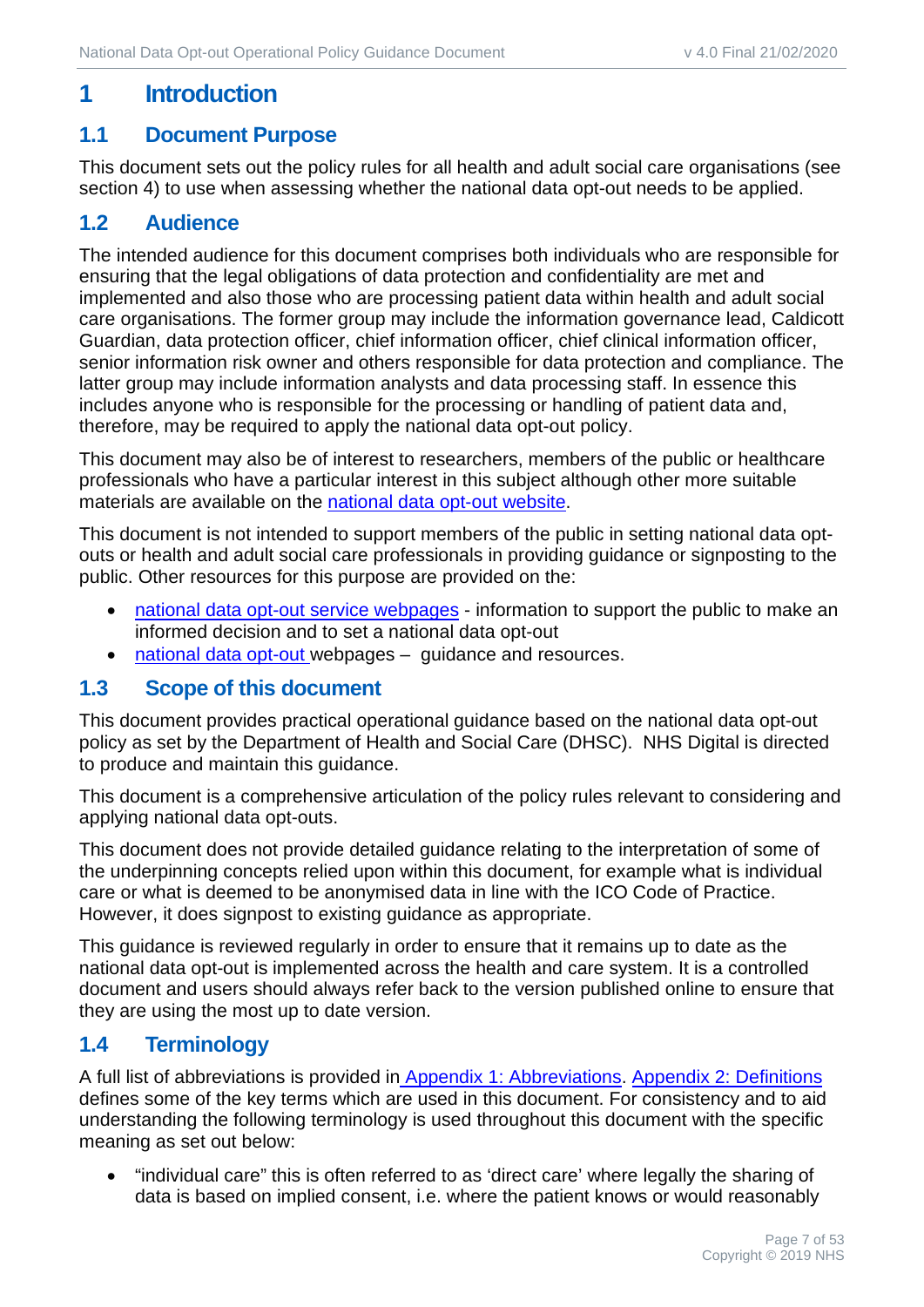expect their data to be shared for their care and treatment. The definition of individual care is set out in [Appendix 2:](#page-39-0) [Definitions.](#page-39-0) For completeness the definition of indirect care is also included here.

- "purposes beyond individual care" is used to refer to all other uses of data outside an individual's care and treatment. This is sometimes also referred to as "secondary uses", "indirect care" or "other purposes".
- "data disclosure" this is the term used to describe sharing of data in relation to the common law duty of confidentiality and is used to indicate the point at which the national data opt-out must be applied.
- "apply" and "applying" is used to describe the process whereby organisations respect national data opt-outs in any data disclosures, this may sometimes be referred to as "upholding".
- "compliance" is used to refer to an organisation having assessed its data flows to determine whether they fall within the scope of national data opt-out policy (as defined by this document), and applying the national data opt-outs as necessary to any flows that are within scope. An organisation may be in compliance even if it is not applying the national data opt-out where it does not have any data disclosures that need the opt-out to be applied. For example where it is processing data for individual care only.
- "Common law duty of confidentiality" (CLDC) is used to refer to the common law regarding information that is subject to a duty of confidence. This is sometimes termed the "common law duty of confidence".
- "patient" is used to refer to people in the context of an opt-out being applied to any "data disclosure". In some parts of the health and care system the term "client" or "service user" may be equivalent.
- "data protection legislation" is used in this document as an umbrella term to cover the Data Protection Act 2018 (DPA) and the General Data Protection Regulation (GDPR), and any regulations which relate to the DPA or GDPR.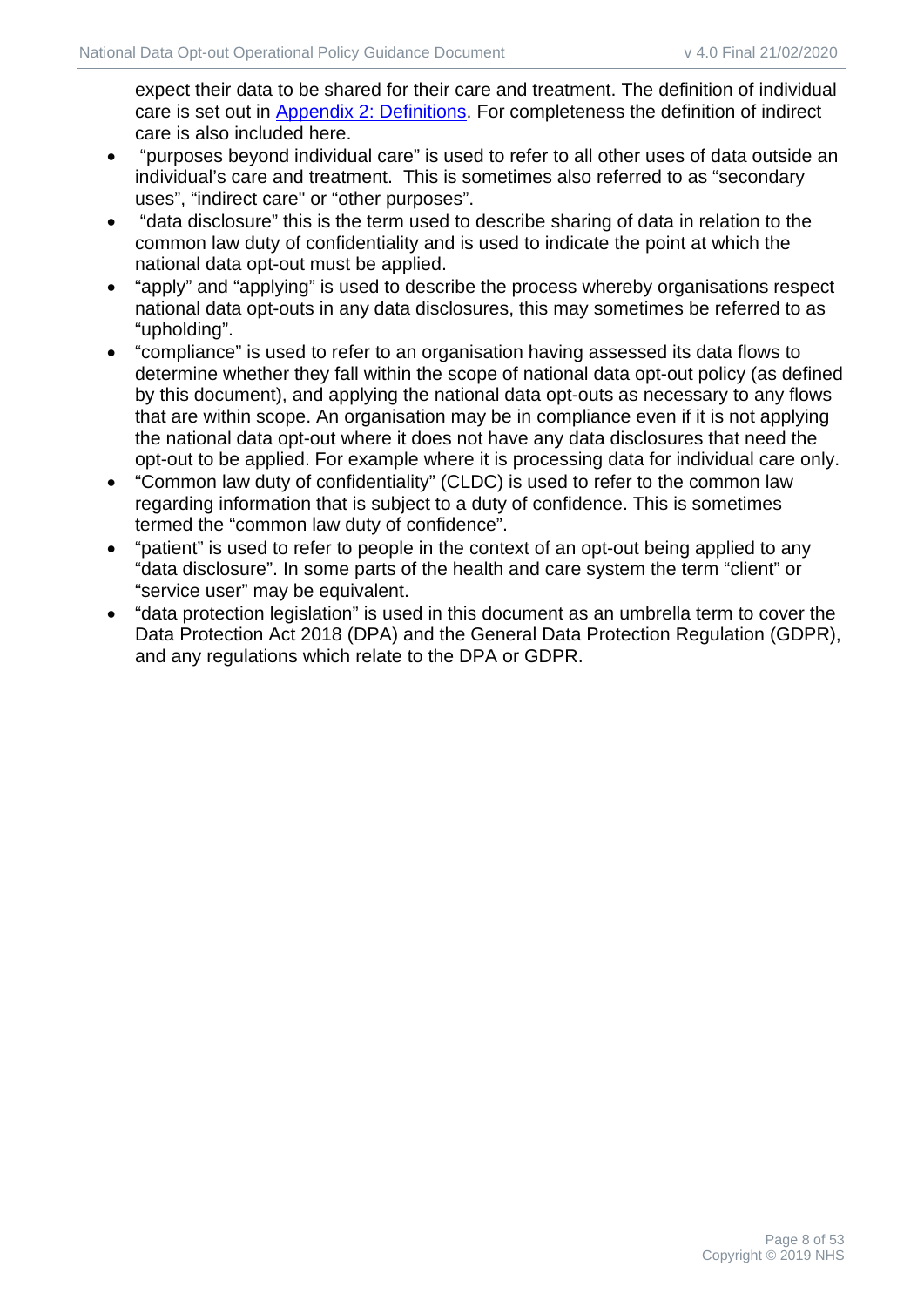# <span id="page-8-0"></span>**2 What are national data opt-outs?**

# <span id="page-8-1"></span>**2.1 Context**

**The national data opt-out implements the opt-out model proposed by the National Data Guardian (NDG), as accepted by the Government and directed by the Department of Health and Social Care.**

The [National Data Guardian's Review of Data Security, Consent and Opt-Outs](https://www.gov.uk/government/uploads/system/uploads/attachment_data/file/535024/data-security-review.PDF) (NDG Review) proposed that:

*"There should be a new consent/opt-out model to allow people to opt-out of their personal confidential data being used for purposes beyond their direct care".* 

The NDG's review carefully considered the scope of the model including its limitation to purposes beyond individual care only and for it to be an opt-out rather than consent model:

*"3.2.2: The Review was persuaded that the best balance between meeting these expectations and providing a choice to those who have concerns is achieved by providing an opt-out model. The review concluded that people should be made aware of the use of their data and the benefits; an opt-out model allows data to be used whilst allowing those who have concerns to opt out".* 

The review also acknowledged that *"Whilst patients have a right under the NHS Constitution to request that their personal confidential data is not used beyond their direct care, there is currently no easy way for them to do that"[2.](#page-8-3)* The national data opt-out provides a single central mechanism which gives effect to this right.

The Government undertook a public consultation before publishing its response to the NDG [review](http://qna.files.parliament.uk/ws-attachments/750622/original/FINAL-3_Govt_Response_NDG_Review_WEB_compressed.pdf) which accepted all the recommendations made by the NDG.

## <span id="page-8-2"></span>**2.2 Legal framework and lawful basis**

**The national data opt-out is a policy opt-out that must be considered and applied alongside existing data protection legislation, other laws and best practice**. These include data protection legislation and the Common Law Duty of Confidentiality, Human Rights Act 1998, and all relevant Codes of Practice such as the DHSC and NHS Digital codes of confidentiality and best practice guidance, for example [the seven Caldicott](https://www.gov.uk/government/uploads/system/uploads/attachment_data/file/192572/2900774_InfoGovernance_accv2.pdf)  [principles.](https://www.gov.uk/government/uploads/system/uploads/attachment_data/file/192572/2900774_InfoGovernance_accv2.pdf)

Data protection legislation (DPA 2018 and GDPR) requires data controllers to ensure that all processing of personal data is in line with the principles including being fair, lawful and transparent. This includes ensuring compliance with the CLDC.

To remain lawful data controllers must ensure:

- An Article 6 condition is satisfied (for personal data);
- An Article 9 condition is satisfied (as health data is a special category of data); and
- compliance with the common law requirements (CLDC), for example there is consent or some other statutory authorisation for the data use such as Section 251 of the NHS Act 2006

These underpinning legal requirements are required now, remain in place and the introduction of the opt-out does not alter or amend this. This policy is based on the

<span id="page-8-3"></span><sup>&</sup>lt;sup>2</sup> It should be noted that the NHS Constitution does not provide an absolute right to stop confidential patient information flowing and it does not apply to social care.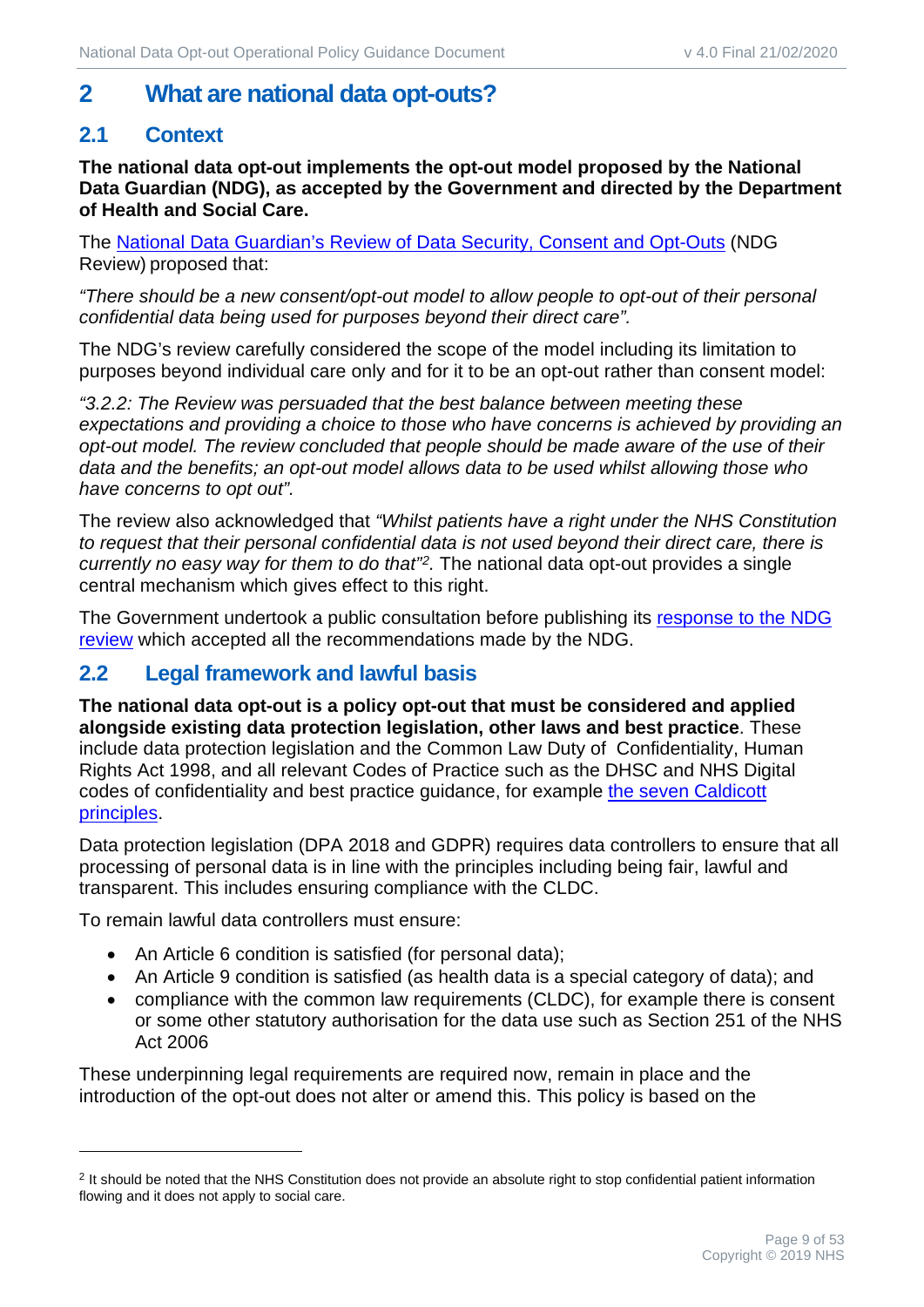assumption that organisations already have effective processes and procedures in place to ensure that their data processing is lawful and appropriate.

Data controllers need to be clear **first on the purpose** for the disclosure - is it:

- for individual care in which case the opt-out **does not** apply OR
- another purpose beyond individual care and the opt-out **may apply.** This will depend upon how the **common law duty of confidentiality (i.e. CLDC) is being satisfied**

A lawful basis is needed for data protection legislation including the CLDC. Data protection legislation requires the lawful basis for any processing to be communicated clearly to individuals through appropriate channels and materials in line with the duty of transparency.

#### <span id="page-9-0"></span>**2.3 Complying with the Common Law**

#### **Once the lawful basis for the processing has been established then the application of the national data opt-out can be determined based on how the CLDC is being determined as met.**

The table below summarises the commonly used bases and sets out when the opt-out applies. Options include the use of the legal gateways set out in the Control of Patient Information Regulations 2002 (made under Section 251 of the NHS Act 2006) which allow confidential patient information to be used without patient consent:

| <b>Legal basis in</b><br>common law | <b>Opt-out applies</b>                                     | <b>Comments</b>                                                                                                                                                                                                                                                                                                                                                                                                         |
|-------------------------------------|------------------------------------------------------------|-------------------------------------------------------------------------------------------------------------------------------------------------------------------------------------------------------------------------------------------------------------------------------------------------------------------------------------------------------------------------------------------------------------------------|
| Common Law<br>Consent (Implied):    | $No - out of$<br>scope for the<br>national data<br>opt-out | For common law purposes the sharing of<br>information for direct or individual care purposes <sup>3</sup><br>is on the basis of implied consent. This is out of<br>scope for the national data opt-out - which only<br>applies to purposes beyond individual care.                                                                                                                                                      |
|                                     |                                                            | N.B. This is included in this table for<br>completeness and to emphasise that implied<br>consent can only be used when the surrounding<br>circumstances mean that a patient knows, or<br>would reasonably expect, that their data will be<br>shared. In other words there should be 'no<br>surprises' for the individual about who has had<br>access to information about them where implied<br>consent is relied upon. |
| Common Law<br>Consent (Explicit):   | <b>No</b>                                                  | In this case an individual has given their consent<br>for a specific use of their data, for example<br>consenting to participate in a research study.<br>This would fall within the general exemption from<br>the national data opt-out (see 2.5 below). This<br>rule applies even if the consent was given before<br>the patient had set a national data opt-out.                                                      |
| Mandatory legal<br>requirement      | No                                                         | Where there is a legal requirement for the data<br>disclosure that specifically sets aside the                                                                                                                                                                                                                                                                                                                          |

<span id="page-9-1"></span><sup>&</sup>lt;sup>3</sup> An individual will still be able to ask their doctor or other healthcare professional not to share a particular piece of information with others involved in providing their care and should be asked for their explicit consent before access to their whole record is given.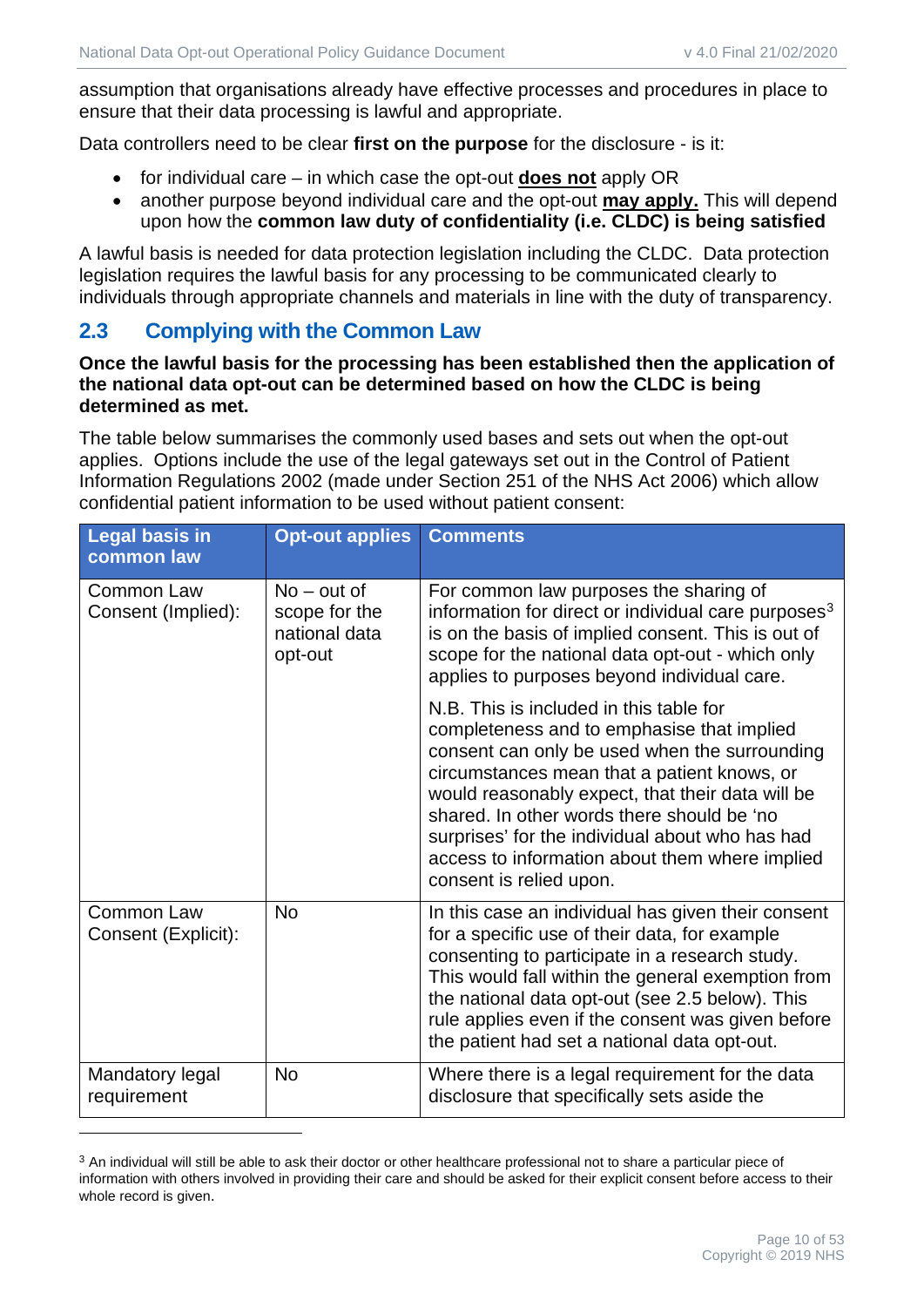| <b>Legal basis in</b><br>common law                                                                                                                                                                                                                                                                                                                             | <b>Opt-out applies</b>                                                                                                                                                                                                                                                                                                                                                                                                                                                                                      | <b>Comments</b>                                                                                                                                                                                                                      |
|-----------------------------------------------------------------------------------------------------------------------------------------------------------------------------------------------------------------------------------------------------------------------------------------------------------------------------------------------------------------|-------------------------------------------------------------------------------------------------------------------------------------------------------------------------------------------------------------------------------------------------------------------------------------------------------------------------------------------------------------------------------------------------------------------------------------------------------------------------------------------------------------|--------------------------------------------------------------------------------------------------------------------------------------------------------------------------------------------------------------------------------------|
|                                                                                                                                                                                                                                                                                                                                                                 |                                                                                                                                                                                                                                                                                                                                                                                                                                                                                                             | common law duty of confidentiality then the<br>national data opt-out will not apply.                                                                                                                                                 |
| Section 251 support<br>Yes - in general<br><b>BUT</b> there are<br>Support under the<br>some specific<br><b>Control of Patient</b><br>exemptions<br>Information<br><b>Regulations</b><br>Regulation $2$ – for<br>diagnosis and<br>treatment of cancer<br>or<br>Regulation $5 -$ for<br>the medical<br>purposes set out in<br>the schedule to the<br>regulations |                                                                                                                                                                                                                                                                                                                                                                                                                                                                                                             | Data disclosure has Section 251 support<br>obtained under regulation 2 or 5 of the Control of<br>Patient Information Regulations. This applies<br>unless the Confidentiality Advisory Group (CAG)<br>have advised:                   |
|                                                                                                                                                                                                                                                                                                                                                                 | that the national data opt-out is overridden in<br>a)<br>the public interest (NB: This would be in<br>exceptional circumstances only) or<br>a different opt-out can apply and the section<br>b)<br>251 decision-maker (Secretary of State for<br><b>Health and Social Care or Health Research</b><br>Authority) has agreed to this. For example<br>data disclosures to Public Health England<br>(PHE) for the National Cancer Register or<br>the National Congenital Anomaly and Rare<br>Diseases Register. |                                                                                                                                                                                                                                      |
|                                                                                                                                                                                                                                                                                                                                                                 |                                                                                                                                                                                                                                                                                                                                                                                                                                                                                                             | NB: Where reference is made to section 251<br>(S.251) support in the rest of this document it<br>specifically applies to the Control of Patient<br>Information Regulations, regulation 2 or 5 unless<br>explicitly stated otherwise. |
|                                                                                                                                                                                                                                                                                                                                                                 |                                                                                                                                                                                                                                                                                                                                                                                                                                                                                                             | Please see 'Policy considerations for specific<br>organisations or purposes for specific cases<br>where this may not apply.                                                                                                          |
| <b>Control of Patient</b><br>Information<br>Regulations 2002<br>Regulation $3$ – for<br>communicable<br>diseases and other<br>risks to public health                                                                                                                                                                                                            | <b>No</b>                                                                                                                                                                                                                                                                                                                                                                                                                                                                                                   | Data disclosure under Regulation 3 of the<br>Control of Patient Information Regulations 2002<br>is exempt from the national data opt-out.                                                                                            |

Hence when determining if national data opt-outs will apply this requires the following to be clearly established:

- Purpose it is for a purpose beyond individual care and
- The basis for the disclosure in common law

#### **The national data opt-out applies where Section 251 support is relied upon unless there is a specific exemption in place.**

Further guidance on lawful processing under GDPR has been published by the [Information](https://ico.org.uk/for-organisations/guide-to-data-protection/guide-to-the-general-data-protection-regulation-gdpr/)  [Commissioner's Office](https://ico.org.uk/for-organisations/guide-to-data-protection/guide-to-the-general-data-protection-regulation-gdpr/) and should be read in conjunction with this operational policy guidance. Further information on patient confidentiality is available in ["Confidentiality: NHS](https://www.gov.uk/government/publications/confidentiality-nhs-code-of-practice)  [Code of Practice"](https://www.gov.uk/government/publications/confidentiality-nhs-code-of-practice) published by DHSC and the ["Code of practice on confidential information"](https://digital.nhs.uk/data-and-information/looking-after-information/data-security-and-information-governance/codes-of-practice-for-handling-information-in-health-and-care) published by NHS Digital.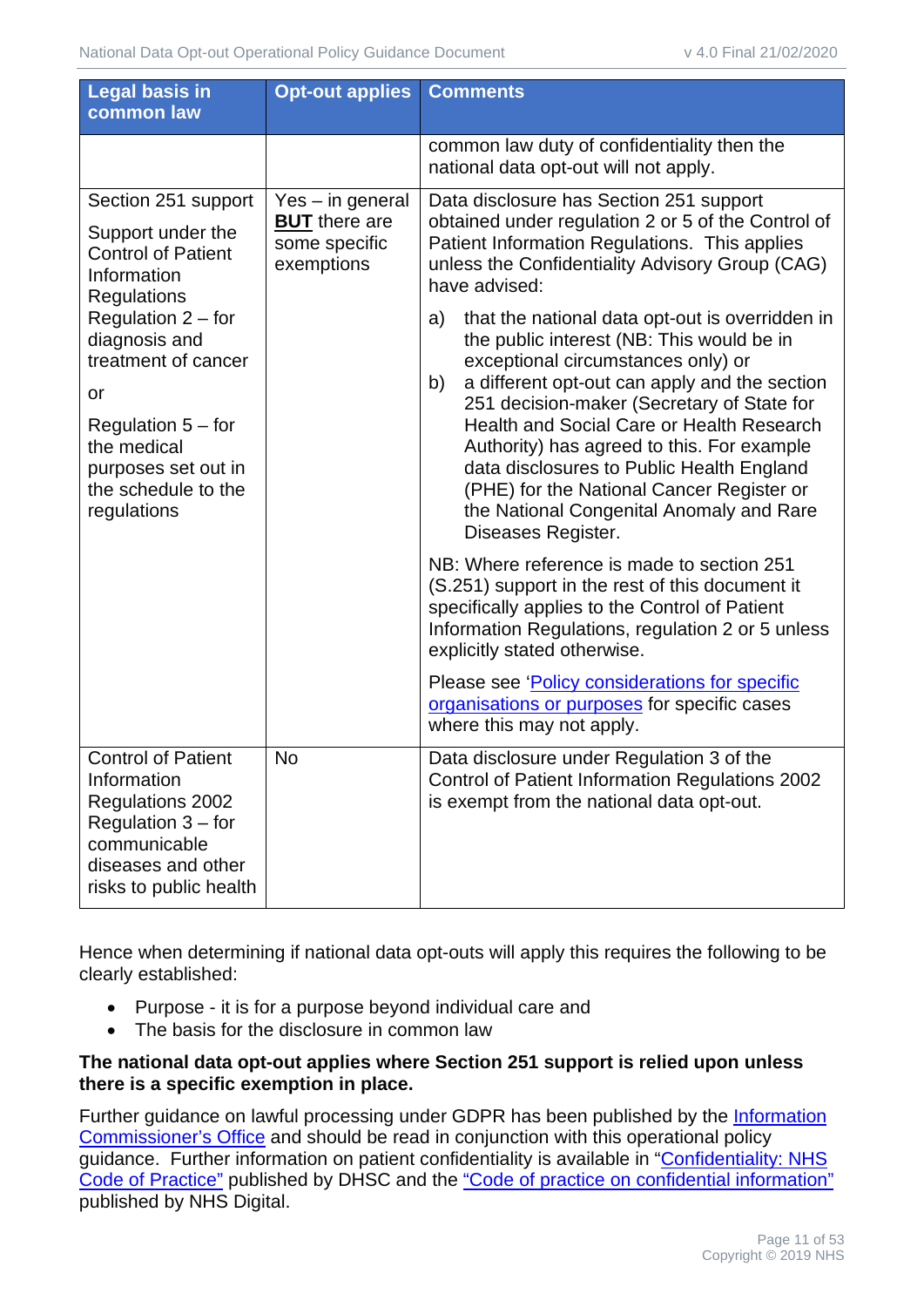#### **The national data opt-out does not apply where a patient has given their explicit consent to a specific use of their data**.

The use of consent for specific purposes is supported by the following excerpt from the NDG review:

*"People should continue to be able to give their explicit consent separately if they wish, e.g. to be involved in research, as they do now. They should be able to do so regardless of whether they have opted out of their data being used for purposes beyond direct care. This should apply to patients' decisions made both before and after the implementation of the new opt-out model".*

As the NDG specified there is no dependency on the timing of when a person gave their consent for a specific disclosure of their data. **A person may give consent for a specific purpose either before or after setting a national data opt-out and this consent will constitute an exemption from the national data opt-out for that specific purpose.**

Further guidance on consent under new data protection legislation (GDPR) has been published by the *[Information Commissioner's Office](https://ico.org.uk/for-organisations/guide-to-data-protection/guide-to-the-general-data-protection-regulation-gdpr/)* and should be read in conjunction with this operational policy guidance.

# <span id="page-11-0"></span>**2.4 Type of data**

**As noted above the national data opt-out applies where section 251 support, which enables the use of confidential patient information without consent, is relied upon and guidance is provided for health and care professionals in assessing what is CPI.** CPI is defined in sections 251 (10) and (11) of the National Health Service Act 2006. Broadly it is information that meets all of the following 3 requirements:

- a) identifiable or likely identifiable (for example from other data likely to be in the possession of the data recipient); and
- b) given in circumstances where the individual is owed an obligation of confidence; and
- c) conveys some information about the physical or mental health or condition of an individual, a diagnosis of their condition; and/or their care or treatment.

It should be noted that Section 251 (also known as S.251) has been updated to ensure that the definitions used expressly include local authority social care (i.e. care provided for, or arranged by, a local authority). The term confidential patient information (CPI) also covers data which falls within the "special categories of personal data" under article 9 GDPR and indeed goes beyond this as it also covers information about the deceased whereas the GDPR only applies to living individuals. Further information on assessing what is CPI is provided in [Appendix 6:](#page-47-0) [Confidential Patient Information \(CPI\) d](#page-47-0)efinition.

**The national data opt-out does not apply to information that is anonymised in line with the [Information Commissioner's Office \(ICO\) Code of Practice \(CoP\) on](https://ico.org.uk/media/for-organisations/documents/1061/anonymisation-code.pdf)  [Anonymisation](https://ico.org.uk/media/for-organisations/documents/1061/anonymisation-code.pdf) or is aggregate or count type data**. It should be noted that the ICO Code of Practice covers a range of anonymised data including aggregate data for publication to the world at large through to de-identified data for limited access. De-identified data for limited access requires a suite of additional organisational and technical control measures to ensure that the risk of re-identification is remote, for example access controls, purpose limitation, staff confidentiality agreements, contractual controls etc.

#### **For clarity the national data opt-out does not apply to workforce or staff data**. NB:

Staff data may be removed as a result of the opt-out being applied but only where it is relevant to a patient's care (for example, a consultant's name may be linked to an episode of care). Staff data, and any other personal data which is not confidential patient information,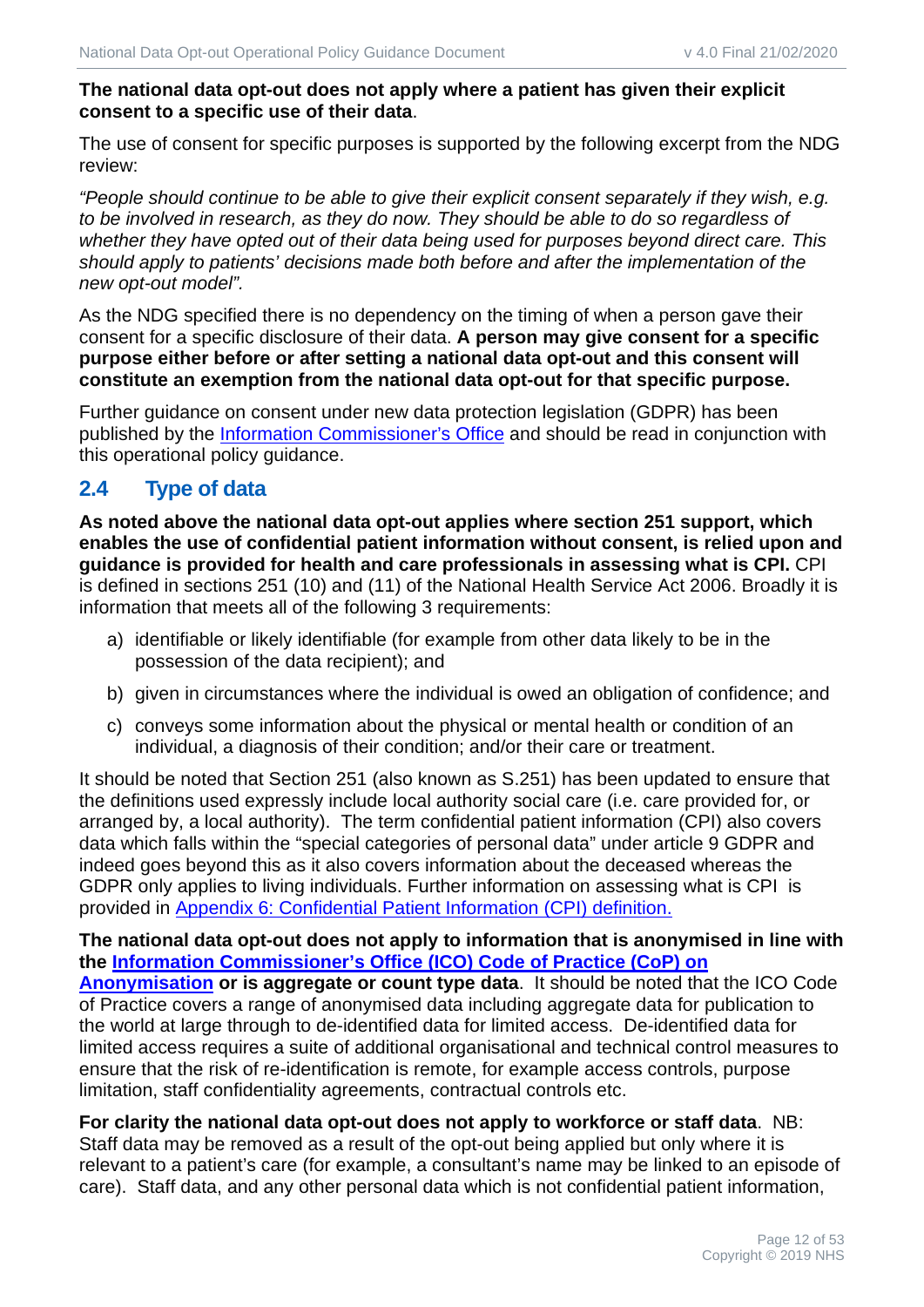would still be subject to data protection legislation and the rights provided under this, including article 21 (right to object) in GDPR, but sits **outside** of the scope of the national data opt-out<sup>[4](#page-12-2)</sup>.

# <span id="page-12-0"></span>**2.5 Purpose and point of application**

**The national data opt-out applies to disclosures of data for purposes beyond individual care**. More specifically:

- The national data opt-out would **always** need to be considered to be applied (in line with this policy) at the organisational or data controller boundary.
- The national data opt-out **may** also need to be considered to be applied internally at the point of change of purpose – specifically where S.251 support is relied upon as the legal basis for allowing the disclosure.

Purposes beyond individual care are defined as anything that does not meet the definition of individual care (see [Appendix 2:](#page-39-0) [Definitions\)](#page-39-0). It would include purposes such as planning for the provision of local services, managing and running NHS and adult social care services, commissioning, national clinical audits and research which rely on S.251 support. For completeness the definition of indirect care is also included in the appendix which will assist organisations in making the decision about whether a particular use falls outside of the definition of individual care.

The NDG review made it clear that there are some elements of individual care which rely on the processing of data nationally, for example the electronic transfer of prescriptions, screening, immunisation programmes and the Summary Care Record. *"The Review heard no evidence to suggest that there should be a change to effective local or national arrangements for sharing information."* These purposes are considered to be for individual care and are not subject to the national data opt-out.

# **2.6 Geographical coverage**

#### <span id="page-12-1"></span>**The national data opt-out relates to information about an individual's health and adult social care provided in England**.

It does not apply to information about an individual's health or care which is generated or processed outside of England including in home countries of the UK, that is Wales, Scotland, Northern Ireland, and the crown dependencies of the Isle of Man and Channel Islands.



Opt-outs offered in other home countries and crown dependencies<sup>[5](#page-12-3)</sup> for example in Scotland [\(the Spire Opt-out\)](http://www.spire.scot.nhs.uk/resources/_docs/SPI27400-Spire-opt-out-form_web.pdf), do not apply in England – but they may be applied prior to receipt of any data in England.

**National data opt-outs continue to apply until an individual or proxy acting on their behalf changes their opt-out preference, including where the individual subsequently moves away from England.** For example an individual moving from England to Wales who has a national data opt-out but does not remove it when they move – their opt-out remains in place and is applied in line with this policy.

<span id="page-12-2"></span><sup>4</sup> Information provided by occupational health services would be considered to be relevant to an individual's care and potentially in scope of the national data opt-out.

<span id="page-12-3"></span><sup>5</sup> Opt-outs implemented within other countries, such as the Spire Opt-out in Scotland, are for a specific purpose and applicable only within the laws and regulations of that country and therefore must not be inferred as being the equivalent of a national data opt-out within England.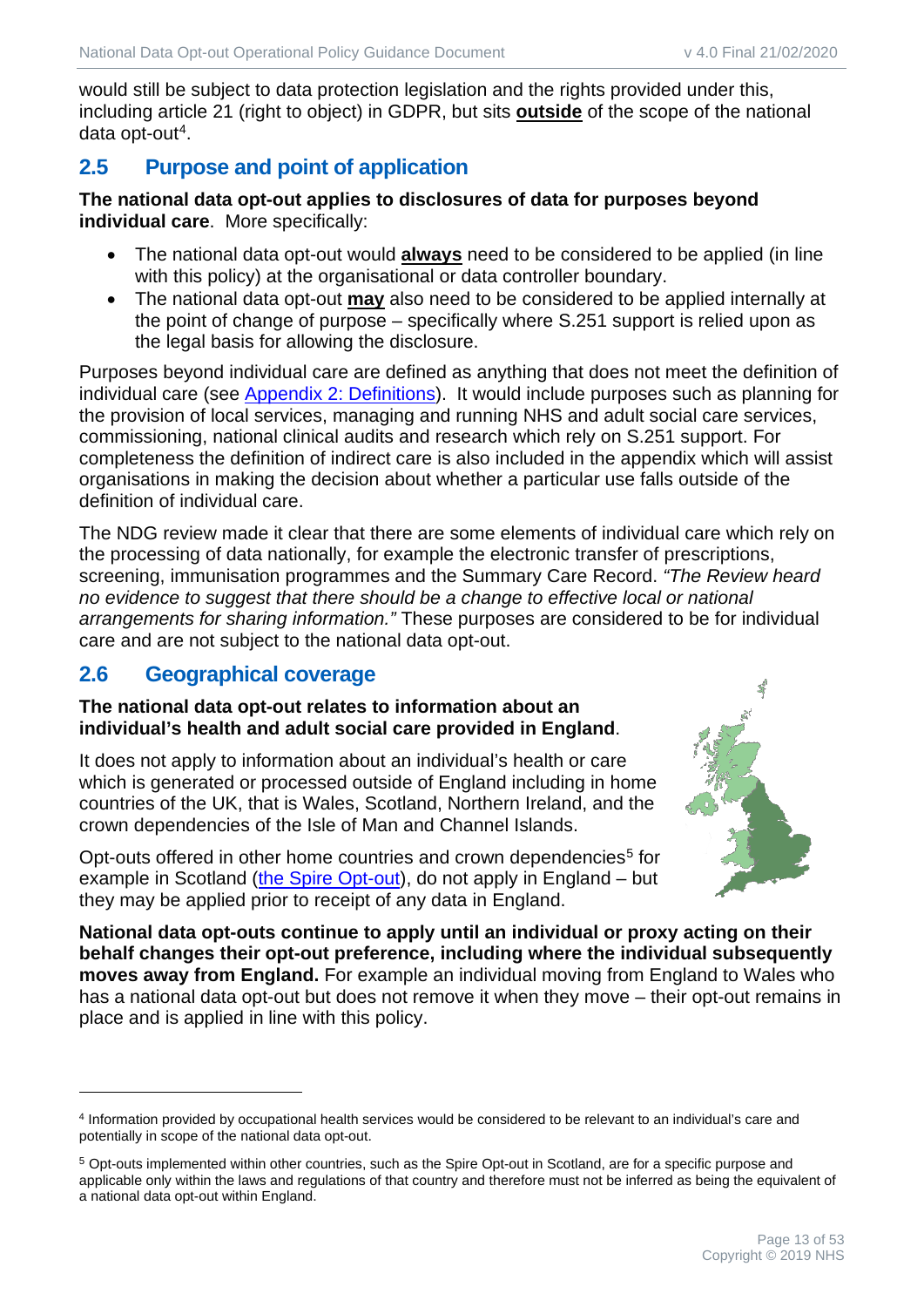The policy for applying national data opt-outs to data flows outside of England are outlined in [Cross border data flows.](#page-26-0)

#### <span id="page-13-0"></span>**2.7 Interaction with other opt-outs**

Prior to the launch of the national data opt-out individuals could set two types of general optouts, via their GP practice:

- A type 1 opt-out prevents information that identifies individuals being shared outside of their GP practice, for secondary uses.
- A type 2 opt-out prevented confidential patient information from being shared outside of NHS Digital for purposes beyond individual care.

#### **Type 1 opt-outs continue to be honoured until September 2020 at the earliest when the Department of Health and Social Care (DHSC) will consult with the NDG before confirming their removal.**

**Type 2 opt-outs have been replaced by the national data opt-out and are no longer valid. All type 2 opt-outs recorded in GP practices up to and including 11 October 2018 have been migrated to become national data opt-outs.** NHS Digital has written to inform people who previously registered a type 2 opt-out of this change. More information on the conversion of type 2 opt-outs can be found on the [NHS Digital website.](https://digital.nhs.uk/about-nhs-digital/our-work/keeping-patient-data-safe/how-we-look-after-your-health-and-care-information/your-information-choices/how-opt-outs-work)

Other national and local opt-outs for specific purposes (for example summary care record opt-out) remain in place and should continue to be applied, when appropriate, alongside the national data opt-out.

There are specific arrangements for the opt-outs that apply to data flows to Public Health England (PHE) for the two national disease registries and screening programmes that they operate. These are set out in [Flows to Public Health England National Disease Registers](#page-27-0) and [Population screening programmes.](#page-28-0) Other specific arrangements are in place for [Assuring Transformation](#page-28-1) and for [National patient experience surveys.](#page-28-2)

## <span id="page-13-1"></span>**2.8 Compliance with national data opt-out policy**

**NHS Digital and a number of other organisations are applying the national data optout to any in scope data releases and are compliant with this policy. All relevant organisations are required to be compliant with the national data opt-out by March 2020.**

## <span id="page-13-2"></span>**2.9 Deceased patients**

**A national data opt-out continues to be maintained and applied for an individual after they have died.** Health and adult social care organisations are expected to continue to apply opt-outs for deceased patients and their opt-out will continue to be held on the Spine repository.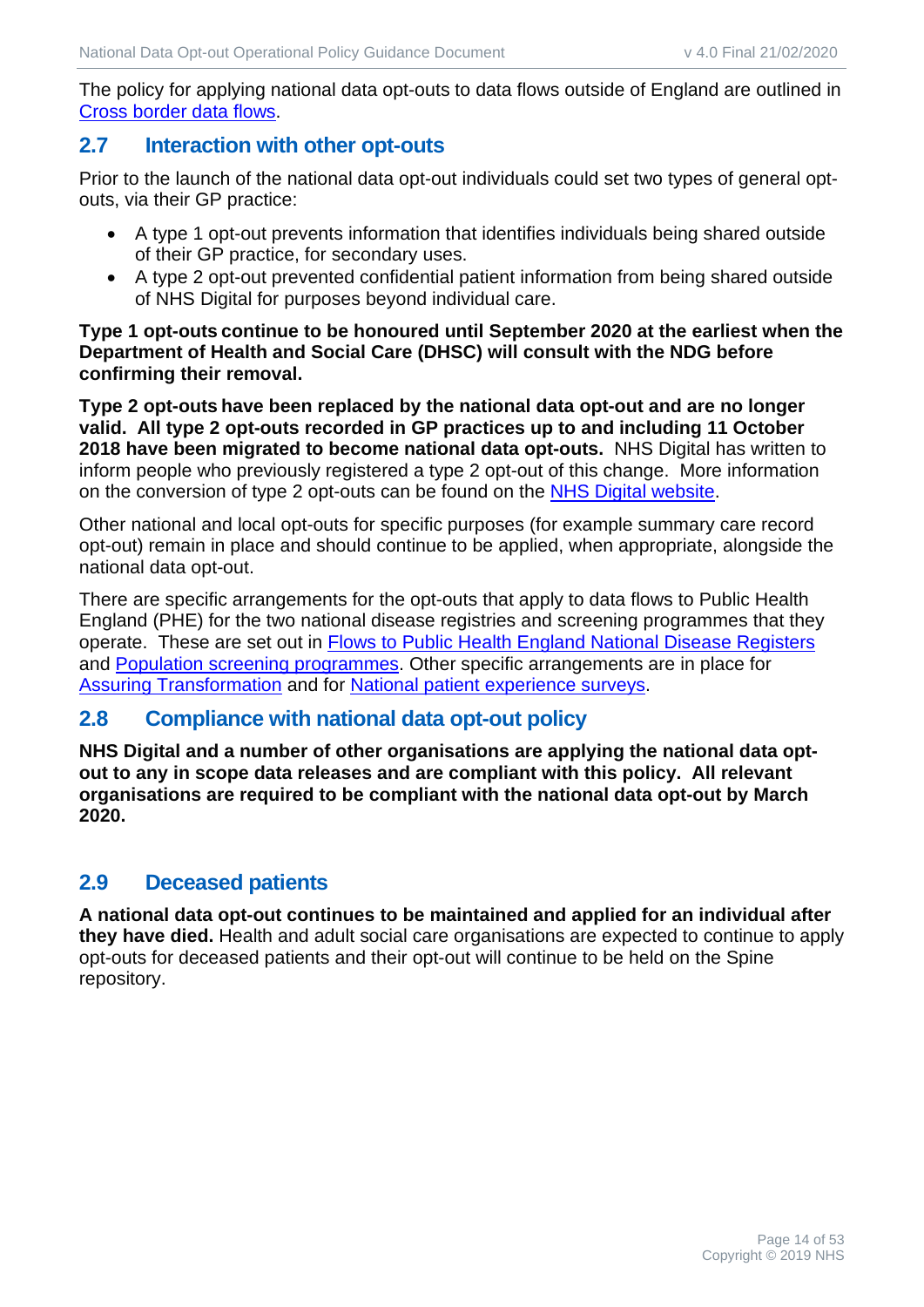# <span id="page-14-0"></span>**3 Setting an opt-out**

## <span id="page-14-1"></span>**3.1 The question wording**

**The national data opt-out is based on a single question that covers all uses of data beyond individual care**. Individuals are provided with information about the national data opt-out to enable them to make an informed decision and are required to verify their identity prior to being presented with the opt-out question:

*Your confidential patient information can be used for improving health, care and services, including:*

- *planning to improve health and care services*
- *research to find a cure for serious illnesses*

*Your decision will not affect your individual care and you can change your mind anytime you like.*

*I allow my confidential patient information to be used for research and planning*

This question was developed and tested with the public to ensure that they understood the choice being made.

## <span id="page-14-2"></span>**3.2 Who can opt out**

**Any person registered on PDS (and consequently with an NHS number allocated to them) is able to set a national data opt-out**. This covers the majority of patients who have received health or care services in England and, therefore, have data about them in the health and care system in England.

Children under 13[6](#page-14-4) and those individuals who lack capacity are not able to set an opt-out themselves. In these cases, individuals who have a formal, legal relationship to act on behalf of them (i.e. somebody who has parental responsibility, a lasting power of attorney or court appointed deputy) are able to set an opt-out on their behalf by proxy. Special arrangements are also in place to ensure that those detained in prisons and secure settings and those where their record is marked as "sensitive" are able to set an opt-out if they wish to.

An Equality Impact Assessment (EIA) has been undertaken to ensure that no groups are disadvantaged by the national data opt-out. This is published on the [national data opt-out](https://digital.nhs.uk/services/national-data-opt-out) webpages.

## <span id="page-14-3"></span>**3.3 Channels to set a national data opt-out**

A number of different channels are available for the public to set a national data opt-out. These are:

- a digital (online) channel accessed via the [national data opt-out service.](http://www.nhs.uk/your-nhs-data-matters)
- for those who need support to set their national data opt-out preference online a digitally-assisted channel is provided that enables members of the public to set a national data opt-out with assistance from NHS Digital staff via the national helpline.
- a non-digital (paper based) channel accessed by the national helpline or through forms which can be printed from the webpages, and

<span id="page-14-4"></span> $6$  A child is able to set their own opt-out from age 13 which aligns with the minimum age at which children can give their consent to participate in digital services as set out in data protection legislation. This is not based on any test of competence.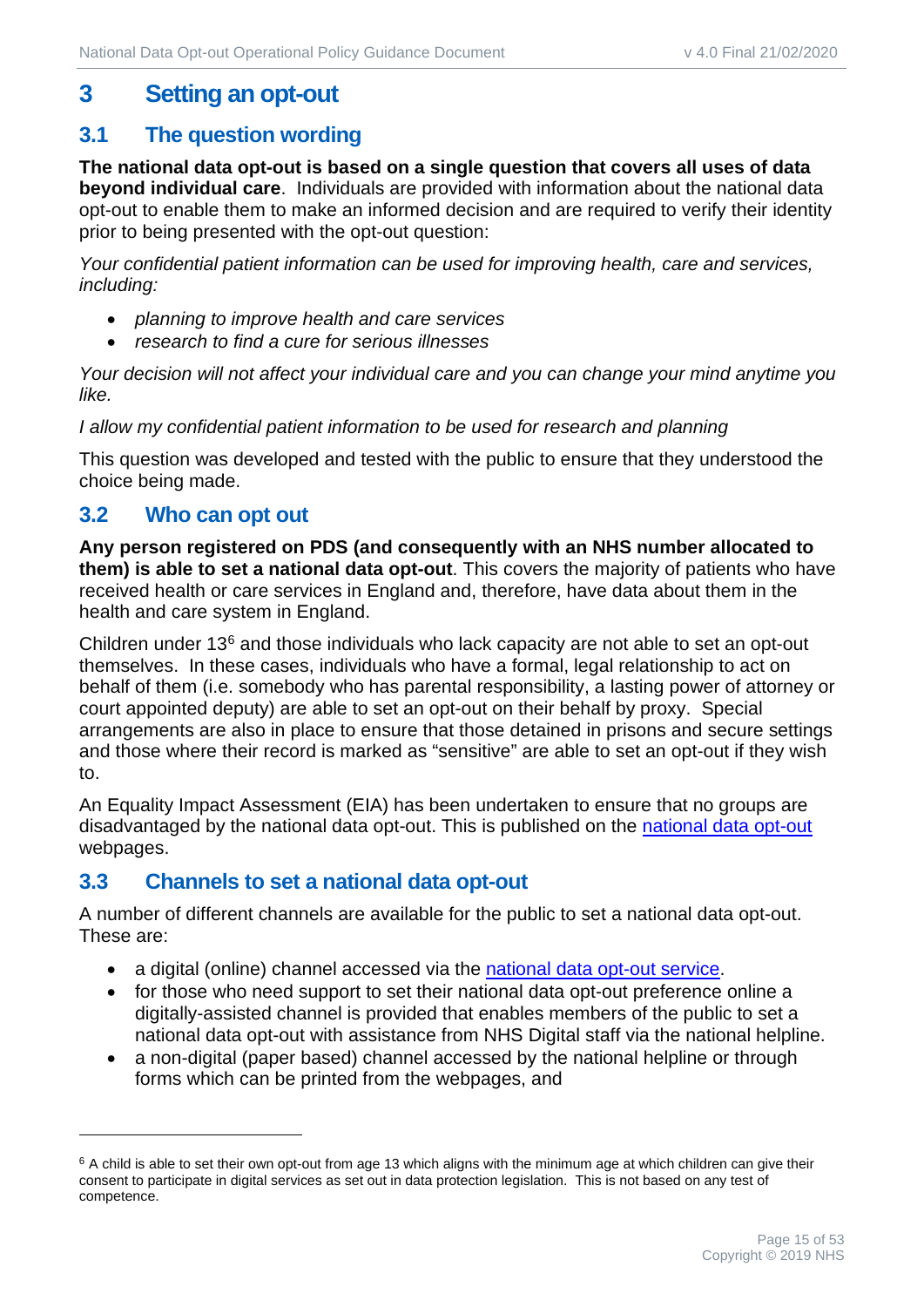#### • via the NHS App.

There are some points that apply to specific groups with respect to setting a national data opt-out:

- Individuals aged 13 or over are able to set a national data opt-out via the digital. digitally-assisted and non-digital channels.
- Those with parental responsibility<sup>[7](#page-15-0)</sup> are able to set a national data opt-out on behalf of a child under the age of 13 via the non-digital channel only. There is a specific form that allows a choice to be set for up to 6 children at once. Any national data opt-out that has been set by a person with parental responsibility for a child under the age of 13 will remain in place unless and until it is proactively changed.
- Those who have a formal proxy relationship to make decisions on behalf of another adult (either a lasting power of attorney or a court appointed deputy) are able to set a national data opt-out on behalf of that person via the non-digital channel only.
- Individuals in the secure and detained estate (e.g. prisons) are able to set a national data opt-out through the healthcare professionals working in these settings.
- Individuals who have agreed with their GP for their records to be marked as sensitive will be offered the choice to set a national data opt-out through the established processes to set (or remove) a sensitive flag.
- A national data opt-out cannot be set for a deceased patient unless they have explicitly stated this in a last will or testament. This can only be done via the nondigital channel.

A national data opt-out is stored against a person's individual record on the NHS Digital Spine against their NHS number.

In some circumstances individuals may be allocated a new NHS number. The rules of how any existing national data opt-outs are applied to the new NHS number and in relation to other changes of circumstances are outlined in [Appendix 4:](#page-43-0) [Changes to NHS number.](#page-43-0)

<span id="page-15-0"></span><sup>7</sup> Parents and legal guardians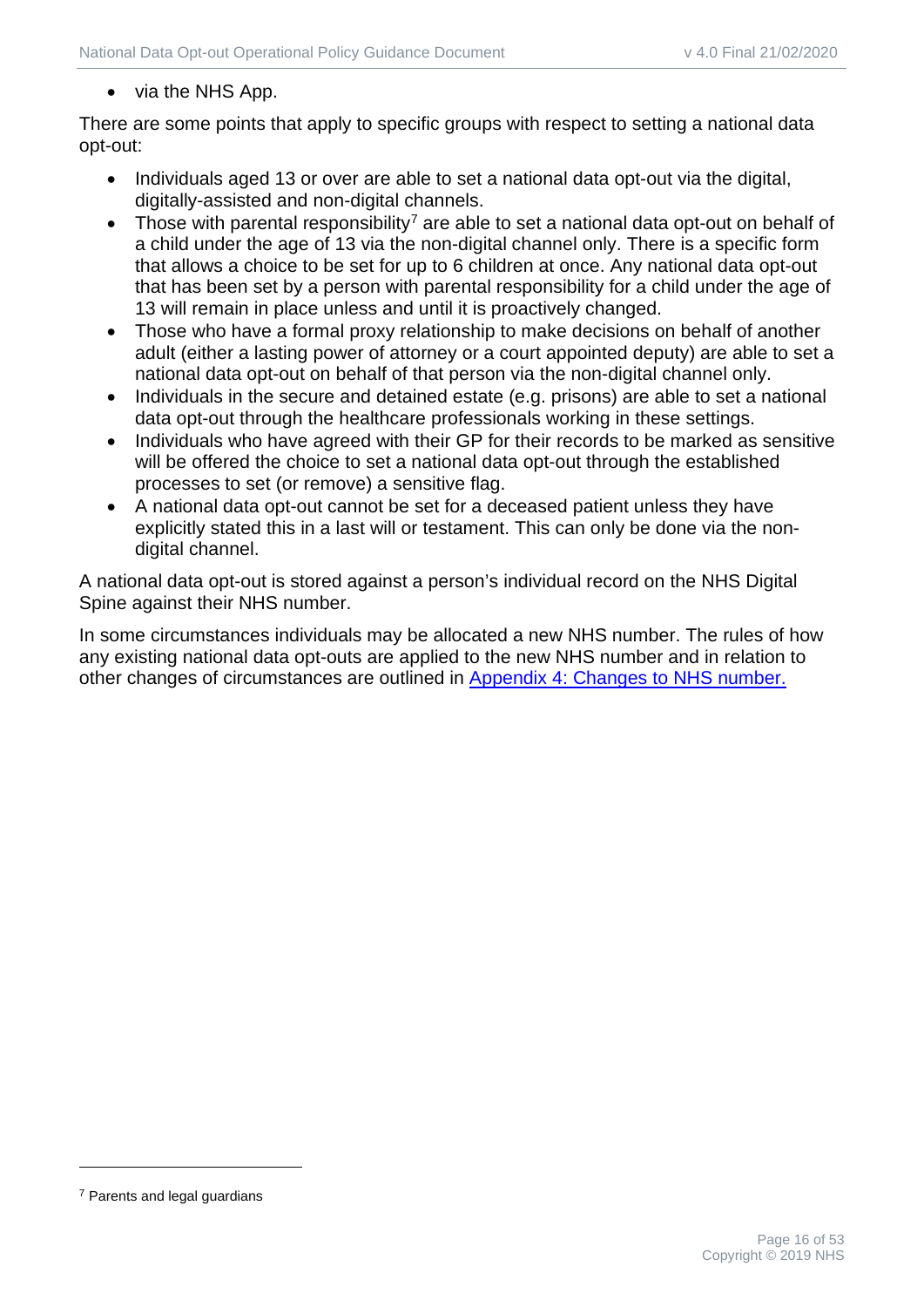# <span id="page-16-0"></span>**4 Which organisations does the opt-out apply to?**

The NDG review states *"This opt-out will be respected by all organisations that use health and social care information"*. The following sub-sections define the organisations to which the opt-out will apply:

## <span id="page-16-1"></span>**4.1 Health and adult social care system**

**The national data opt-out applies to data that originates within the health and adult social care system in England.** The following organisations are considered to be part of the health and adult social care system in England and must consider whether they are required to apply the national data opt-out:

- Department of Health and Social Care and other national bodies e.g. NHS England
- NHS and Local Authorities providing health and adult social care services in England; and
- other organisations or persons who provide health or adult social care services in England under arrangements agreed with any organisation covered in the above 2 bullet points.

This definition is aligned to the Health and Social Care Act 2012 Section 250 which defines the organisations required to have regard to published information standards. Such organisations need to assess whether any of their data disclosures require the opt-out to be applied – some organisations may not have any data uses that are in scope.

#### **4.1.1 Specific Inclusions**

For the avoidance of doubt confidential patient information generated or processed in the following organisations and services must consider national data opt-outs when processing data for purposes beyond individual care in line with the wider policy:

- health service providers including NHS foundation trusts and trusts, mental health and community trusts, ambulance trusts, primary care providers including GPs, dentists, optometry services and pharmacists
- private providers including Any Qualified Providers (AQPs) who provide health and adult social care services which are funded or under contract with a public body, for example NHS England, Clinical Commissioning Group (CCG) or local authority)
- Defence Medical Services (DMS)
- Healthcare services provided across the secure and detained estate (e.g. prison healthcare)
- public health including local authority public health functions and public health providers, for example school nursing
- adult social care services including care that is arranged or provided by local authorities and adult social care providers (i.e. where this is regulated by the Care Quality Commission (CQC) (see below for Children's Social Care)
- any organisation acting under a contract to a health and social care organisation, for example the Healthcare Quality Improvement Partnership (HQIP) delivering surveys under contract to NHS England and
- any other organisation which handles and discloses health and adult social care information as a data controller including commissioners, for example CCGs or national bodies, for example Department of Health and Social Care, NHS Digital, NHS England, Public Health England (PHE), Health Education England, National Institute for Health and Care Excellence, Medicines and Healthcare Products Regulatory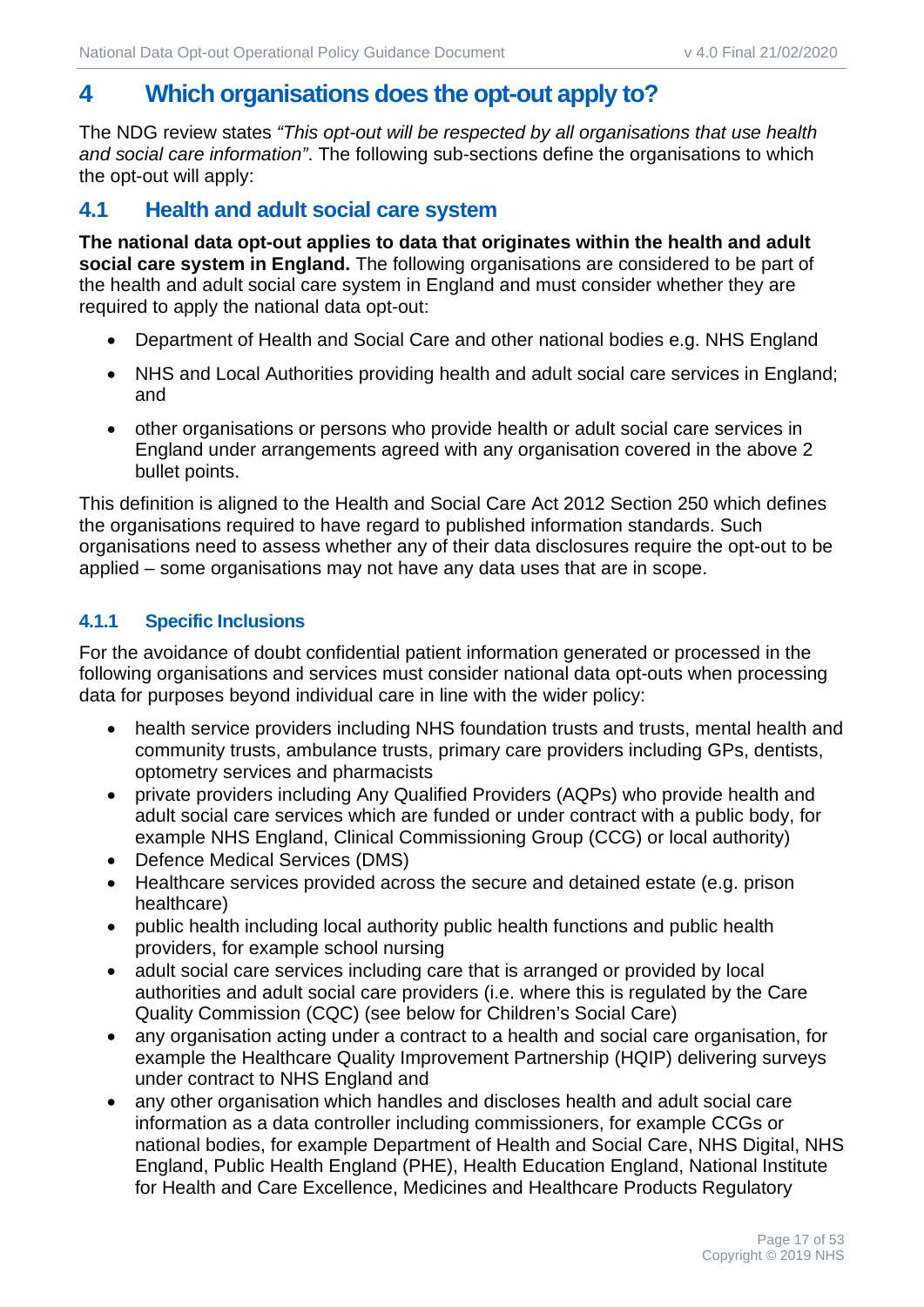Agency, Care Quality Commission (CQC), NHS Improvement, NHS Business Services Authority (NHS BSA), NHS Shared Business Services (NHS SBS), NHS Resolution, NHS Blood and Transplant, Human Fertilisation and Embryology Authority, Human Tissue Authority, Health Research Authority, NHS Counter Fraud Authority and Healthcare Safety Investigation Branch.

#### **4.1.2 Specific Exclusions**

The following organisations and services are not part of the health and adult social care system in England. National data opt-outs, therefore, do not apply to information relating to individuals originating within the following organisations:

- providers of health, public health or adult social care services outside of England
- providers of Children's services (including children's social care, education services and schools) which are regulated by Ofsted or otherwise within the policy responsibility of Department for Education (DfE) (N.B. child health services provided through organisations regulated by CQC do remain in scope)
- 'health' related data which originates and is shared by organisations completely outside of the health and adult social care system in England e.g.
	- o assessments for disability or other benefits purposes carried out independently of the health and adult social care system (typically by the Department for Work and Pensions - DWP)
	- o coroners' reports (coroners fall under the remit of Home Office)
	- o health assessment carried out by the Courts/legal service
	- o Her Majesty's Revenue & Customs
	- o health assessments undertaken privately for pension providers or insurance  $companies<sup>8</sup>$  $companies<sup>8</sup>$  $companies<sup>8</sup>$
	- o universities, and
	- o Office for National Statistics (ONS) / General Registrar's Office (GRO)
	- o occupational health assessments

The national data opt-out does not apply to organisations that do not generate health and adult social care data but do have data is lawfully disclosed to them for individual care purposes only (for example, charities which provide day care services for patients).

Research organisations such as Universities may receive confidential patient information and the health and adult social care organisation releasing the data may be required to apply national data opt-outs if the legal basis for the data disclosure is Section 251 support. However, the national data opt-out will not apply to any health-related data that is generated solely within such organisations for research purposes e.g. tests undertaken by research staff as part of a clinical trial.

These research organisations would not usually be required to apply national data opt-outs to any data disclosure. However, a possible exception where they may be required to do so would be via a condition within a Data Sharing Agreement (DSA), for example if health and adult social care information may be onwardly disclosed using section 251 support.

National data opt-outs may apply to data originating from such organisations when the data disclosure is by data controllers within the health and adult social care system in England. For example where tests undertaken privately are then added to a patient's GP record.

<span id="page-17-0"></span><sup>8</sup> These are also undertaken with consent from the individual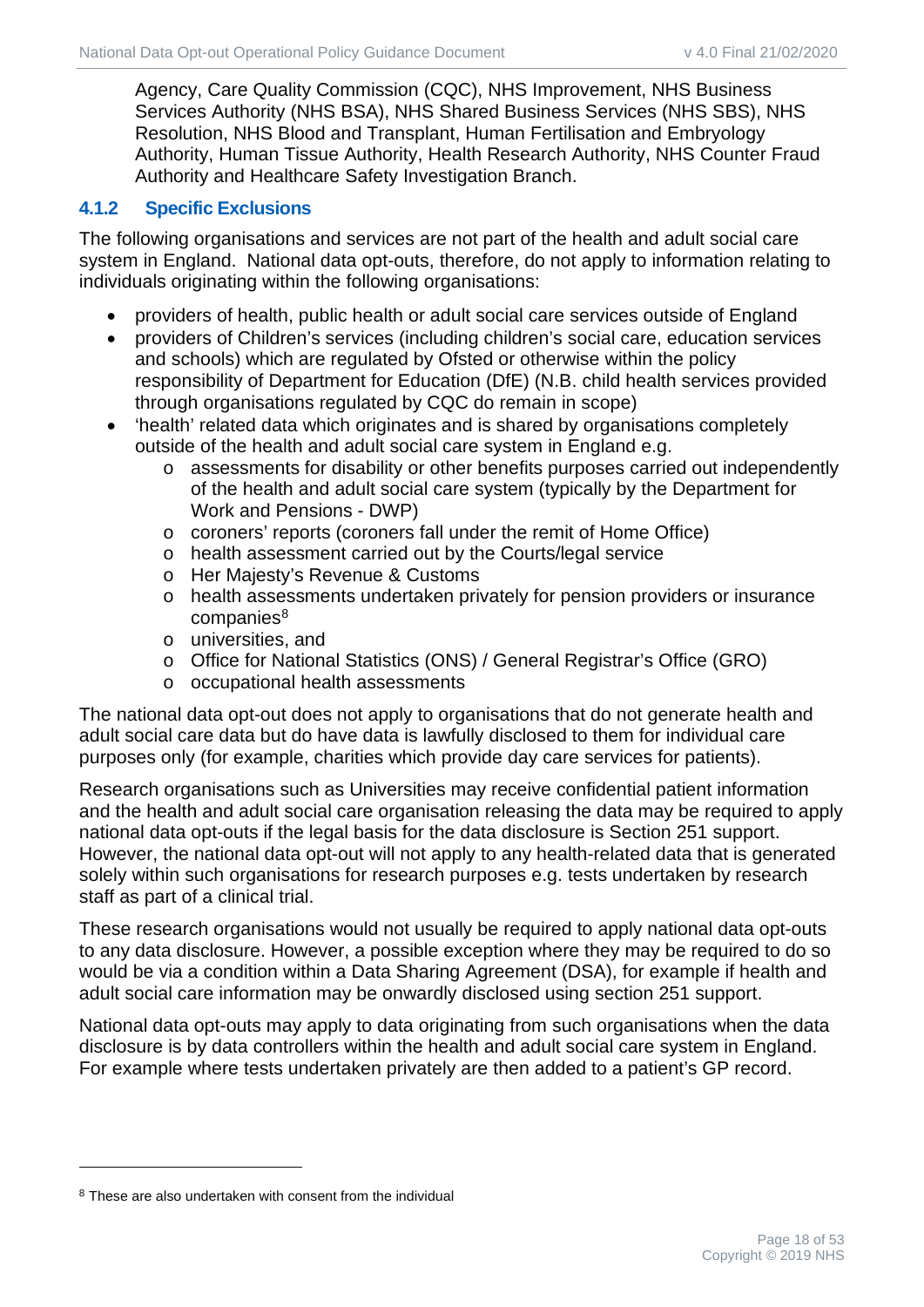# <span id="page-18-0"></span>**4.2 Privately funded health and care**

**The national data opt-out applies to data relating to publicly funded or arranged care only (for example, a local authority may still arrange a patient's care even though it is provided by a private provider and the patient is fully or partially funding the care themselves).** By extension, the national data opt-out does not apply to data related to private patients at private providers or to patients at a charitable provider unless (as previously noted) the care is being funded or has been arranged by a public body such as a local authority. This is summarised as:

In scope

- All NHS organisations (including private patients treated within such organisations)
- Adult social care which is funded or arranged by a public body (typically a local authority)
- NHS arranged care within private providers (e.g. Nuffield, BMI Healthcare)
- Any release of data by NHS Digital which relates to private patients including that which is collected by a request under S.259 of the Health and Social Care Act 2012 (HSCA)

Out of scope

- Privately (non-NHS) funded patients within private providers unless the care is funded or arranged by a public body
- Care which is not provided or arranged by a public body, that is privately arranged/privately funded care

It is of note that in adult social care, providers typically have a range of patients receiving both publicly funded and arranged care and privately funded and arranged care in the same care setting (typically a care home). The funding arrangements for individual patients may also change several times over short time periods. Providers who fit such a model may choose to voluntarily extend the national data opt-out to cover all their patients in order to make implementation within their setting more straightforward. This voluntary extension of the model would need to be made clear to their patients via privacy notices and other information provided.

## <span id="page-18-1"></span>**4.3 Data controllers and processors**

#### **Data controllers, whether solely or jointly with another organisation, are responsible for ensuring that national data opt-outs are applied in line with this policy.**

In some cases this will require data controllers to instruct any organisations acting as data processors under their instruction to apply the national data opt-out.

In line with wider legal requirements data processors must comply with instructions from the data controller in relation to the national data opt-out.

Data controllers must apply national data opt-outs whenever confidential patient information is to be disclosed outside of their data controllership boundary in line with the wider policy (see figure 1 below) and is relying on section 251 support. Data controllers may also need to apply national data opt-outs for internal uses of the data where the purpose changes from individual care and the disclosure is relying on S.251 support to be lawful.

Further information on the responsibilities of data controllers is [provided by the IGA.](https://www.igt.hscic.gov.uk/Resources/Data%20Controllers%20for%20shared%20records%20.pdf)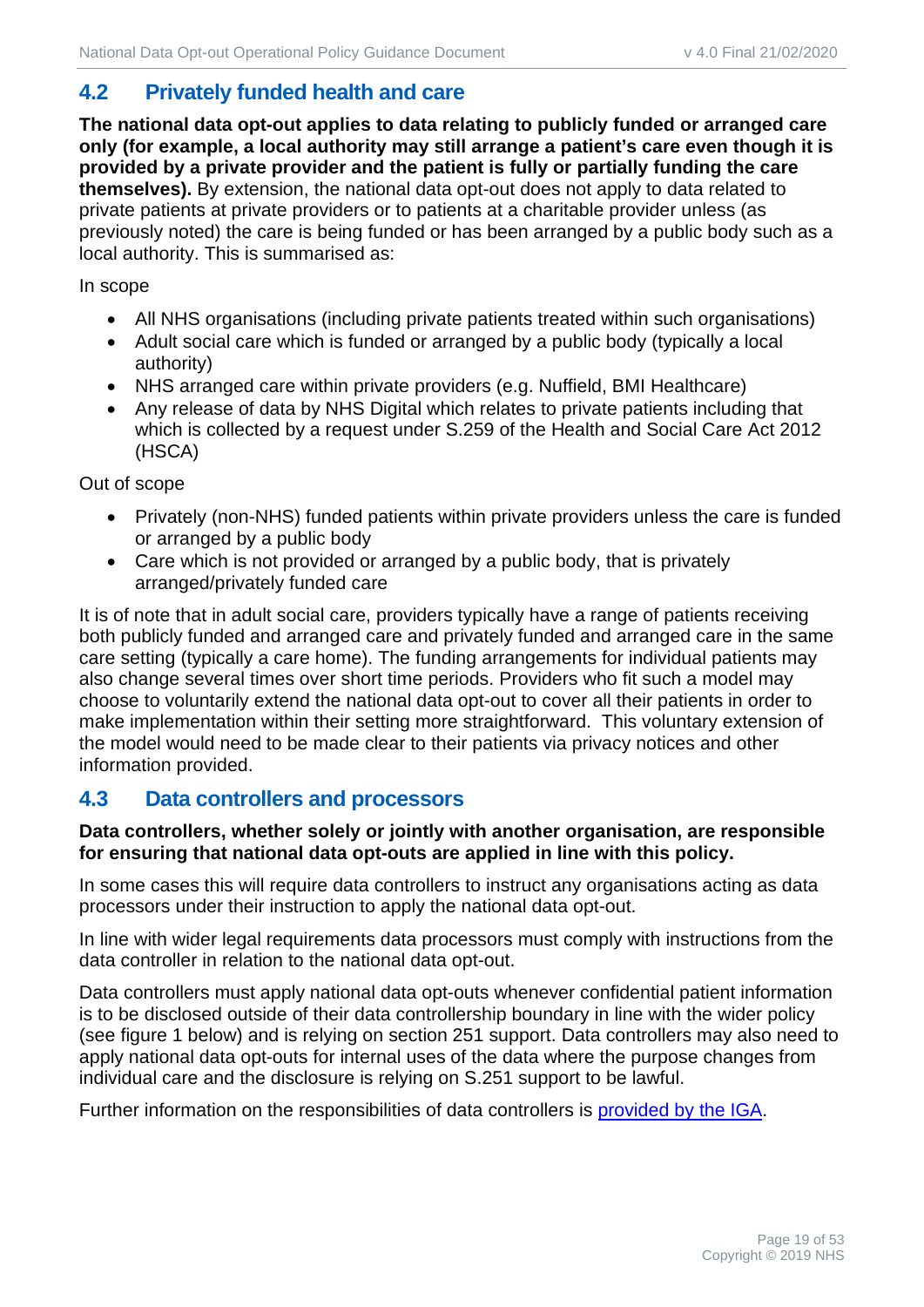

**Figure 1: Application of national data opt-outs within both data controller and organisational boundaries**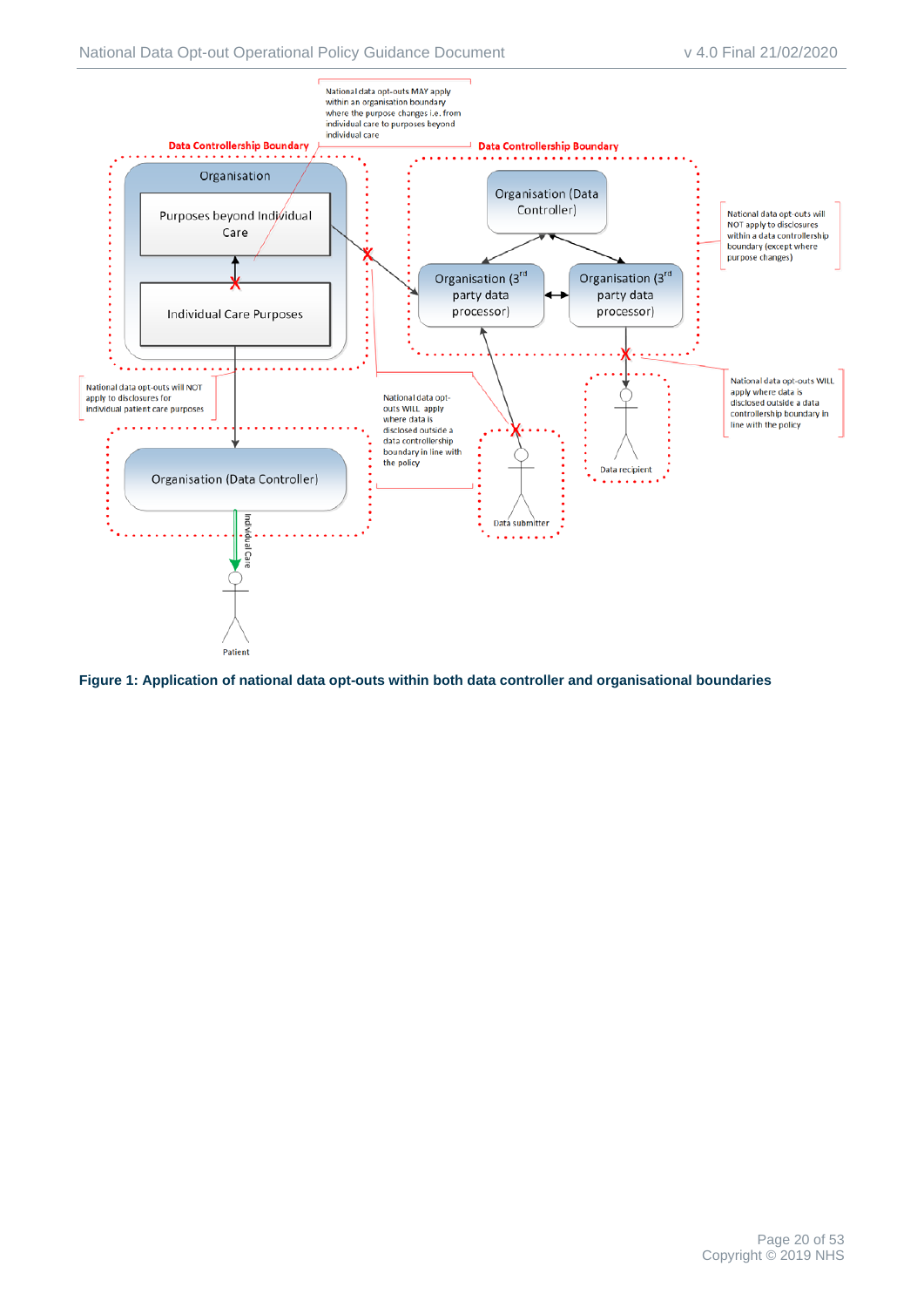# <span id="page-20-0"></span>**5 When does a national data opt-out apply?**

## <span id="page-20-1"></span>**5.1 Disclosures using S.251 support – Health Service (Control of Patient Information) Regulations 2002 Regulations 2 and 5**

**National data opt-outs apply to the use of confidential patient information approved under:**

- **regulation 2 (medical purposes related to the diagnosis or treatment of neoplasia) or**
- **regulation 5 (general medical purposes)**

#### **of the Health Service (Control of Patient Information) Regulations 2002.**

National data opt-outs apply in cases where the approval is subject to the Confidentiality Advisory Group (CAG)<sup>[9](#page-20-3)</sup> standard condition that 'the wishes of patients who have withheld or withdrawn their consent are respected' (e.g. their opt out). In exceptional circumstances, and on a case-by-case basis only, CAG may advise the decision-maker that the national data opt-out should not apply to a specific data flow supported under S.251. It is the responsibility of the data controller to satisfy themselves that such an exemption from the standard condition has been given e.g. by requesting sight of the S.251 approval letter or published minutes which should clearly indicate that opt-outs do not apply before they disclose any data.

CAG consider a large number of S.251 applications each year, the [CAG Registers](https://www.hra.nhs.uk/planning-and-improving-research/application-summaries/confidentiality-advisory-group-registers/) give details of its approvals under S.251 (regulation 2 and 5) which cover both non-research and research applications. Specific exemptions to this are set out in Section [7](#page-25-0) - Policy [considerations for specific organisations or purposes.](#page-25-0) Where these are still subject to the standard CAG condition, there will need to be an alternative opt out procedure<sup>10</sup>.

CAG may, as part of their consideration of an application, also recommend that a local or study-specific opt-out is applied in addition to the national data opt-out. This allows an individual to opt out from the CAG-approved study only without having to register a national data opt-out that would prevent all uses of their data for planning or research. This is particularly important during the transition period from May 2018 through to March 2020. However, CAG reserves the right to recommend an additional opt-out in some specific circumstances after the full introduction of the national data opt-out, for example where an application is for a research study which draws data from a wider geography (for example England and Wales) or where the confidential patient information is particularly sensitive.

For avoidance of doubt where the approval for access to the data relies upon Section 251 support (i.e. approval under the NHS (Control of Patient Information Regulations) 2002 (regulation 2 or 5)) all data disclosed under this approval will be deemed to be confidential patient information even where the specific disclosure does not contain any health or care information.

## <span id="page-20-2"></span>**5.2 Data format**

**National data opt-outs apply to data disclosures using Section 251 support regardless of the data format.** The national data opt-out applies to structured electronic data (for example csv, XML), unstructured electronic data (for example PDFs, scans or images) and

<span id="page-20-3"></span><sup>&</sup>lt;sup>9</sup> Further information is available i[n Definitions](#page-39-0) or on CAG [webpages](https://www.hra.nhs.uk/about-us/committees-and-services/confidentiality-advisory-group/)

<span id="page-20-4"></span> $10$  These alternative opt-out mechanisms are set out in section 7 for completeness.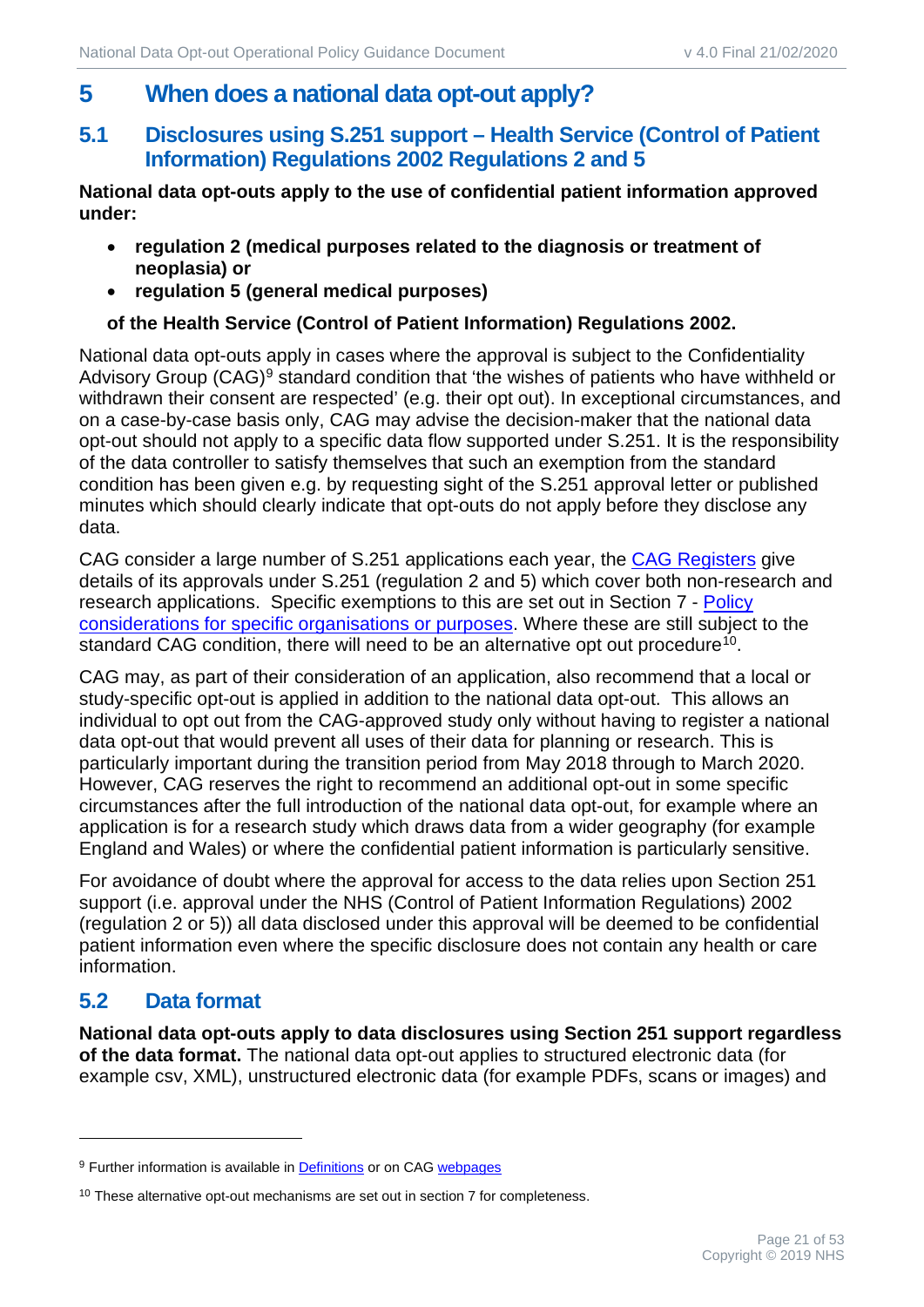paper records. It can also apply to data that is disclosed via other means such as people viewing confidential patient information on computer screens.

#### <span id="page-21-0"></span>**5.3 Records containing information about multiple individuals**

In some circumstances an individual's record may contain confidential patient information about another person (such as a mother and baby in the same record).

#### **The national data opt-opt applies to the entire record irrespective of whether an optout is identified for the individual who is the subject of the record (i.e. whom the record primarily relates to) or for a 3rd party whose confidential patient information is contained within the record.**

However, it is recognised that the national data opt-out can only be applied in these circumstances where the NHS number is present for the third party. If the record only includes name or another identifier then it is not possible to apply the national data opt-out.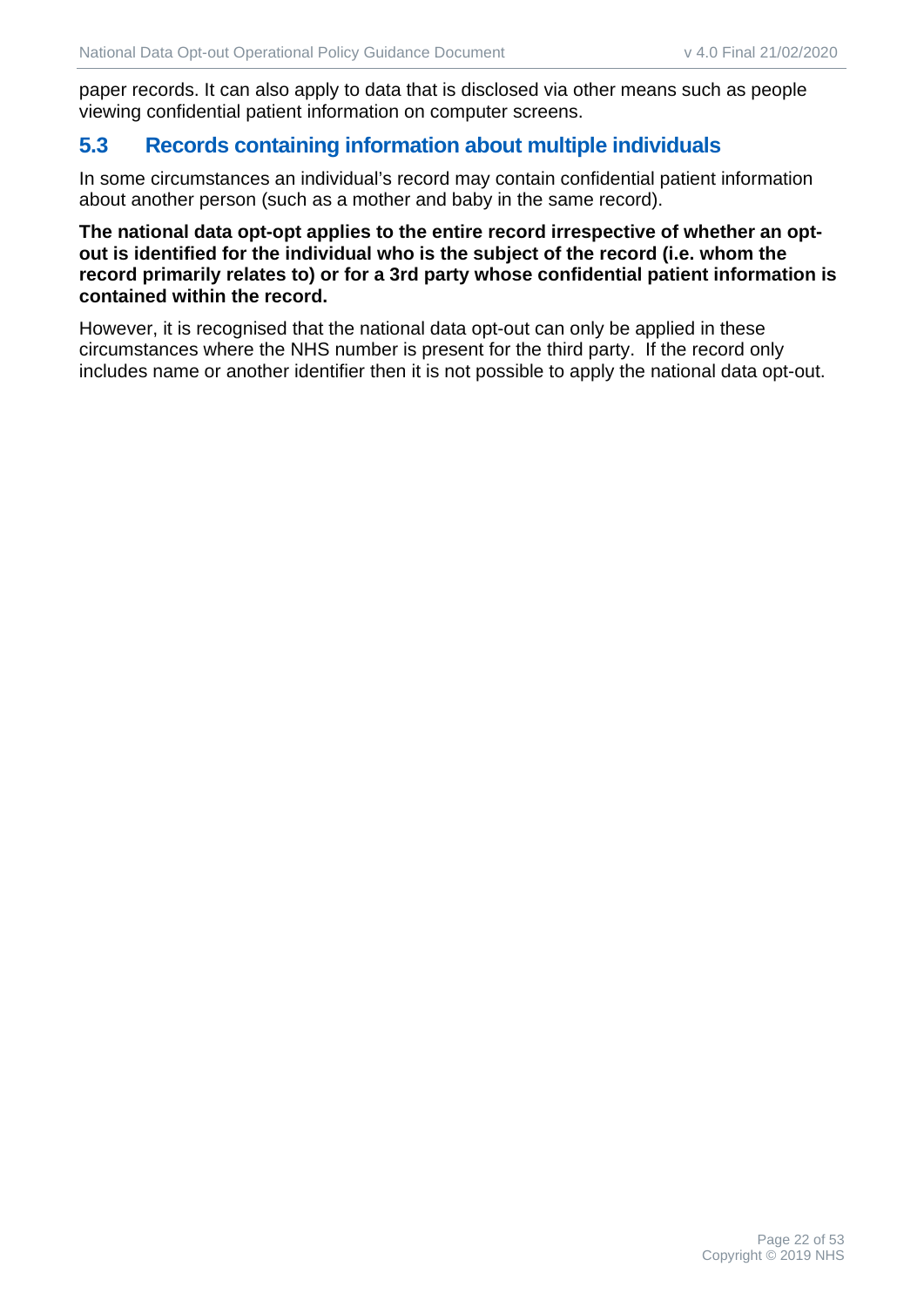# <span id="page-22-0"></span>**6 When does a national data opt-out not apply?**

The following are exemptions from the national data opt-out:

#### <span id="page-22-1"></span>**6.1 Consent**

#### **The national data opt-out does not apply where explicit consent has been obtained from the patient for the specific purpose.**

The application of the national data opt-out when researchers are seeking to contact a cohort of patients to ask their consent (so called consent for consent) is detailed in Section [7.4](#page-26-1) - [Consent for consent.](#page-26-1)

## <span id="page-22-2"></span>**6.2 Communicable diseases and risks to public health**

#### **The national data opt-out does not apply to the disclosure of confidential patient information required for the monitoring and control of communicable disease and other risks to public health.**

This includes any data disclosed where Regulation 3 of The Health Service (Control of Patient Information) Regulations 2002 provides the lawful basis for the common law duty of confidentiality to be lifted. Public Health England oversees the use of this legal gateway on behalf of the Secretary of State for Health and Social Care.

Regulation 3 allows confidential patient information to be lawfully processed with a view to:

- diagnosing communicable diseases and other risks to public health
- recognising trends in such diseases and risks
- controlling and preventing the spread of such diseases and risks
- monitoring and managing:
	- o outbreaks of communicable disease
	- o incidents of exposure to communicable disease
	- o the delivery, efficacy and safety of immunisation programmes
	- o adverse reactions to vaccines and medicines
	- o risks of infection acquired from food or the environment (including water supplies)
	- o the giving of information to persons about the diagnosis of communicable disease and risks of acquiring such disease.

## <span id="page-22-3"></span>**6.3 Overriding public interest**

**The national data opt-out does not apply to the disclosure of confidential patient information where there is an overriding public interest in the disclosure, i.e. the public interest in disclosing the data overrides the public interest in maintaining confidentiality.** 

This should be as a result of a positive public interest test having regard to the circumstances of the case. Data controllers are expected to have their own arrangements in place to apply the public interest test as and when necessary.

Examples of disclosures which may be made in the public interest include:

- reporting of gun and knife wounds in line with **GMC** guidance, and
- patients' fitness to drive and reporting concerns to the DVLA or DVA in line with GMC [guidance](https://www.gmc-uk.org/ethical-guidance/ethical-guidance-for-doctors/confidentiality---patients-fitness-to-drive-and-reporting-concerns-to-the-dvla-or-dva)

Further information and quidance about public interest is available on the Information [Governance Alliance \(IGA\) website.](https://digital.nhs.uk/information-governance-alliance)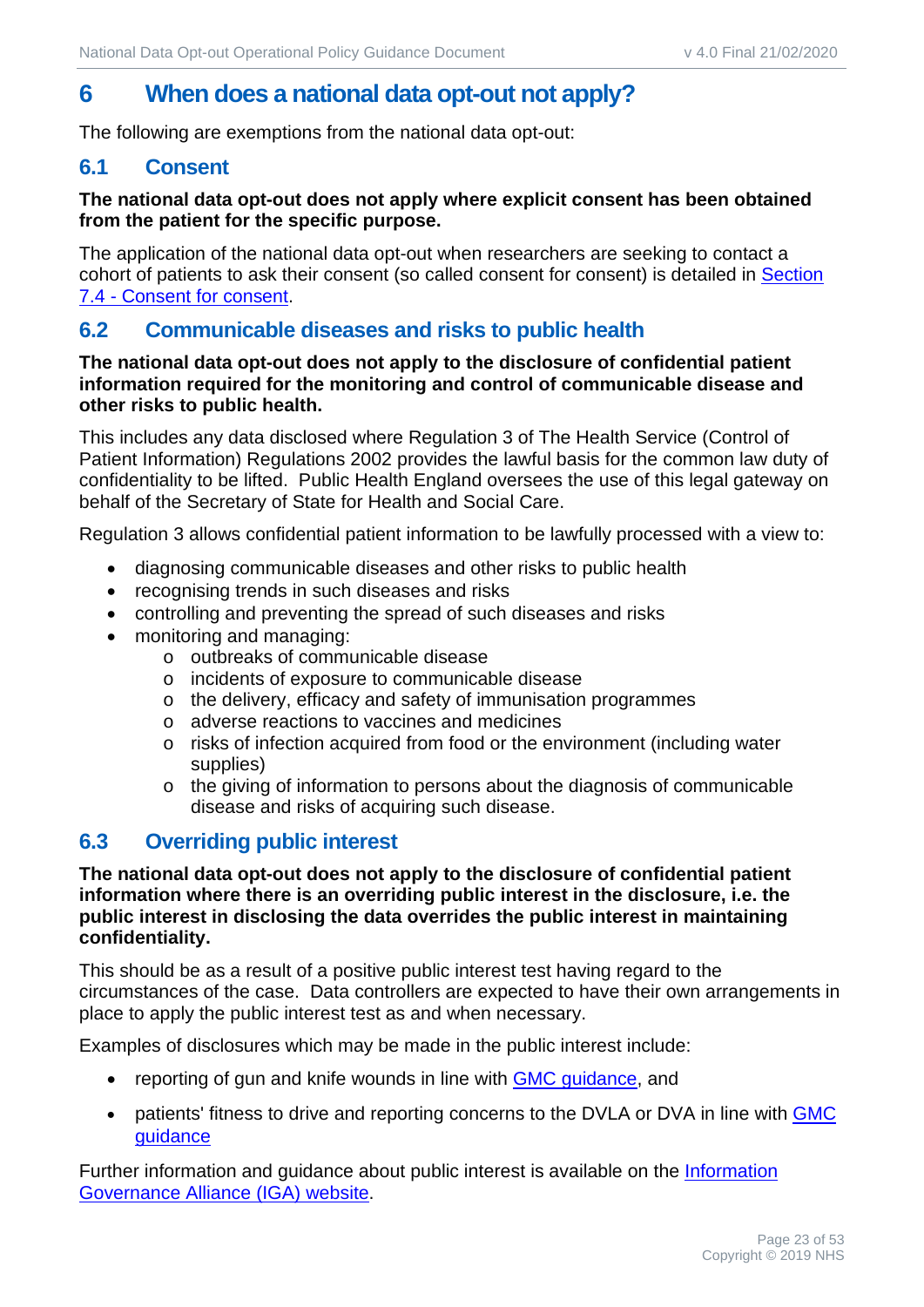# <span id="page-23-0"></span>**6.4 Information required by law or court order**

#### **The national data opt-out does not apply to the disclosure of confidential patient information where the information is required by law or a court order.**

Examples of disclosures required by law are summarised below.

- the Care Quality Commission, which has powers of inspection and entry to require documents, information and records – a code of practice sets out how the CQC can use these powers (Health and Social Care Act 2008);
- NHS Digital when using its section 259 powers to collect information when directed by the Secretary of State or NHS England (Health and Social Care Act 2012);
- the NHS Counter Fraud Service, which has powers to prevent, detect and prosecute fraud in the NHS (National Health Service Act 2006);
- investigations by regulators of professionals (e.g. Health and Care Professions Council, General Medical Council, or Nursing and Midwifery Council investigating a registered professional's fitness to practise) (e.g. under the Medical Act 1983);
- coroners' investigations into the circumstances of a death, that is if the death occurred in a violent manner or in custody (Coroners and Justice Act 2009);
- health professionals must report notifiable diseases, including food poisoning (The Public Health (Control of Disease) Act 1984 and the Health Protection (Notification) Regulations 2010);
- the Chief Medical Officer must be notified of termination of pregnancy, giving a reference number, date of the birth and postcode of the woman concerned (Abortion Regulations 1991);
- employers must report deaths, major injuries and accidents to the Health and Safety Executive (Reporting of Injuries, Diseases and Dangerous Occurrences Regulations 2013);
- information must be provided to the police when requested to help identify a driver alleged to have committed a traffic offence (The Road Traffic Act 1988);
- information must be provided to the police to help prevent an act of terrorism or prosecuting a terrorist (The Terrorism Act 2000 and Terrorism Prevention and Investigation Measures Act 2011);
- information must be shared for child or vulnerable adult safeguarding purposes (e.g. s.47 Children Act 1989);
- health professionals must report known cases of female genital mutilation to police (Female Genital Mutilation Act 2003)
- judge or presiding officer of a civil or criminal court can require disclosure of confidential patient information through a court order
- information required to be reported to HFEA for inclusion on the register of assisted reproduction and fertility treatments (Human Fertilisation and Embryology Act 1990
- some disclosures of information to ONS (please see Data flows to ONS for official [statistics](#page-27-1) for further information of the impact of the national data opt-out on such disclosures)
- disclosure of information relating to transplant approvals and serious and adverse reactions notifications (Human Tissue Act 2004)
- responsible bodies including health boards, trusts and regulatory bodies are required to co-operate on the handling of, and acting on, shared information relating to the management and use of controlled drugs. (The Controlled Drugs (Supervision of Management and Use) Regulations 2013)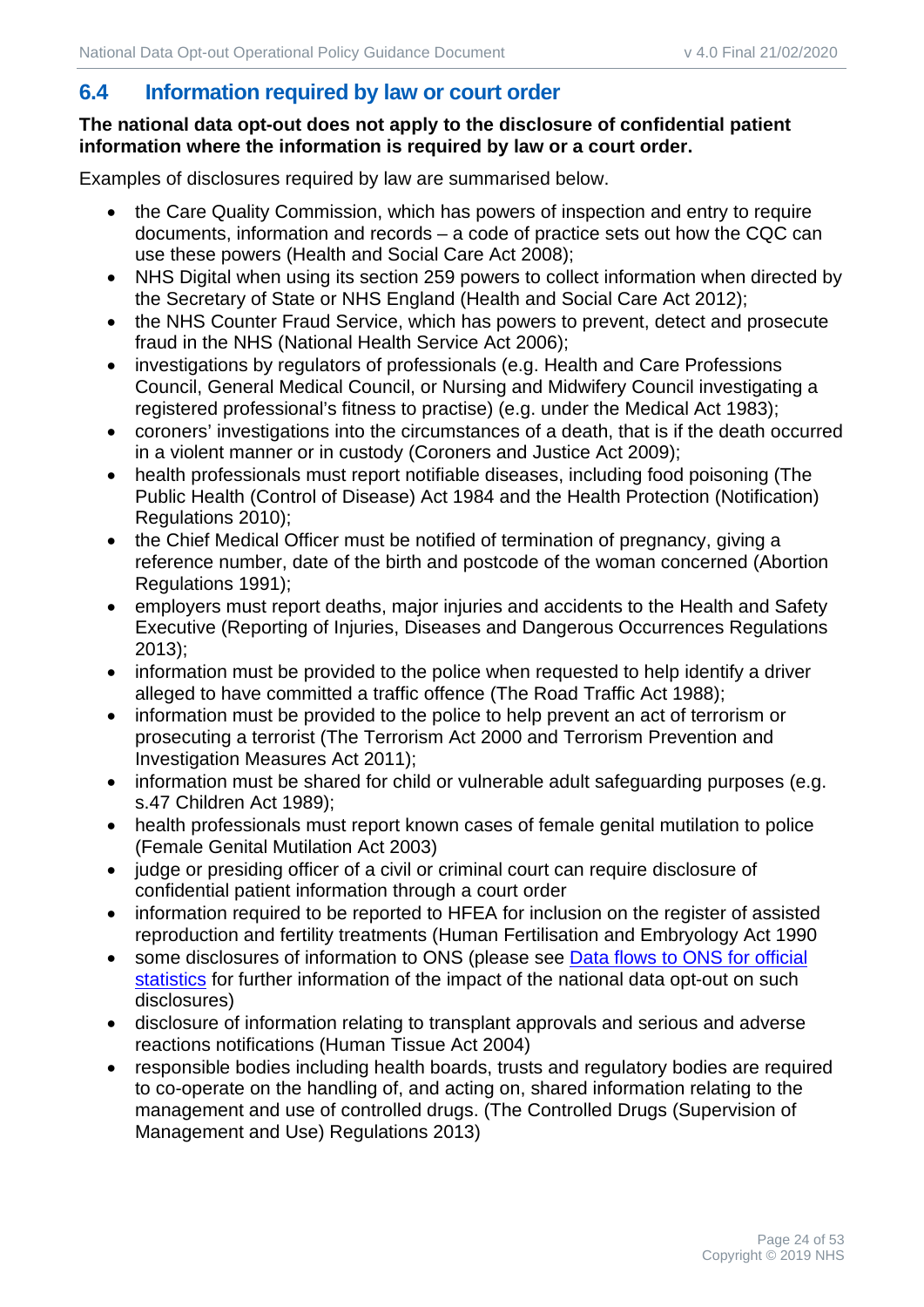This is not an exhaustive list, so information governance and/or legal advice should be sought where necessary. Further details are available in [Appendix 5:](#page-44-0) [Information required](#page-44-0)  [by law or court order.](#page-44-0)

**It should be emphasised that any legal requirement must set aside the common law duty of confidentiality**. It should be noted that the exercise of a statutory function does not necessarily constitute a legal requirement for the disclosure of confidential patient information – organisations should always give due regard to the common law duty of confidentiality.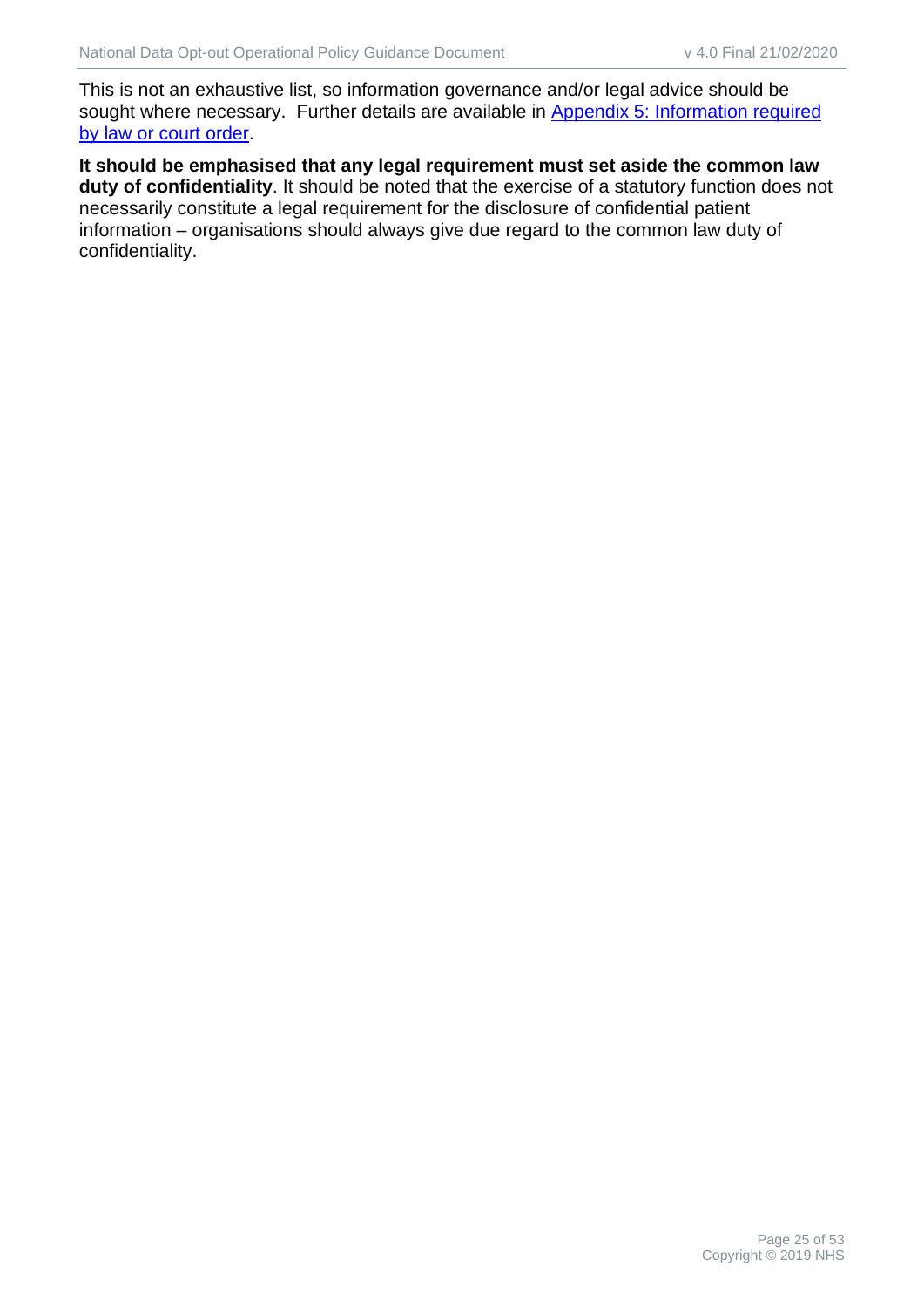# <span id="page-25-0"></span>**7 Policy considerations for specific organisations or purposes**

## <span id="page-25-1"></span>**7.1 Payments and invoice validation**

The following policy statements apply to data processing in support of payments and invoice validation:

- Unless there is no alternative, data flows for payments and invoice validation should not use identifiable data. In such cases anonymised data can almost certainly be used and national data opt-outs **would not** apply - provided data is anonymised in line with the ICO Code of Practice on Anonymisation.
- National data opt-outs **do not** apply where a patient has given their explicit consent for the use of their data for payment and invoice validation. All organisations within health and adult social care should be as transparent as possible as to how confidential patient information is being disclosed for payment purposes in order to better manage patient expectations.
- In accordance with the recommendations made in the NDG review, national data optouts **do not** apply to data disclosed for the purpose of non-contracted invoice validation (non-contracted activity refers to services delivered by a health or care provider, where there is no agreed contract with the patient's responsible commissioner e.g. a patient receiving treatment in area that is outside of the CCG area where they are registered).
- National data opt-outs **do not** apply to data disclosed to NHS BSA for the payment of prescription charges, specifically where the data is disclosed under Regulation 18A of the National Health Service (Pharmaceutical Services, Charges and Prescribing) (Amendment) Regulations 2018<sup>11</sup>.
- National data opt-outs **only** apply to data disclosure for payment purposes which rely on S.251 support unless the standard condition requiring patient opt-outs to be respected is waived.

**Note:** NHS England have a S.251 approval (CAG 7-07(a-c)/2013) in place covering data flows for invoice validation to Controlled Environments for Finance within CCGs and Commissioning Support Units. For more information and advice on applying national data opt-outs in relation to this S.251 approval see NHS England's website at: https://www.england.nhs.uk/ig/in-val/

# <span id="page-25-2"></span>**7.2 Risk stratification**

#### **The national data opt-out does not apply to data disclosures for risk stratification for case finding but does apply where support under S.251 of the NHS Act 2006 is relied upon to support the disclosure.**

The NDG review considered risk stratification for case finding and risk stratification for planning as two separate functions. The Review goes on to state that: *"risk stratification for case finding, where carried out by a provider involved in an individual's care or by a data processor acting under contract with such a provider, should be treated as direct care for the purpose of the opt out (and therefore should not be subject to the opt out of personal confidential data being used for purposes beyond direct care)".*

Therefore the policy lines that are relevant to risk stratification are as follows:

<span id="page-25-3"></span><sup>11</sup> <https://www.legislation.gov.uk/uksi/2018/1114/regulation/15/made>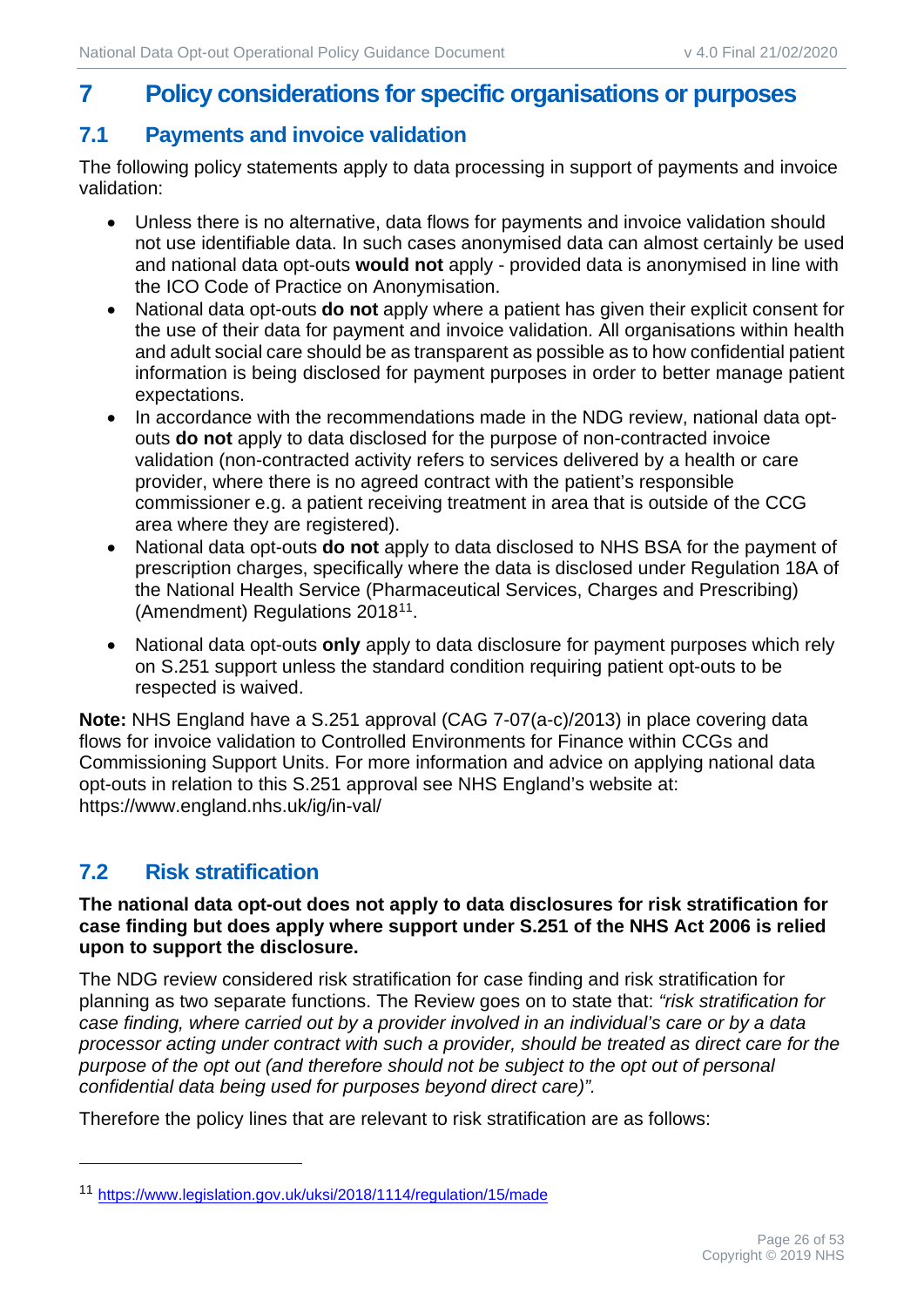- National data opt-outs **do not** apply to risk stratification for case finding, where carried out by a provider involved in an individual's care<sup>[12](#page-26-2)</sup>, as this should be treated as individual care.
- National data opt-outs **do not** apply where the data for risk stratification is anonymised in line with the ICO Code of Practice on Anonymisation.
- National data opt-outs **only** apply to data disclosures for risk stratification which rely on S.251 support unless the CAG approval letter states that the national data opt-out should not apply <sup>[13](#page-26-3)</sup>.

#### <span id="page-26-0"></span>**7.3 Cross border data flows**

#### **National data opt-outs apply where confidential patient information about an individual's health and adult social care provided in England is disclosed outside of England in line with the wider policy and is shared using section 251 support.**

This includes information disclosed to the home nations, that is Wales, Scotland, Northern Ireland and the crown dependencies of the Isle of Man and Channel Islands but also other countries, for example where data is disclosed with S.251 support for research purposes.

#### <span id="page-26-1"></span>**7.4 Consent for consent**

#### **Where researchers need to identify people to participate in research studies, the national data opt-out may apply to this process depending on the mechanism used to identify potential research subjects.**

In certain scenarios, researchers may need to access confidential patient information to identify people with particular conditions or characteristics to invite them to take part in clinical trials and other interventional studies. This process is often referred to as seeking "consent for consent". There are a number of established mechanisms for identifying potential research subjects which are set-out in the [2013 IG Review](https://www.gov.uk/government/uploads/system/uploads/attachment_data/file/192572/2900774_InfoGovernance_accv2.pdf) and the application of the national data opt-out to each of these is summarised below:

| Mechanism for identifying the cohort for a research study                                                                                                        | <b>National data</b><br>opt-out<br>applies? |
|------------------------------------------------------------------------------------------------------------------------------------------------------------------|---------------------------------------------|
| The researcher gains the explicit consent of every patient with a record<br>in the population pool being assessed                                                | <b>No</b>                                   |
| The search is conducted by a health or social care professional who<br>has a "legitimate relationship" with the patient, such as a clinician or<br>social worker | <b>No</b>                                   |
| The search is conducted by a researcher who is part of the immediate<br>clinical team                                                                            | <b>No</b>                                   |
| The search makes use of "privacy enhancing technologies" <sup>14</sup>                                                                                           | <b>No</b>                                   |

<span id="page-26-2"></span> $12$  or by a data processor acting under contract with such a provider.

<span id="page-26-3"></span> $13$  The assumption being that if section 251 approval is required, this could not be considered as an individual (or direct) care purpose

<span id="page-26-4"></span><sup>&</sup>lt;sup>14</sup> Analytical computer software that can trawl clinical databases, selecting only those patients who are eligible for a specific study, and only reveal the identities of potential participants to someone with a legitimate relationship to the patient, such as their clinician or social worker.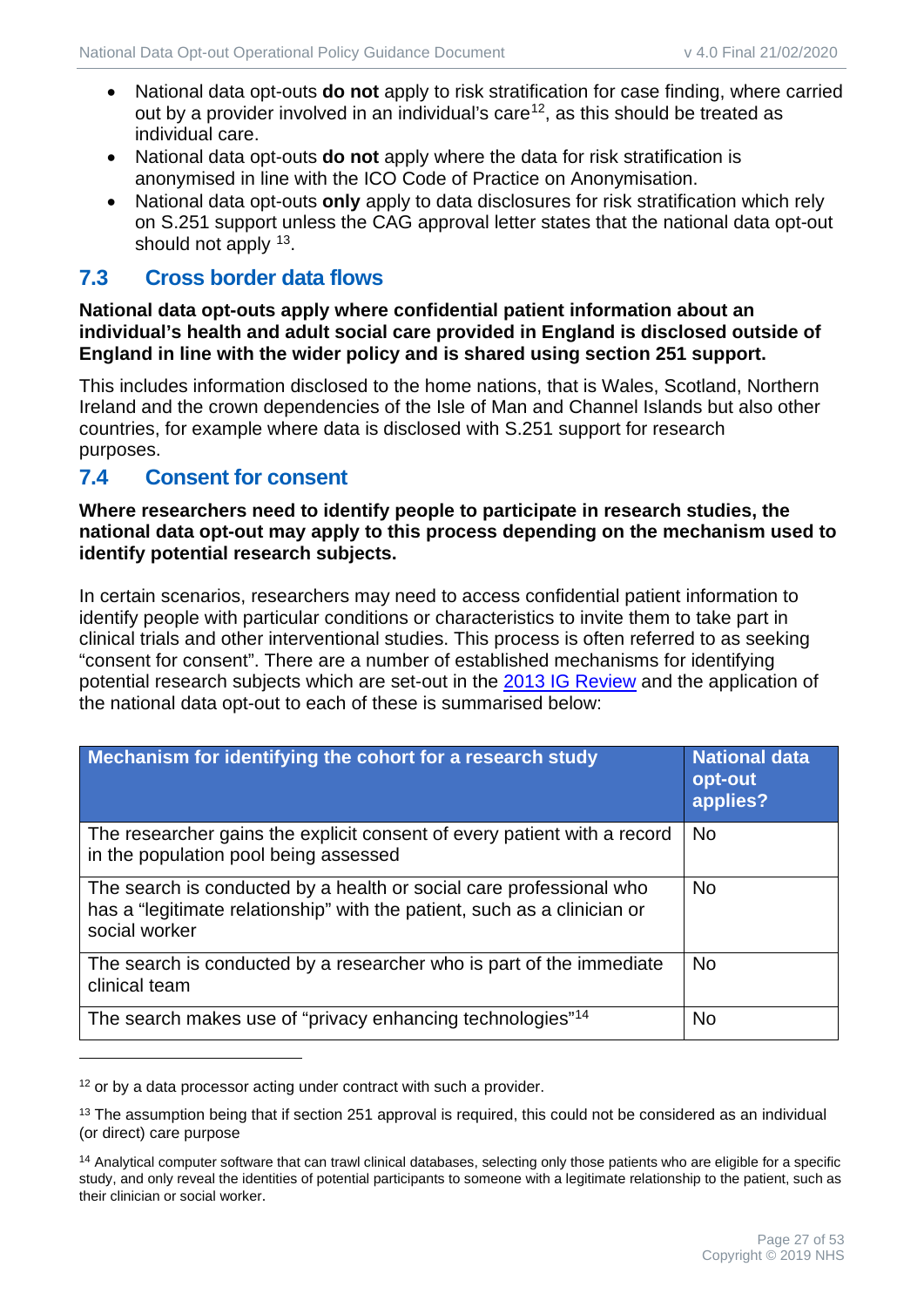| Mechanism for identifying the cohort for a research study                                                               | <b>National data</b><br>opt-out<br>applies? |
|-------------------------------------------------------------------------------------------------------------------------|---------------------------------------------|
| Support under Section 251 regulations is granted for the research to<br>contact suitable patients to seek their consent | Yes                                         |

## <span id="page-27-0"></span>**7.5 Flows to Public Health England National Disease Registers**

**The national data opt-out does not apply to confidential patient information flowing to Public Health England (PHE) under the following approvals:** 

- **i. National Cancer Register (PIAG 03(a)/2001);**
- **ii. National Congenital Anomaly and Rare Diseases Register (CAG 10- 02(d)/2015).**

These national disease registers continue to operate separate opt-out mechanisms. For further information, see the [National Cancer Registration and Analysis Service](https://www.gov.uk/guidance/national-cancer-registration-and-analysis-service-ncras#opt-out-of-cancer-registration) and [National](https://www.gov.uk/guidance/the-national-congenital-anomaly-and-rare-disease-registration-service-ncardrs#opt-out))  [Congenital Anomaly and Rare Disease Registration Service](https://www.gov.uk/guidance/the-national-congenital-anomaly-and-rare-disease-registration-service-ncardrs#opt-out)) websites. Data should continue to flow to PHE in full under these approvals as these specific opt-outs are registered directly with PHE and are applied by PHE on receiving the data.

**In addition to the specific national disease register opt-outs PHE also applies national data opt-outs to its onward releases of data from the national disease registers to other organisations in line with the national data opt-out policy.** 

#### <span id="page-27-1"></span>**7.6 Data flows to ONS for official statistics**

#### **The national data opt-out does not apply to data flowing into the Office for National Statistics (ONS) solely for the production of official statistics.**

The NDG review recognised the importance of maintaining the integrity of official statistics and for this reason it did not make "*data flows into the ONS for the production of official statistics part of the proposed opt-out*".

The ONS has a range of legal gateways that it can use to access data for statistical purposes under the Statistics and Registration Service Act 2007, as amended by the Digital Economy Act 2017. The national data opt-out does not apply to data accessed by ONS for the production of official statistics, specifically:

- National data opt-outs **do not** apply to confidential patient information flowing into ONS under section 45A – section 45C of the Statistics and Registration Service Act 2007 (as inserted by the Digital Economy Act 2017) for the production of official statistics.
- National data opt-outs **do not** apply to patient registration information disclosed to ONS under section 43 of the Statistics and Registration Service Act 2007 because this is not confidential patient information.

The application of the national data opt-out to any disclosures of confidential patient information to the ONS for any other purposes (for example, research) and which are not for the production of official statistics will be considered in line with this policy, taking into account the legal basis for satisfying the common law duty of confidentiality for the data flow (i.e. the opt out will apply where data is used with Section 251 support).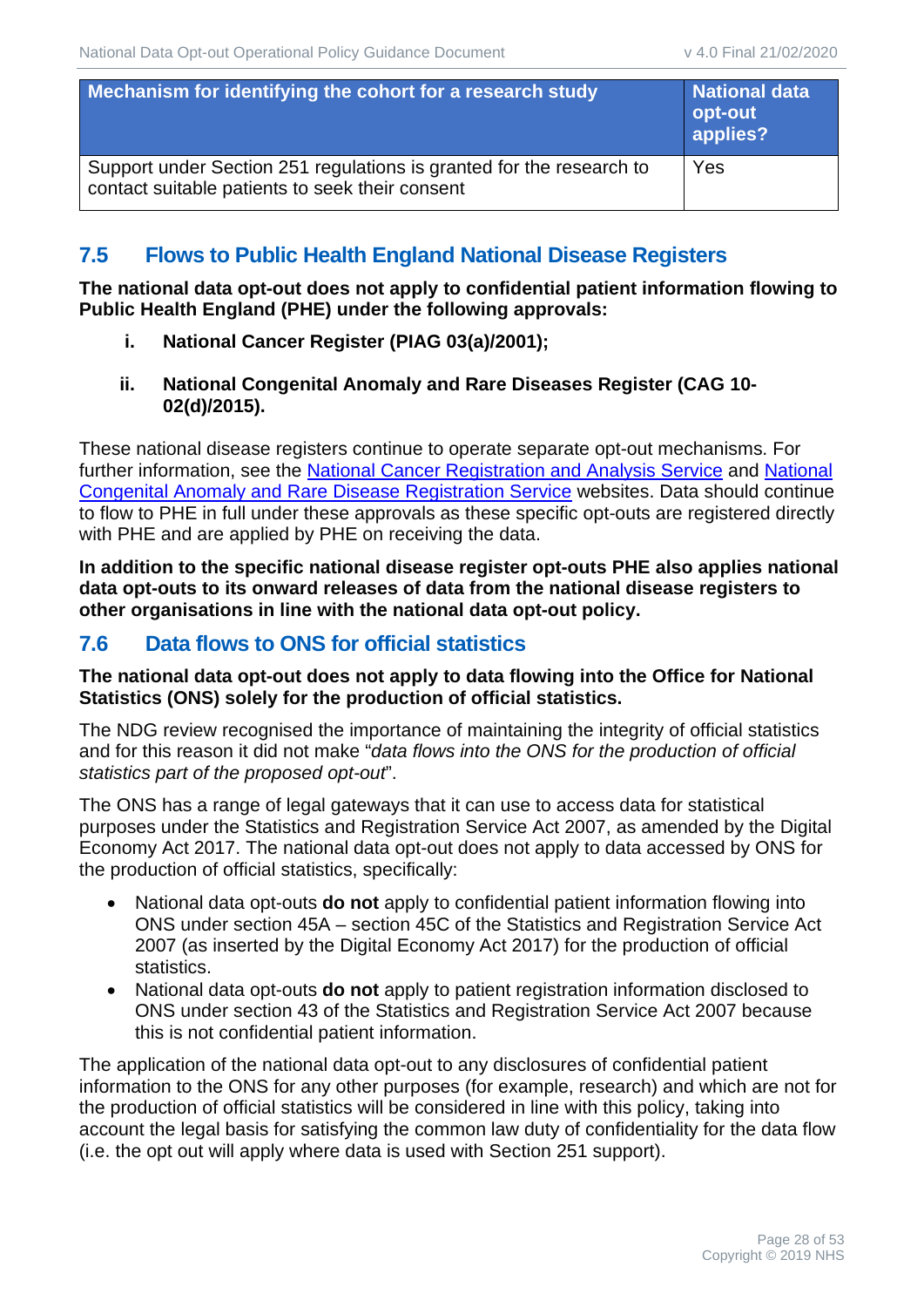# <span id="page-28-0"></span>**7.7 Population screening programmes**

**The national data opt-out does not apply to disclosures of confidential patient information for the purpose of allowing participation in [National Screening](https://www.gov.uk/topic/population-screening-programmes)  [Programmes](https://www.gov.uk/topic/population-screening-programmes) endorsed by the UK National Screening Committee.** 

The NDG review took a specific position on population screening programmes: *"Some uses of information for public health purposes can be seen as direct care, that is where they relate to the care of an individual. This includes the oversight and provision of population screening programmes"*.

For the avoidance of doubt national data opt-outs **do not** apply to confidential patient information flowing under the following approvals:

- i. NHS Breast, Bowel and Cervical Cancer Screening Programmes (15/CAG/0207);
- ii. NHS Abdominal Aortic Aneurysm Screening Programme (ECC 3-04(o)/2011).

These screening programmes continue to operate [separate opt-out mechanisms](https://www.gov.uk/government/publications/opting-out-of-the-nhs-population-screening-programmes/opting-out-of-screening) for patients who do not wish to be invited for screening.

Public Health England (PHE) is responsible for the national coordination and quality assurance of the population screening programmes.

**PHE applies national data opt-outs to its onward releases of data from the national screening programmes to other organisations in line with the national data opt-out policy.**

## <span id="page-28-1"></span>**7.8 Assuring Transformation**

**The national data opt-out does not apply to confidential patient information about people with learning disabilities and/or autism who are in hospital for their mental health or due to challenging behaviour which is disclosed under the following approval:**

• **Assuring Transformation: Enhanced Quality Assurance Process Data flow (CAG 8-02 (a-c)/2014).** 

These flows continue to operate a separate opt-out mechanism and details of how to opt-out of the Assuring Transformation data collection can be found [on the NHS England webpages.](https://www.england.nhs.uk/learning-disabilities/care/atd/) This exemption is time limited until the end of the "Building the Right Support Programme".

## <span id="page-28-2"></span>**7.9 National patient experience surveys**

**The national data opt-out does not apply to the National Cancer Patient Experience Survey (CPES) and CQC NHS Patient Survey Programme, both of which will continue to run unaffected[15](#page-28-3) under their current arrangements**.

These national surveys will continue to operate separate opt-out mechanisms and details of how to opt out of these surveys are provided locally by the organisations undertaking the surveys e.g. posters in A&E for opting out of the A&E survey.

The new Children and Young People Cancer Patient Experience Survey is also exempt for its first two years after which the exemption will be reviewed.

<span id="page-28-3"></span><sup>&</sup>lt;sup>15</sup> Subject to S.251 and other relevant approvals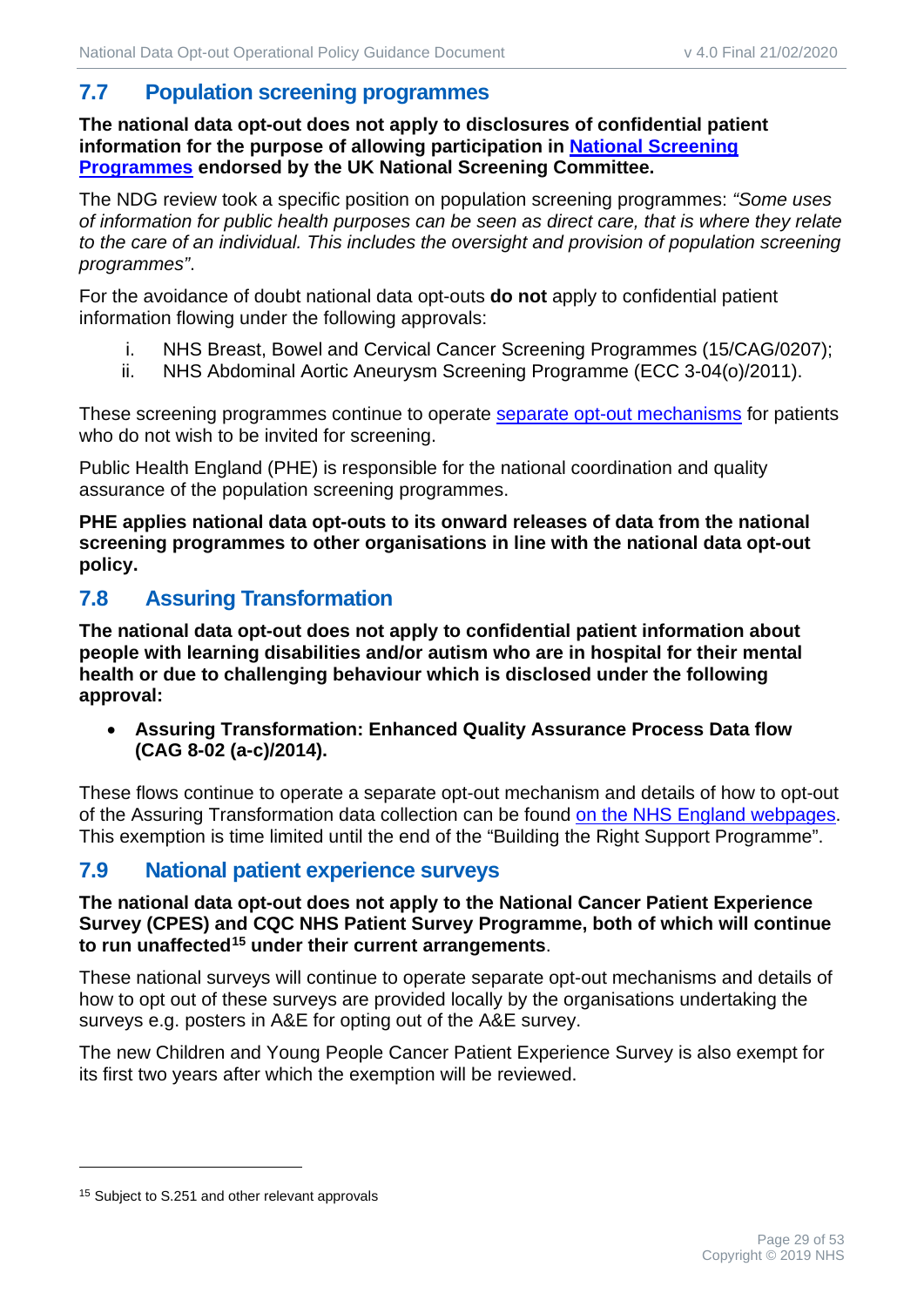## <span id="page-29-0"></span>**7.10 NHS Digital**

The policy for the application of national data opt-outs to data flows into and out of NHS Digital (formerly known as the Health and Social Care Information Centre (HSCIC)) is as follows. It should be noted that these recognise NHS Digital's role as the national safe haven and the specific powers it has under the Health and Social Care Act 2012:

#### **7.10.1 Data flows into NHS Digital**

**National data opt-outs do not apply to flows of data into NHS Digital (NHS Digital is the operating name for the Health and Social Care Information Centre (HSCIC)) where these are required under S.259 of the Health and Social Care Act 2012 following a Direction from Secretary of State or NHS England or a mandatory request.**

This was supported by the NDG Review:

*"The Review proposes that personal confidential data should be passed to the HSCIC, as the statutory safe haven of the health and social care system, to de-identify or anonymise and share it with those that need to use it. If HSCIC were able to disseminate high quality anonymised data based on a complete dataset, it would reduce the need for these organisations to access personal confidential data. For that reason the Review recommends that, in due course, the opt-out should not apply to any flows of information into the HSCIC".*

NB: Where S.251 support is relied on for flows of data into NHS Digital they will be subject to the national data opt-out.

#### **7.10.2 Disclosures by NHS Digital**

**National data opt-outs do apply to disclosures of confidential patient information by NHS Digital in line with this policy.**

#### **7.10.3 Return of data to submitting organisation**

**National data opt-outs do not apply to data disclosed by NHS Digital in accordance with section 261(4) of the Health and Social Care Act 2012 where NHS Digital is disclosing confidential patient information to the organisation from whom NHS Digital originally collected the confidential patient information.**

Specifically, this covers data returned to the submitting organisation providing no additional confidential information is supplied. For example, the return of Secondary Uses Service (SUS) data to providers. Additional information which is not confidential and which the submitting organisation would be permitted to receive includes items derived or calculated from the submitted information such as age or CCG of residence.

#### **7.10.4 Open data and publications**

#### **National data opt-outs do not apply to open data or statistics published by NHS Digital where this is subject to disclosure controls and is fit for publication.**

Such data is deemed to be anonymous and individuals cannot be identified.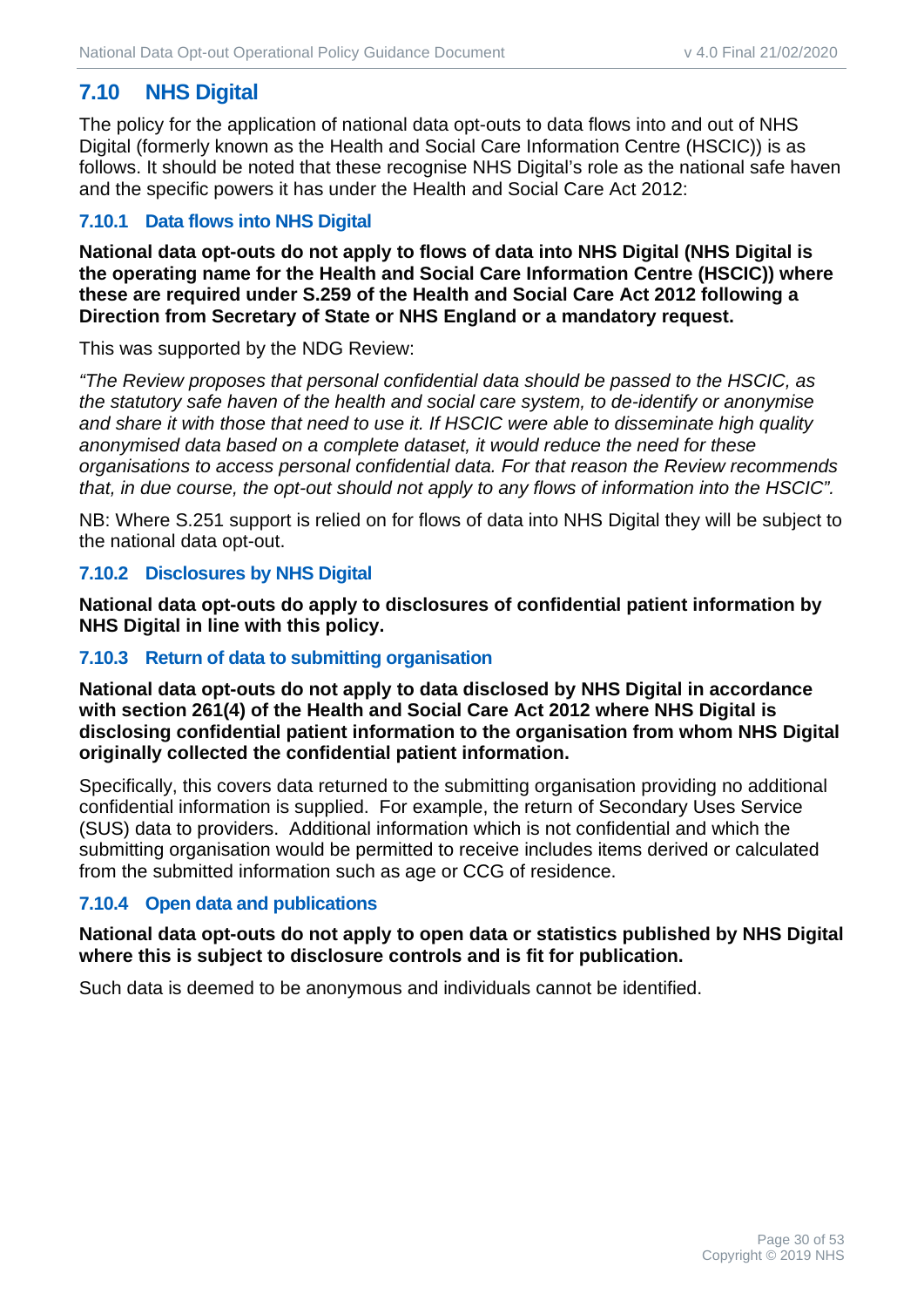# <span id="page-30-0"></span>**8 Applying the national data opt-out**

Health and care organisations are required to apply national data opt-outs in line with this policy with all organisations achieving compliance by March 2020.

NHS Digital has developed a technical service which enables health and adult social care organisations to check if their patients have a national data opt-out in order to enable them to comply with this policy.

This service can be used in two ways:

- Organisations can submit a list of NHS numbers that they need to disclose and the service looks these up against the central repository of national data opt-outs. It returns a "cleaned list" of those that do not have a national data opt-out i.e. it removes the NHS numbers for those with a national data opt-out. This is most suitable for oneoff and infrequent disclosures of data.
- Organisations can submit the NHS numbers for all patients with whom they have a legitimate relationship and then store temporarily the list of patients who do not have an opt-out at the current time and whose data they may be able to disclose<sup>[16](#page-30-2)</sup>. There are a number of policy rules around the storage and use of this "temporary cache" of data which are set out below. This is most suitable for large scale and frequent disclosures of data.

More information on accessing the service and guidance for the implementation of the national data opt-out is provided on the [National Data Opt-out Programme](https://digital.nhs.uk/national-data-opt-out) webpages. There is also an Information Standard on Compliance with the National Data Opt-out which sets out the requirements to achieve compliance and signposts to further technical and implementation guidance.

The policy rules for applying national data opt-outs are set out below:

## <span id="page-30-1"></span>**8.1 Record removal**

**Where a national data opt-out needs to be applied this means that the entire record, or records, associated with that individual must be fully removed from the extract or dataset used for this purpose.** It is not permitted to simply remove identifiers or otherwise de-identify part of the record (such that the data is still not anonymised in line with the ICO Code of Practice) due to the risks of re-identification associated with this approach.

It should be noted that source, or underlying records, held in systems may still be needed, for example for individual care purposes, and the opt-out does not require such records to be removed. In most cases it is expected that datasets for purposes beyond individual care will be derived or extracted and the opt-out can then be applied without an impact on the source data.

If more than one file is to be released to another organisation without the opt-out having been upheld (as a result of the statements or exemptions in this policy) care must be taken to ensure that no common identifiers can be used to re-identify records of individuals.

For example, consider an organisation releasing multiple related files, the first of which is anonymised in line with the ICO Code of Practice and the second being data which is not confidential but contains patient identifiers. If an identifier appears in both datasets, this could be used to re-identify the individual.

<span id="page-30-2"></span><sup>&</sup>lt;sup>16</sup> Organisations would still need to have the appropriate legal basis for any such disclosures. This must not be interpreted as, or confused with, a patient's explicit consent to the sharing of their data.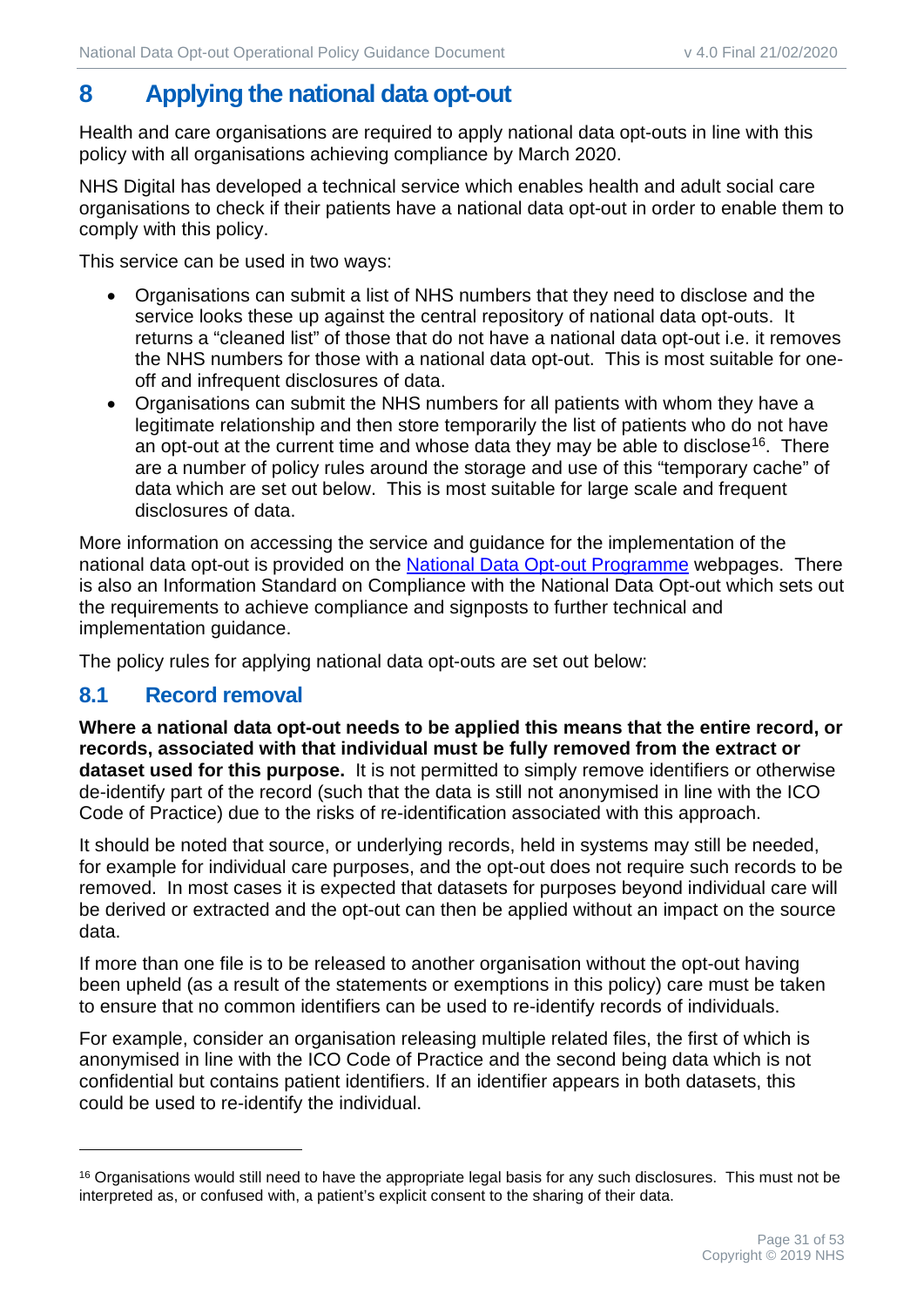# <span id="page-31-0"></span>**8.2 NHS number**

**Where a national data opt-out has been set, it is recorded against an individual's NHS number and the NHS number is used as the single identifier for applying the national data opt-out**. The following policy lines apply to the use of NHS number for applying national data opt-outs:

- The NHS number is used as the single identifier to register and to apply an individual's national data opt-out. No other patient identifiers are used to identify patients and apply national data opt-outs.
- Organisations are not required to 'trace' NHS numbers specifically for the purpose of applying the national data opt-out outside of that required for existing good practice. That is in instances where the NHS number is missing or inaccurate within datasets or individual records. Where NHS numbers are easily attainable opt-outs should be applied as in the table below:

| <b>Scenario</b>                                                                                                                                                                  | <b>Opt-out</b><br>applies? |
|----------------------------------------------------------------------------------------------------------------------------------------------------------------------------------|----------------------------|
| NHS number available within the data to be released                                                                                                                              | Yes                        |
| 1) NHS number missing or inaccurate within the data to be released                                                                                                               | Yes                        |
| <b>AND</b>                                                                                                                                                                       |                            |
| 2) The effort in obtaining the NHS number from other sources within the<br>[flow/system/organisation] is not disproportionate to the number of<br>missing or inaccurate records. |                            |
| 1) NHS number missing or inaccurate within the data to be released                                                                                                               | <b>No</b>                  |
| <b>AND</b>                                                                                                                                                                       |                            |
| 2) The effort in obtaining the NHS number from other sources within the<br>[flow/system/organisation] is disproportionate to the number of missing<br>or inaccurate records.     |                            |
| <b>AND</b>                                                                                                                                                                       |                            |
| 3) Existing good practice about NHS number tracing and data quality<br>has been adhered to.                                                                                      |                            |

- Organisations must not deliberately remove or omit the NHS number from data flows containing other confidential patient information in order to prevent the national data opt-out from being applied correctly in line with this policy.
- In some instances, patient identifiers including NHS number have been intentionally removed from records to prevent the individual from being identified, such as for patients with legally restricted conditions<sup>[17](#page-31-1)</sup> or in line with a consent model. In these cases, no attempt should be made to re-identify the individual in order to apply the national data opt-out as this may be detrimental to the confidentiality and privacy of the individual and could breach legal restrictions.
- Where there is a time-lag between confidential patient information being entered on systems and the NHS number being available, organisations are encouraged to

<span id="page-31-1"></span><sup>&</sup>lt;sup>17</sup> For example identifying individuals who have received IVF is restricted by the Human Fertilisation and Embryology Act 1990 as amended by the Human Fertilisation and Embryology (Disclosure of Information) Act 1992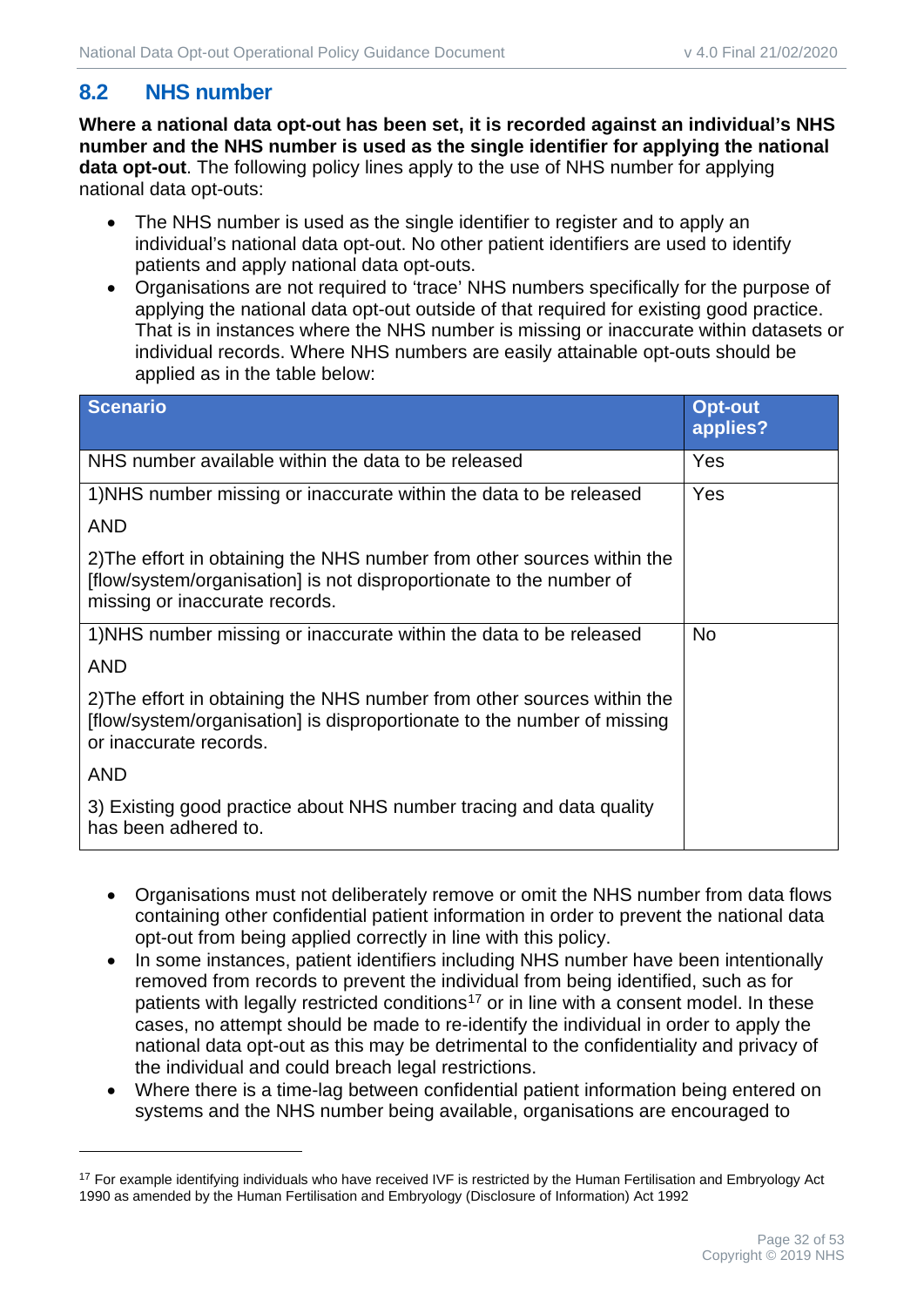ensure that business processes that identify patient cohorts for submission to the "Check for National Data Opt-outs" service should take this into account.

An [Information Standard provides the specification for use of the NHS number](http://webarchive.nationalarchives.gov.uk/+/http:/www.isb.nhs.uk/documents/isb-0149/amd-136-2010/index_html) by NHS bodies and by other organisations providing health and care services in England in partnership with the NHS. Section 251A of the Health and Social Care Act 2012<sup>18</sup>, together with the regulations made under S.251A(1)[19,](#page-32-2) provide that the NHS number **must** be used by commissioners and providers as the consistent identifier when processing information about a patient for their direct care.

## <span id="page-32-0"></span>**8.3 Timing of application of the national data opt-out**

**A national data opt-out is applied to confidential patient information at the point it is disclosed for purposes beyond individual care which rely on S.251 support. The most up-to-date national data opt-out must be applied at this point.**

A national data opt-out applies to all confidential patient information in relation to the individual in scope, including any historic patient records being disclosed for a specific purpose.

A national data opt-out does not apply retrospectively, meaning it does not need to be applied to data that has already been processed. At the point a particular dataset has been used or released, all patients who have opted out at that time should be removed. Data does not need to be recalled once released or otherwise processed.

A patient may choose to change their opt-out decision at any time and their current choice is respected at any given time, replacing any previous choices made. If a patient has previously opted out, but then subsequently withdraws their opt-out, their confidential patient information (including any historic data) will become available for use beyond their individual care once again. This is true even where the data relates to a period where the patient had previously opted out.

An individual is not able to set a preference that specifically applies to data over a defined period of time, although as described in the NDG Review they can choose to give explicit consent (under common law) for a particular use of their data. For example, a research project or clinical trial.

An organisation is expected to comply with the conditions set out in their data sharing agreements with regards to data retention/destruction and onward sharing of data for future uses. There is no specific requirement for an organisation to remove an individual's record from data they have already received as a result of an individual's opt-out preference being changed. However, data sharing agreements may include specific arrangements for the application of the most up-to-date national data opt-out prior to onward sharing if required by the data controller.

Where the terms of the use of the data (I.e. the specific S.251 approval) covers onward sharing, data controllers should apply the most up to date national data opt-out at this point. For example, an organisation that falls within the definition of health and care organisations set out in Section 4 may receive data from a health and social care provider under S.251 support and the S.251 support also allows this data to be linked with Hospital Episode Statistics (HES) data from NHS Digital. The national data opt-out would be applied at the point that the original data is disclosed from the health and social care provider to the

<span id="page-32-1"></span><sup>&</sup>lt;sup>18</sup> As amended by the Health and Social Care (Safety and Quality) Act 2015

<span id="page-32-2"></span><sup>19</sup> Health and Social Care Act 2012 (Consistent Identifier) Regulations 2015 (SI 2015/1439)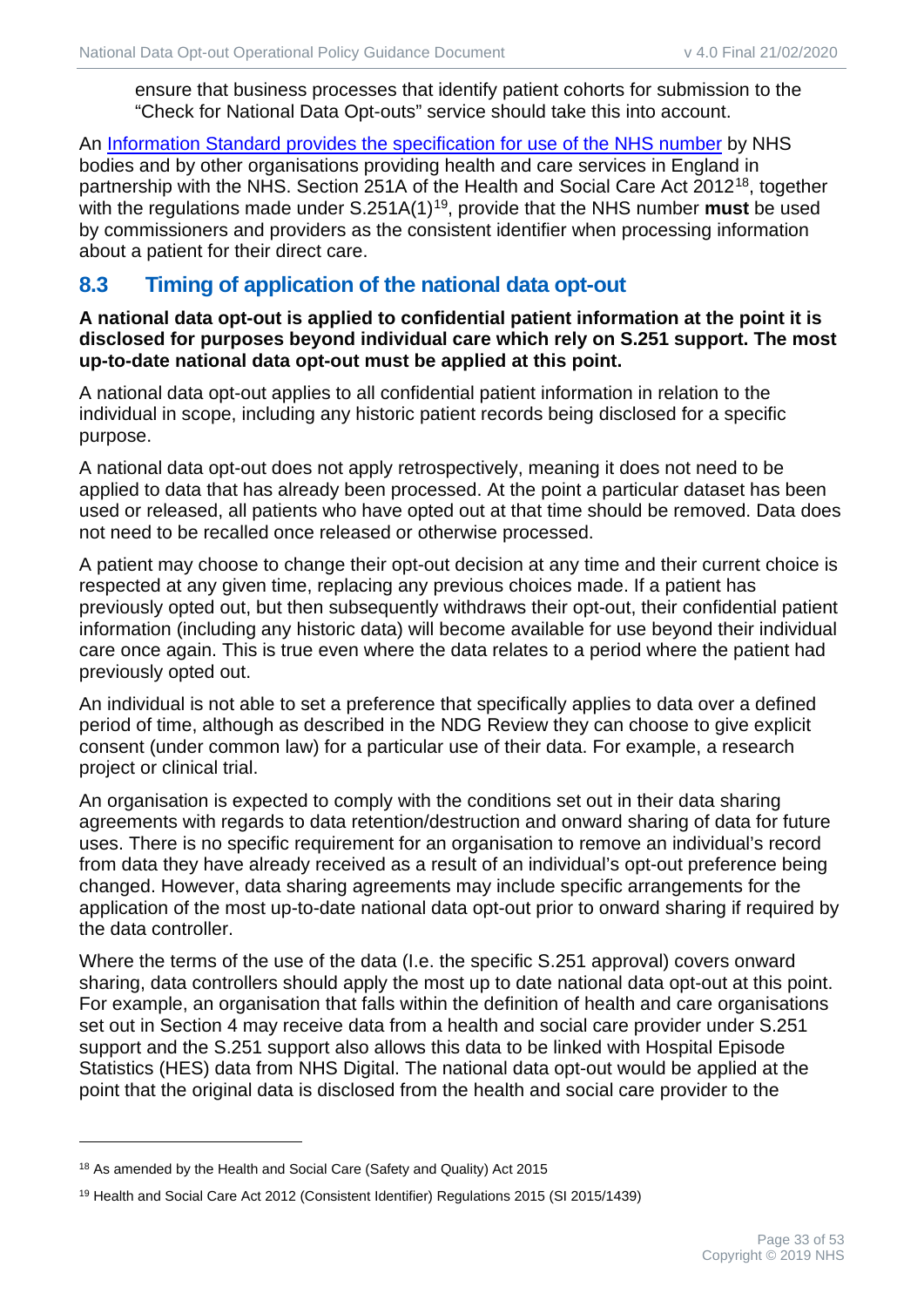organisation but it should also be applied at the point of disclosure to NHS Digital and also by NHS Digital when the linked data is returned to the research organisation.

# <span id="page-33-0"></span>**8.4 Time lag for applying national data opt-outs**

#### **National data opt-outs may take up to 21 days from being registered with NHS Digital to being fully applied to all disclosures of data.**

Patients setting a national data opt-out will be provided with clear information that it may take up to 21 days for their opt-out to be applied across all disclosures of data. The service to check for national data opt-outs is updated every 24 hrs which gives local organisations who access the service directly 20 days to process and disclose the data. Where a temporary cache of the data is held locally this must be updated at least every 7 days and in this case the organisation has 13 days to process and disclose the data.

## <span id="page-33-1"></span>**8.5 Use of national data opt-out data by health and care organisations**

#### **Data received by organisations through the service to check for national data opt-outs is provided for the sole purpose of applying national data opt-outs in line with this policy.**

In line with the information provided to patients setting a national data opt-out the cleaned list provided to organisations is to enable compliance with the national data opt-out policy. It must be stored securely and accessed on a need to know basis only. Specifically, it must not be:

- used to explicitly identify patients with a national data opt-out
- added to, or stored, on a patient record
- used to explicitly provide clinicians or other care staff with a view of a patient's national data opt-out preference other than where this is essential for the purpose of applying opt-outs. For example, it should not be used to consider an individual's suitability for research.

Further details on the use of the data received through the service to check for national data opt-outs is included in the Information Standard on Compliance with the National Data Optout and in the [licence](https://digital.nhs.uk/services/national-data-opt-out/compliance-with-the-national-data-opt-out/check-for-national-data-opt-outs-service/licence) for the use of this data.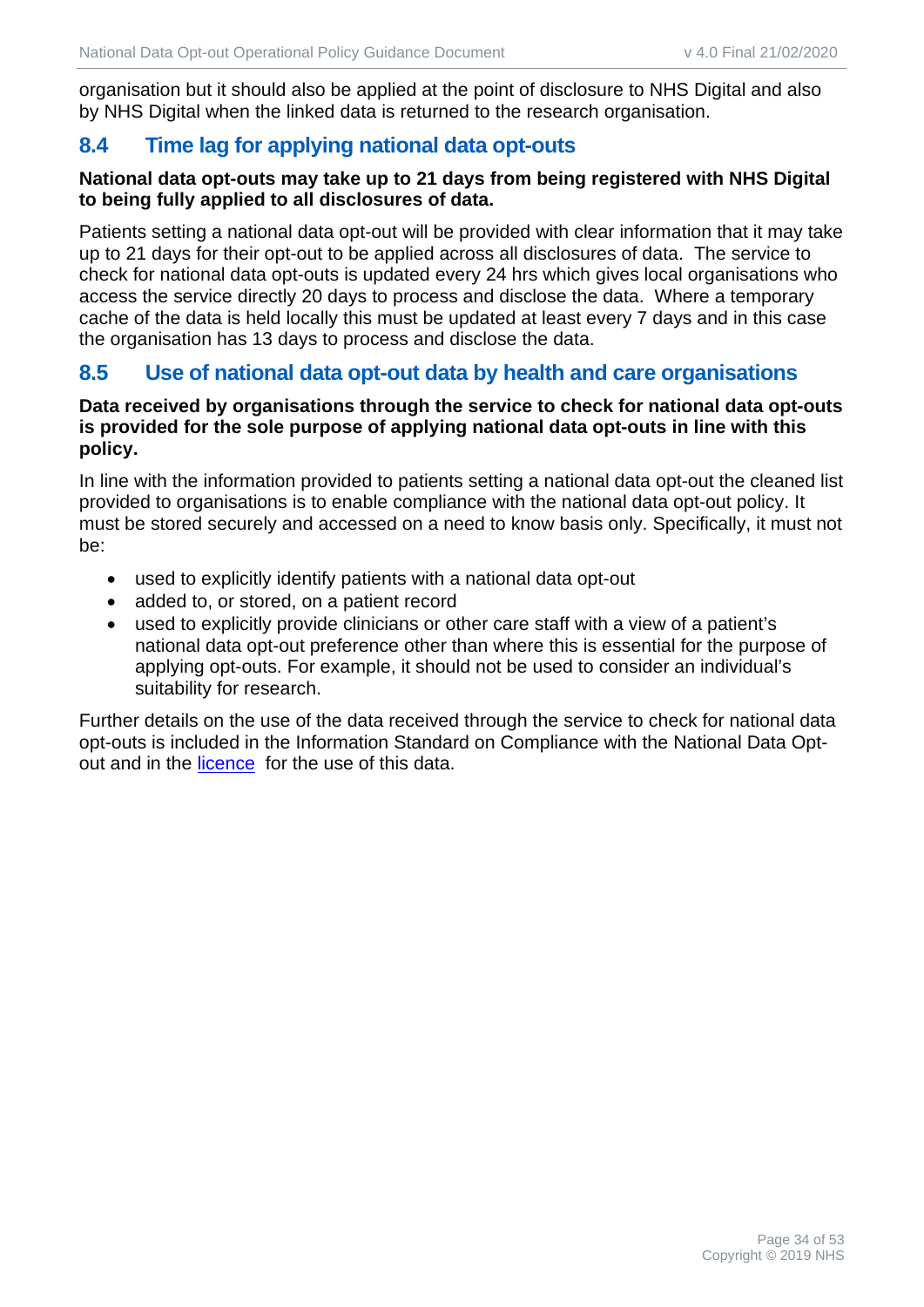# <span id="page-34-0"></span>**9 Analysis of national data opt-outs**

#### <span id="page-34-1"></span>**9.1 National data opt-out publication**

A [national data opt-out publication](https://digital.nhs.uk/data-and-information/publications/statistical/national-data-opt-out) provides statistics on the volume and spread of national data opt-outs. The publication gives a breakdown of national data opt-outs against different demographic metrics including age, gender, GP practice, Clinical Commissioning Group (CCG) and Lower Layer Super Output Area (LLSOA). This is updated annually or when the national data opt-out rate changes by more than 0.1 per cent.

## <span id="page-34-2"></span>**9.2 Bespoke Analysis**

Health and adult social care organisations may wish to undertake more bespoke or specific analysis to understand the potential impact of national data opt-outs on the data that they disclose or receive. Any analysis needs to meet the following principles:

- Undertaken in a way that prevents the identification of an individual with a national data opt-out, for example by comparing counts where opt-outs have and have not been applied. National data opt-outs must not be directly linked to other datasets.
- Dimensions analysed independently of each other/small number of dimensions combined to reduce risks of re-identification
- Resulting analysis must be fit for publication/anonymised in line with the ICO Code of Practice on Anonymisation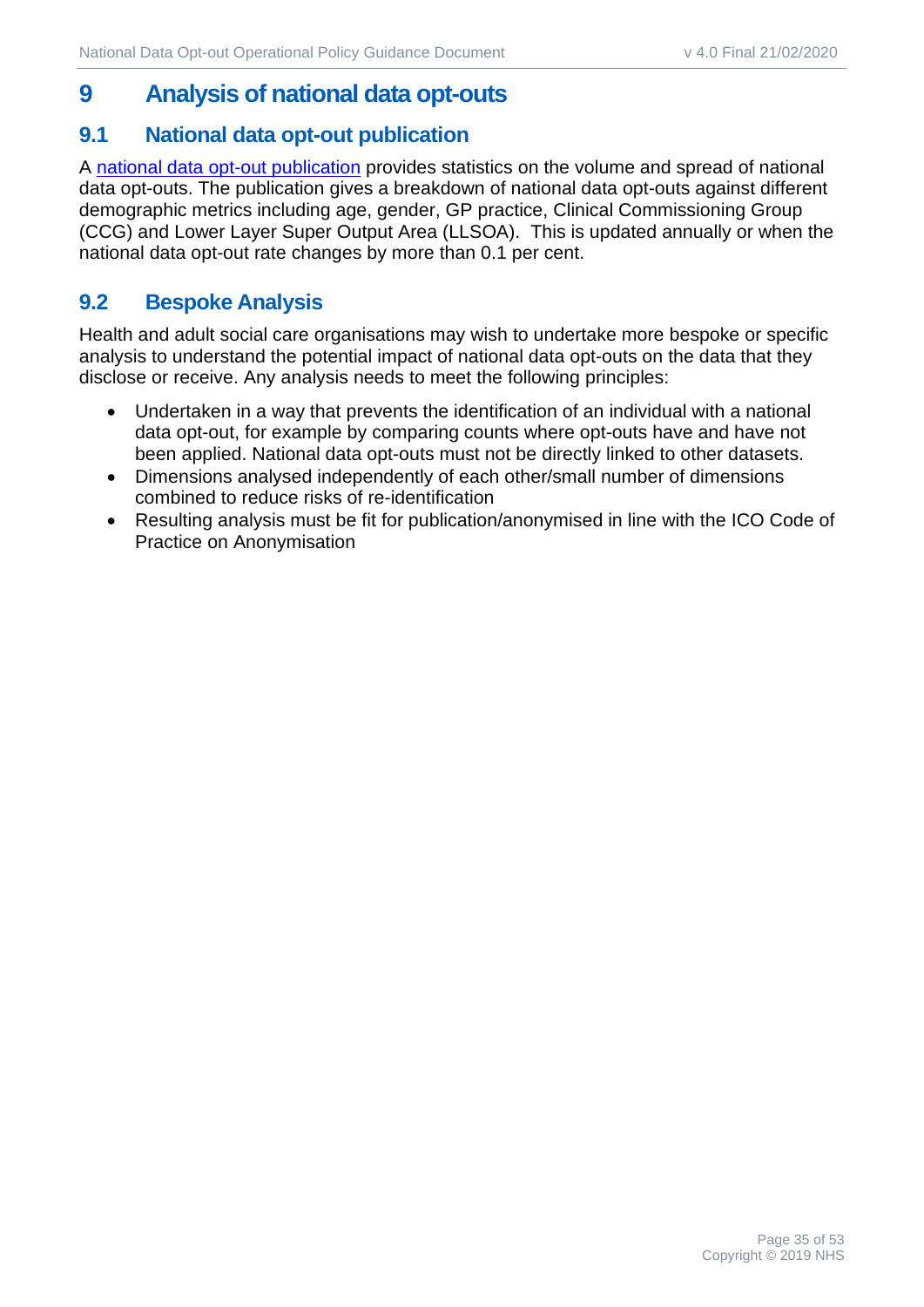# <span id="page-35-0"></span>**10 Compliance with the national data opt-out**

The national data opt-out is a policy set by the DHSC and gives effect to the right set out in the NHS Constitution to *"request that your confidential information is not used beyond your own care and treatment"*. The policy is intended to implement the recommendations of the NDG review and thereby help to increase public confidence and trust in the use of their health and care data.

A number of mechanisms have been put in place to ensure that organisations within health and adult social care comply with the national data opt-out policy as required. Principally this is a combination of information standards, statutory guidance, contractual levers, legal requirements and information for the public to increase visibility and transparency of compliance at a local level.

It should be noted that health and adult social care bodies are legally required to "have regard to" information standards<sup>[20](#page-35-5)</sup> and statutory guidance<sup>[21](#page-35-6)</sup>. Whilst these are not an absolute legal obligation - an organisation that does not comply with an information standard or statutory guidance may be leaving themselves open to legal challenge.

# <span id="page-35-1"></span>**10.1 Code of Practice on Confidential Information**

Any organisation that collects, analyses, publishes or disseminates confidential health and care information is legally required to "have regard to" the NHS Digital [Code of Practice on](https://digital.nhs.uk/data-and-information/looking-after-information/data-security-and-information-governance/codes-of-practice-for-handling-information-in-health-and-care/code-of-practice-on-confidential-information)  [Confidential Information](https://digital.nhs.uk/data-and-information/looking-after-information/data-security-and-information-governance/codes-of-practice-for-handling-information-in-health-and-care/code-of-practice-on-confidential-information) under S.263 of the Health and Social Care Act 2012 (HSCA). The code of practice is published by NHS Digital and clearly defines the steps that organisations must, should and may take to ensure that confidential information is handled appropriately. This includes the application of national data opt-outs in line with this policy.

# <span id="page-35-2"></span>**10.2 Data Security and Protection Toolkit**

The [Data Security and Protection \(DSP\) Toolkit](https://www.dsptoolkit.nhs.uk/) (which replaced the Information Governance (IG) Toolkit) includes an evidence item on compliance with the national data opt-out<sup>22</sup>. This requires organisations to self-declare their compliance (or otherwise) with the policy and provide a clear public statement to this effect. It is of note that compliance may not require an organisation to actually apply national data opt-outs e.g. where an organisation only processes CPI for individual care. The DSP toolkit itself is an information standard.

# <span id="page-35-3"></span>**10.3 Information standard on compliance with the national data opt-out**

An [information standard](https://digital.nhs.uk/data-and-information/information-standards/information-standards-and-data-collections-including-extractions/publications-and-notifications/standards-and-collections/dcb3058-compliance-with-national-data-opt-outs) on compliance with the national data opt-out has been developed. This standard mandates organisations to comply with the national data opt-out policy and to use the technical service to check for national data opt-outs in line with technical specifications and instructions. It also specifies the compliance timeframe as part of the implementation guidance element of the standard.

# <span id="page-35-4"></span>**10.4 Contracts**

NHS contracts and those based on the [NHS standard contract](https://www.england.nhs.uk/nhs-standard-contract/) include a requirement to comply with all information standards. Failure to do so may be considered a breach of contract.

<span id="page-35-5"></span><sup>20</sup> made under Section 250 of the Health and Social Care Act 2012

<span id="page-35-6"></span><sup>21</sup> issued under Section 263 of the Health and Social Care Act 2012

<span id="page-35-7"></span><sup>&</sup>lt;sup>22</sup> the wording for the evidence item is subject to confirmation in the 2019/20 version of the toolkit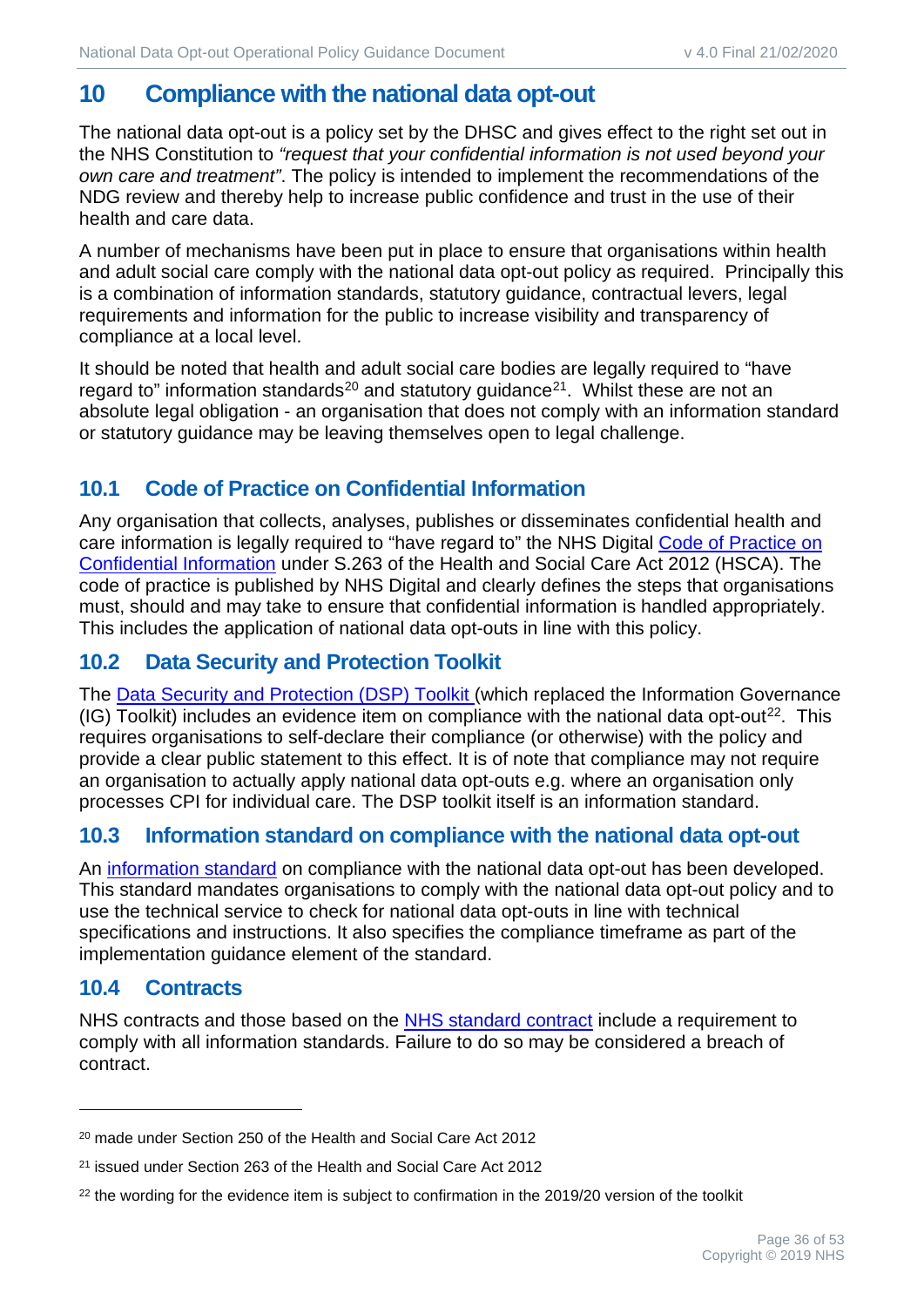The Information Governance – General Responsibilities section of the standard contract also specifically states:

"21.4 The Provider must adopt and implement the National Data Guardian's Data Security Standards and must comply with further Guidance issued by the Department of Health and Social Care, NHS England and/or NHS Digital pursuant to or in connection with those standards. The Provider must be able to demonstrate its compliance with those standards in accordance with the requirements and timescales set out in such Guidance, including requirements for enabling patient choice."

# <span id="page-36-0"></span>**10.5 Information Commissioner's Office (ICO) Position**

Although the national data opt-out is a policy to allow patients some additional choice about how their confidential patient information is used the ICO have set out their position on how they may consider cases where the national data opt-out was not applied when it should have been. Specifically, failure to comply with the national data opt-out policy could be seen as a breach of the requirements for processing to be fair and transparent.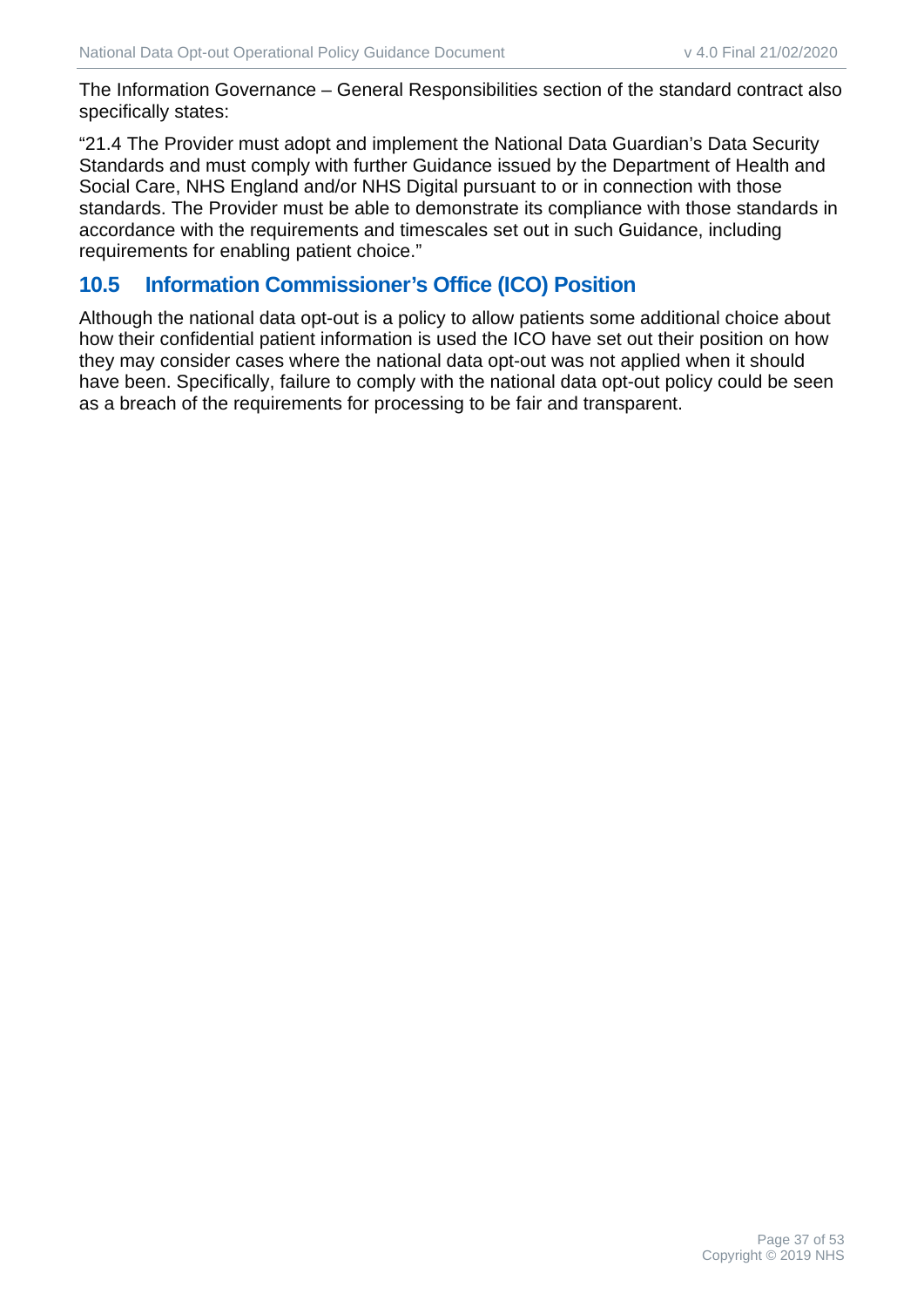# <span id="page-37-0"></span>**11 Further Information**

#### <span id="page-37-1"></span>**11.1 Further information**

For more information about the national data opt-out, how it works and to set a preference, please visit the [national data opt-out service](http://www.nhs.uk/your-nhs-data-matters) webpages.

For further information and support relating to this policy and information on the implementation of application of national data opt-outs across health and adult social care, please visit the [national data opt-out w](https://digital.nhs.uk/national-data-opt-out)ebpages. These pages include a range of guidance for organisations and resources for staff and patients.

#### <span id="page-37-2"></span>**11.2 Background information and reference documents**

The following provide background information and links to useful references:

[National Data Guardian Review of data security, consent and opt](https://www.gov.uk/government/publications/review-of-data-security-consent-and-opt-outs) outs

Government response [to the National Data Guardian Review](https://www.gov.uk/government/uploads/system/uploads/attachment_data/file/627493/Your_data_better_security_better_choice_better_care_government_response.pdf)

[Understanding Patient Data](https://understandingpatientdata.org.uk/)

[Confidentiality Advisory Group pages](https://www.hra.nhs.uk/approvals-amendments/what-approvals-do-i-need/confidentiality-advisory-group/)

[Confidentiality: NHS Code of Practice](https://www.gov.uk/government/publications/confidentiality-nhs-code-of-practice)

[IGA GDPR Guidance](https://digital.nhs.uk/data-and-information/looking-after-information/data-security-and-information-governance/information-governance-alliance-iga/general-data-protection-regulation-gdpr-guidance)

#### <span id="page-37-3"></span>**11.3 Contact details**

If you require further information that is not available from the links above, have any questions or would like to provide feedback on this document please contact:

- Email: [enquiries@nhsdigital.nhs.uk](mailto:enquiries@nhsdigital.nhs.uk) (please include 'national data opt-out policy' within the subject line)
- Telephone (Contact centre): 0300 303 5678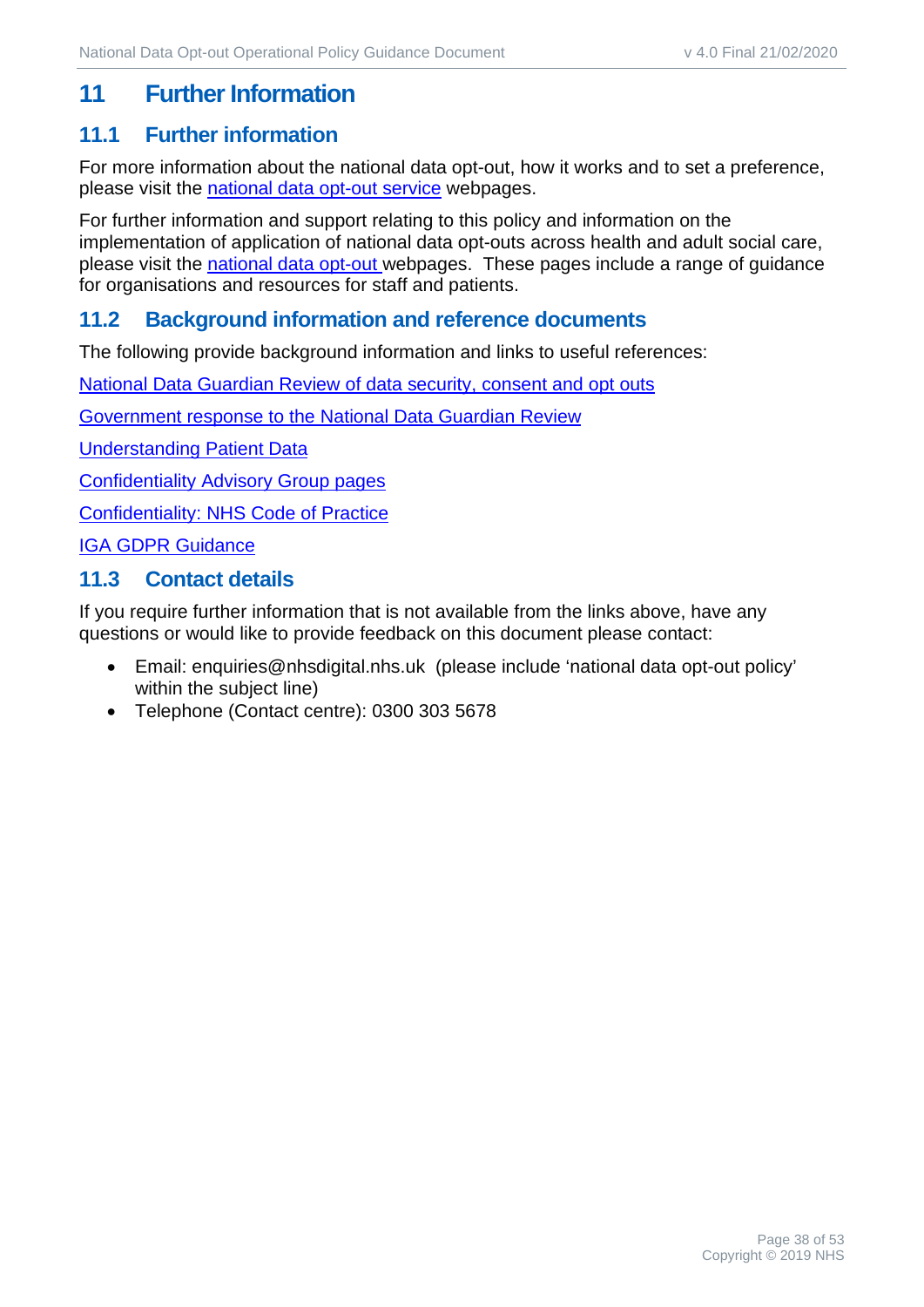# <span id="page-38-0"></span>**Appendix 1: Abbreviations**

| <b>Term / Abbreviation</b> | What it stands for                                                   |
|----------------------------|----------------------------------------------------------------------|
| <b>AQP</b>                 | <b>Any Qualified Provider</b>                                        |
| <b>BSA</b>                 | <b>NHS Business Services Authority</b>                               |
| CAG                        | <b>Confidentiality Advisory Group</b>                                |
| <b>CCG</b>                 | <b>Clinical Commissioning Group</b>                                  |
| <b>CLDC</b>                | Common law duty of confidentiality                                   |
| <b>CPI</b>                 | <b>Confidential Patient Information</b>                              |
| CQC                        | <b>Care Quality Commission</b>                                       |
| <b>DHSC</b>                | Department of Health and Social Care (formerly Dept. of Health – DH) |
| <b>DMS</b>                 | <b>Defence Medical Services</b>                                      |
| <b>DSA</b>                 | Data Sharing Agreement                                               |
| <b>DSPT</b>                | Data Security and Protection Toolkit                                 |
| <b>DWP</b>                 | Department for Work and Pensions                                     |
| <b>FGM</b>                 | <b>Female Genital Mutilation</b>                                     |
| <b>GDPR</b>                | <b>General Data Protection Regulation</b>                            |
| <b>GP</b>                  | <b>General Practitioner</b>                                          |
| <b>GRO</b>                 | General Registrar's Office                                           |
| <b>HSCA</b>                | Health and Social Care Act (2012)                                    |
| <b>HSCIC</b>               | Health and Social Care Information Centre (now NHS Digital)          |
| <b>ICO</b>                 | Information Commissioner's Office                                    |
| <b>IGA</b>                 | <b>Information Governance Alliance</b>                               |
| <b>NDG</b>                 | National Data Guardian                                               |
| <b>NDOP</b>                | National Data Opt-out Programme                                      |
| <b>NHS</b>                 | <b>National Health Service</b>                                       |
| <b>ONS</b>                 | <b>Office for National Statistics</b>                                |
| <b>PDF</b>                 | <b>Portable Document Format</b>                                      |
| <b>PDS</b>                 | Personal Demographic Service                                         |
| <b>PHE</b>                 | <b>Public Health England</b>                                         |
| <b>PIT</b>                 | <b>Public Interest Test</b>                                          |
| <b>SBS</b>                 | <b>NHS Shared Business Services</b>                                  |
| <b>SRSA</b>                | Statistics and Registration Service Act 2007                         |
| SUS                        | <b>Secondary Uses Service</b>                                        |
| <b>XML</b>                 | Extensible Mark-up Language                                          |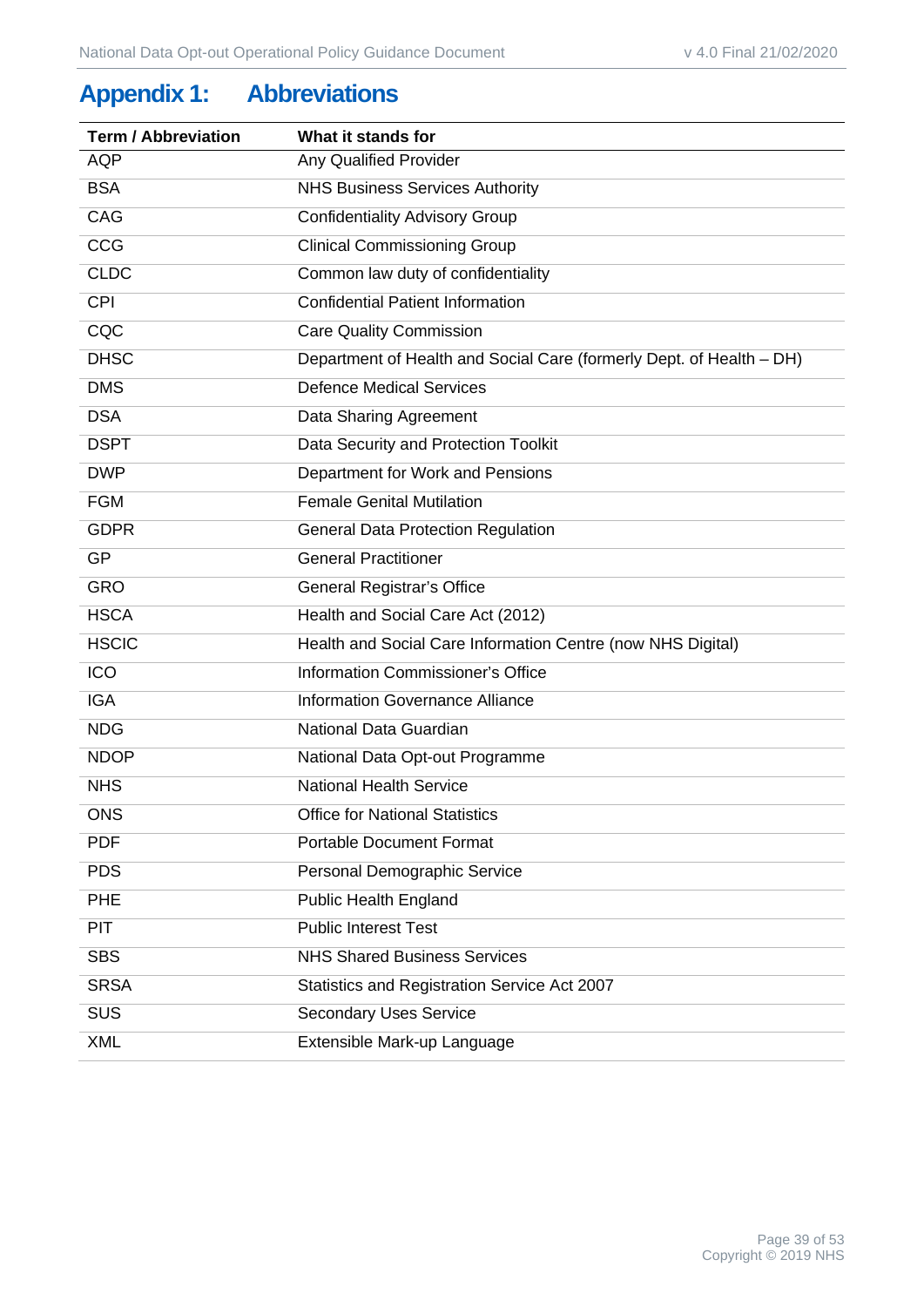# <span id="page-39-0"></span>**Appendix 2: Definitions**

For the purpose of this policy the following definitions have been used.

# <span id="page-39-1"></span>**A2.1: Individual or Direct Care**

The following definition of individual (also called direct) care as set out in the NDG Review is used to underpin the national data opt-out

*"A clinical, social or public health activity concerned with the prevention, investigation and treatment of illness and the alleviation of suffering of individuals. It includes supporting*  individuals' ability to function and improve their participation in life and society. It includes the *assurance of safe and high-quality care and treatment through local audit, the management of untoward or adverse incidents, person satisfaction including measurement of outcomes undertaken by one or more registered and regulated health or social care professionals and their team with whom the individual has a legitimate relationship for their care."*

The NDG review gave some further clarity on local clinical audit as follows:

*"The use of personal confidential data for local clinical audit is permissible within an organisation with the participation of a health and social care professional with a legitimate relationship to the patient through implied consent. For audit across organisations, the use of personal confidential data is permissible where there is approval under Regulation 5 of the Health Service (Control of Patient Information) Regulations 2002".*

These policy definitions need to be considered in the context of the legal framework around sharing of a patient's data for direct care, including the need for a lawful basis to process the data under the data protection legislation. Under section 251B of the Health and Social Care Act 2012<sup>[23](#page-39-2)</sup> all commissioners and providers of health and care are required to share a patient's data with other relevant commissioners or providers where 'it is likely to facilitate the provision to the individual' of health or care in England. This statutory duty is subject to the common law duty of confidence (CLDC), which will be complied with in circumstances where the patient knows or reasonably expects that their data will be shared in such circumstances, i.e. there is implied consent. Section 251B and implied consent under CLDC will together provide the lawful basis to share in most cases of direct care. In these cases, and any cases of direct care based on explicit consent, the national data opt-out will not apply.

For completeness the [Information Governance Review](https://assets.publishing.service.gov.uk/government/uploads/system/uploads/attachment_data/file/192572/2900774_InfoGovernance_accv2.pdf) also defined what should be considered indirect care or purposes beyond individual care to be:

*"Activities that contribute to the overall provision of services to a population as a whole or a group of patients with a particular condition, but which fall outside the scope of direct care. It covers health services management, preventative medicine, and medical research. Examples of activities would be risk prediction and stratification, service evaluation, needs assessment, financial audit."*

<span id="page-39-2"></span><sup>&</sup>lt;sup>23</sup> As amended by the Health and Social Care (Safety and Quality) Act 2015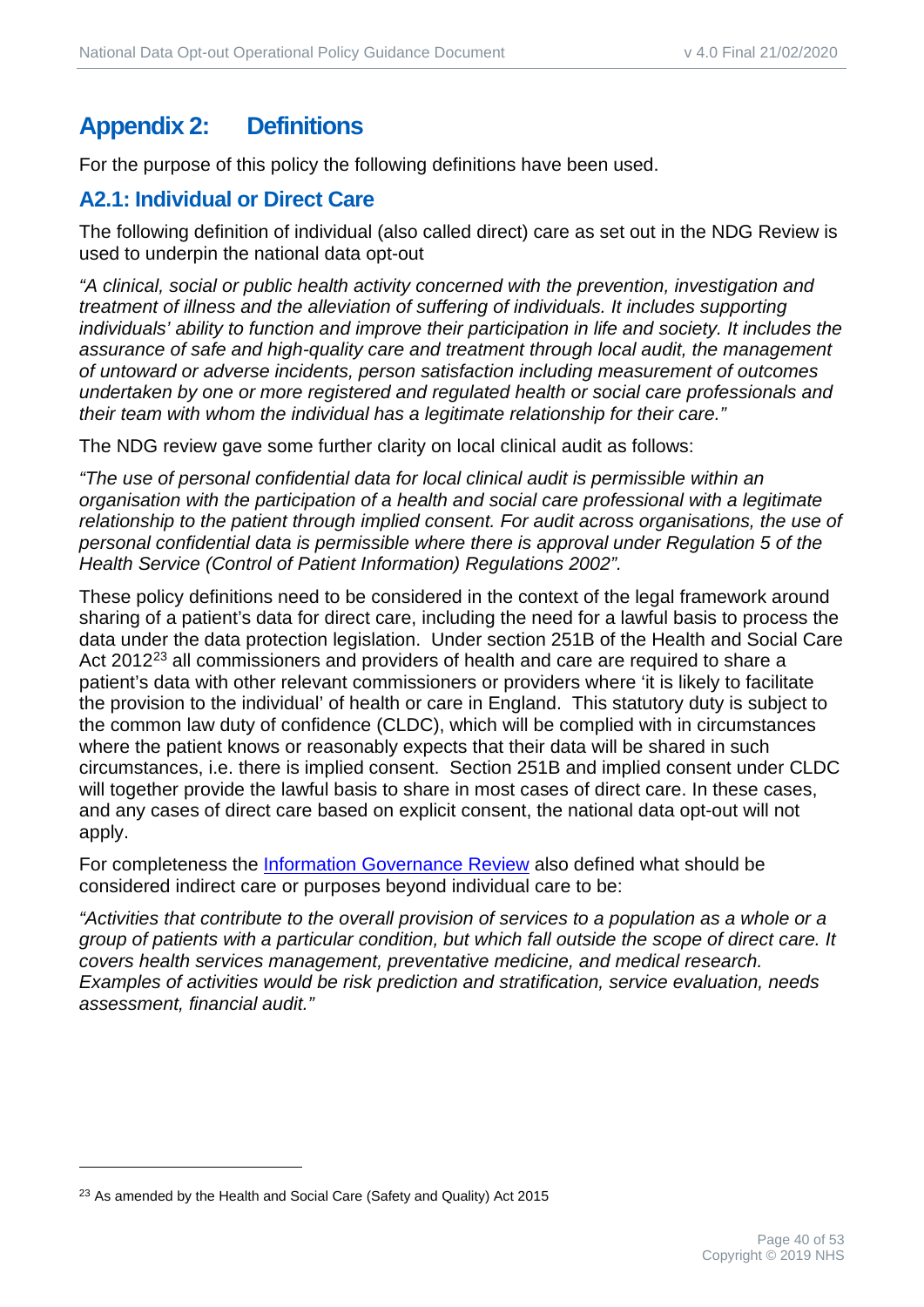# <span id="page-40-0"></span>**A2.2: Data Controller**

In this guidance, 'data controller' has the same meaning as 'data controller' or 'controller' in the Data Protection Act 2018 and the GDPR. Article 4(7) GDPR defines 'controller' as follows:

*"*'controller' means the natural or legal person, public authority, agency or other body which, alone or jointly with others, determines the purposes and means of the processing of personal data; where the purposes and means of such processing are determined by Union or Member State law, the controller or the specific criteria for its nomination may be provided for by Union or Member State law;"

#### <span id="page-40-1"></span>**A2.3: Data Processor**

Again 'data processor' has the same meaning as 'data processor' or 'processor' in the Data Protection Act 2018 and GDPR. Article 4(8) GDPR defines 'processor' as follows:

*"*'processor' means a natural or legal person, public authority, agency or other body which processes personal data on behalf of the controller;"

## <span id="page-40-2"></span>**A2.4: Section 251 (S.251)**

[Section 251 of the National Health Service Act 2006](https://www.hra.nhs.uk/documents/223/cag-frequently-asked-questions-1.pdf) allows the Secretary of State for Health and Social Care to make regulations to authorise or require the processing of confidential patient information (CPI) for prescribed medical purposes and, in so doing enable the common law duty of confidentiality to be temporarily lifted so that confidential patient information can be disclosed without the data controller being in breach of the common law duty of confidentiality.

The only regulations made under this provision are the Health Service (Control of Patient Information) Regulations 2002 (SI 2002/ 1438) ("COPI Regulations"). These regulations enable the disclosure of confidential patient information without consent, and without there being a breach of the common law duty of confidentiality, as long as the requirements of the regulations are met. The person responsible for the information must still comply with all other relevant legal obligations including data protection legislation. The COPI Regulations provide 3 legal gateways:

- Regulation 2 permits confidential patient information relating to patients referred for the diagnosis or treatment of cancer to be processed for the medical purposes set out in the regulation.
- Regulation 3 provides specific support for confidential patient information to be processed to diagnose, control or prevent, or recognise trends in, communicable diseases and other risks to public health.
- Regulation 5 provides support for confidential patient information to be processed for the medical purposes set out in the Schedule, which includes 'the audit, monitoring and analysing of the provision made by the health service for patient care and treatment'.

Regulation 2 and 5 approvals from the Secretary of State or Health Research Authority (HRA) are subject to advice from the Confidential Advisory Group (CAG), which is hosted by the HRA. Regulation 3 authorisations are managed by Public Health England. Any person wishing to obtain approval under Regulation 2 or 5 must submit an application to CAG which provides independent expert advice to the relevant decision maker i.e. the HRA for research applications and the Secretary of State for Health and Social Care for non-research applications. A standard condition of its advice is that the wishes of patients who have withheld or withdrawn their consent (i.e. opt-outs) to the use of this information are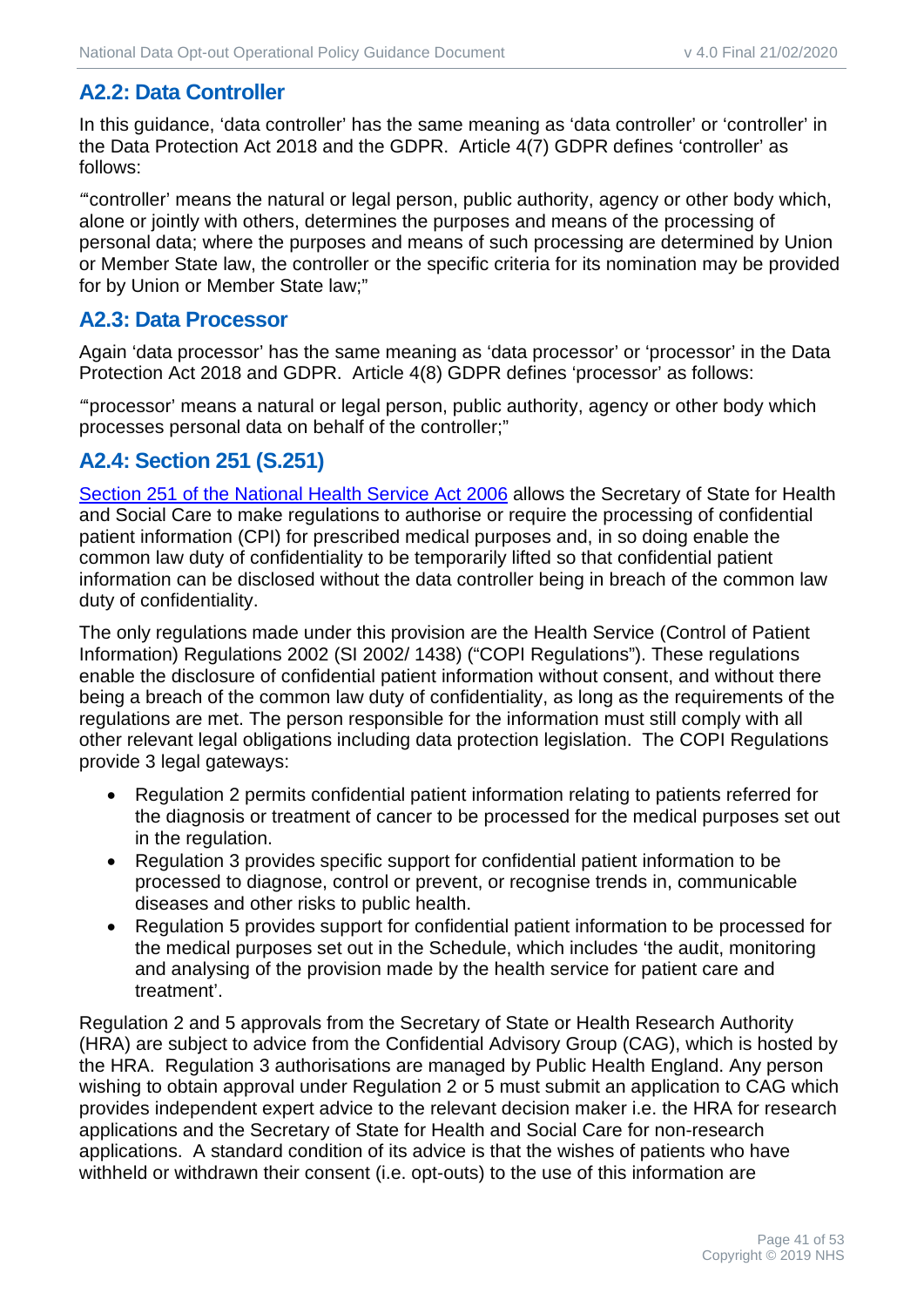respected. It has taken a policy position that it will advise that it is not in the public interest to over-ride an opt-out in anything other than the most exceptional circumstances.

#### <span id="page-41-0"></span>**A2.5: Health and adult social care system**

The term "health and adult social care system" in this document is defined in section 4.1 and refers to organisations (and their sub contractors) and associated processes that are part of health and adult social care. It does not refer to a specific information technology (IT) system or set of IT systems.

#### <span id="page-41-1"></span>**A2.6: Patients, members of the public and service users**

A number of different terms are used throughout health and adult social care to refer to the people for whom services are provided. In health, the term 'patient' is generally used while in adult social care, a variety of terms are used, including 'service user'. However, a person setting an opt-out may not necessarily be either a 'patient' or a 'service user'. For the purposes of this document, the term 'member of the public' and 'person' will be used to refer to an individual in the context of setting an opt-out and the term 'patient' will be used in the context of an organisation applying an opt-out.

#### <span id="page-41-2"></span>**A2.7: Setting and applying opt-outs**

The term 'setting' in the context of national data opt-outs is used to refer to the processes whereby a member of the public uses one of the available channels to set a national data opt-out. The term 'applying' is used to refer to the processes whereby organisations within health and adult social care apply the national data opt-out to any data disclosures.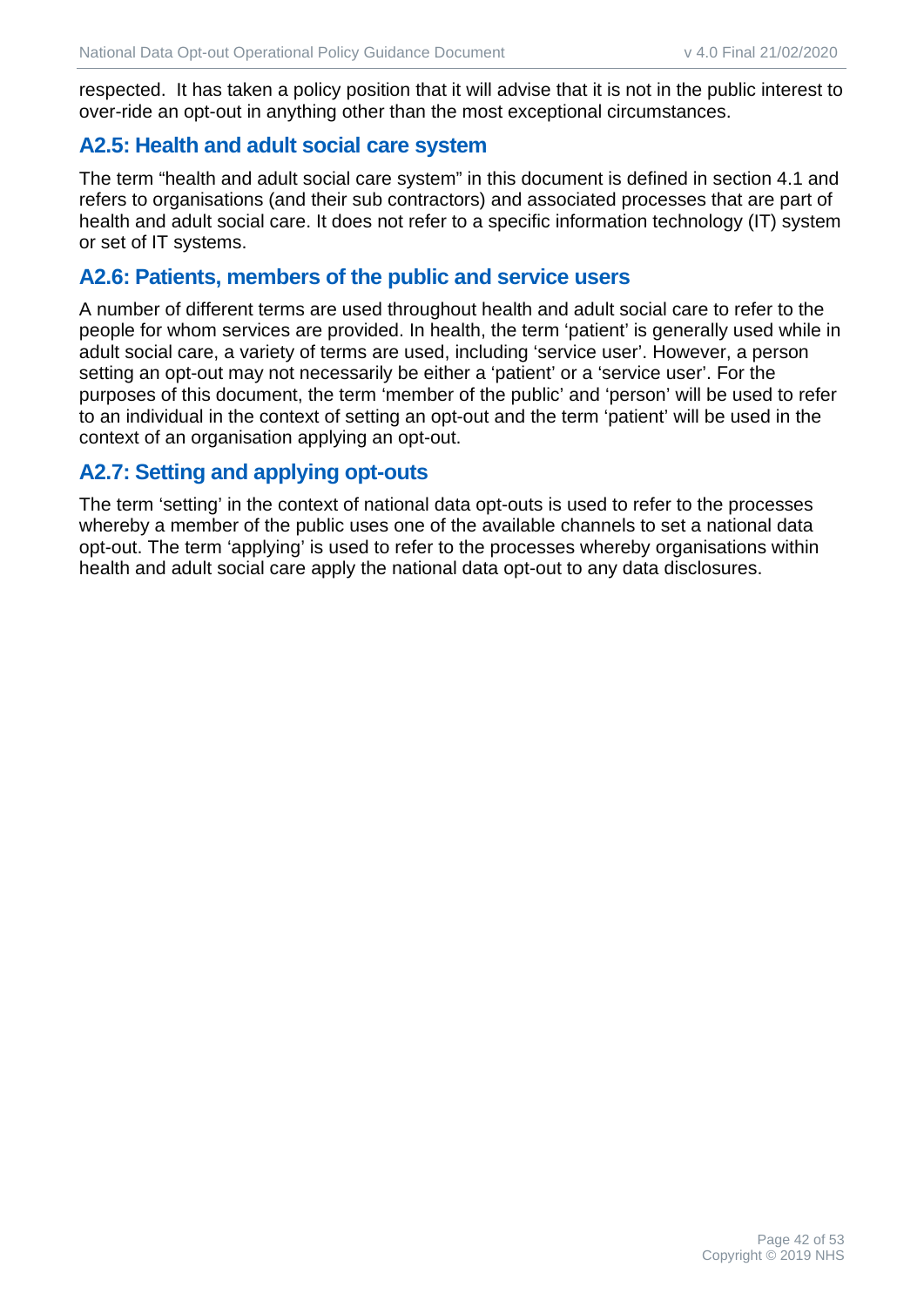# <span id="page-42-0"></span>**Appendix 3: Rationale and Supporting Information**

This appendix further details the rationale and background to some of the policy statements in this document:

#### <span id="page-42-1"></span>**A3.1: Who can opt out**

The following sections outline the rationale behind some of the policy approach on setting an opt-out:

#### **A3.1.1: Personal Demographics Service (PDS) record as the basis for being able to set an opt-out**

The intention is that the national data opt-out should be available to anybody who has received care from the health and adult social care system in England and, therefore, has data about them in the system. The intention is that as many patients as possible who fall into this category are able to set an opt-out. Therefore, the decision was taken that the optout should be available to everybody who has a record on PDS. This potentially includes patients who are not resident in England but may have received care from the health and adult social care system in England.

#### **A3.1.2: Formal proxy and opt-out setting**

The decision was taken to allow formal proxies (individuals who have a formal, legal relationship to act on behalf of another) to set an opt-out by proxy. This is to allow as many people as possible to have an opt-out and not disadvantage key groups of people. In order to minimise any potential misuse of the system this has been restricted to someone who has formal legal powers to represent the other individual. For this reason, lasting powers of attorney (LPA) for both health and welfare and property and financial matters and court appointed deputies are able to act as a formal proxy.

#### **A3.1.3: Minimum age to independently set an opt-out**

There are a range of different ages at which children are expected to make decisions about their medical treatment and use and access to medical information. In some cases, where these decisions are made in a clinical setting, a health professional may be required to determine the competence of a child to make such a decision.

GDPR sets out specific requirements around privacy for Information Society Services - which has a specific definition and is normally for remuneration (this includes advertisement income). Online health services are likely to be outside this definition as they are not paid for services. But data protection law does set 13 as the age at which a child does not need parental consent for the processing of their personal data online, that is that they can consent themselves to such processing. The national data opt-out has aligned with this legal age and 13 has been set as the minimum age from which children can set their opt-out preference through any channel. The legal minimum age in data protection law is seen as the most directly applicable law or guidance for this policy decision. Below 13 an opt-out can be set by someone with parental responsibility. Any national data opt-out that has been set by a person with parental responsibility for a child under the age of 13 will remain in place after the child reaches the age of 13. This setting will only change if the child/young person proactively decides to change their national data opt-out setting when they reach the age of 13 or after that.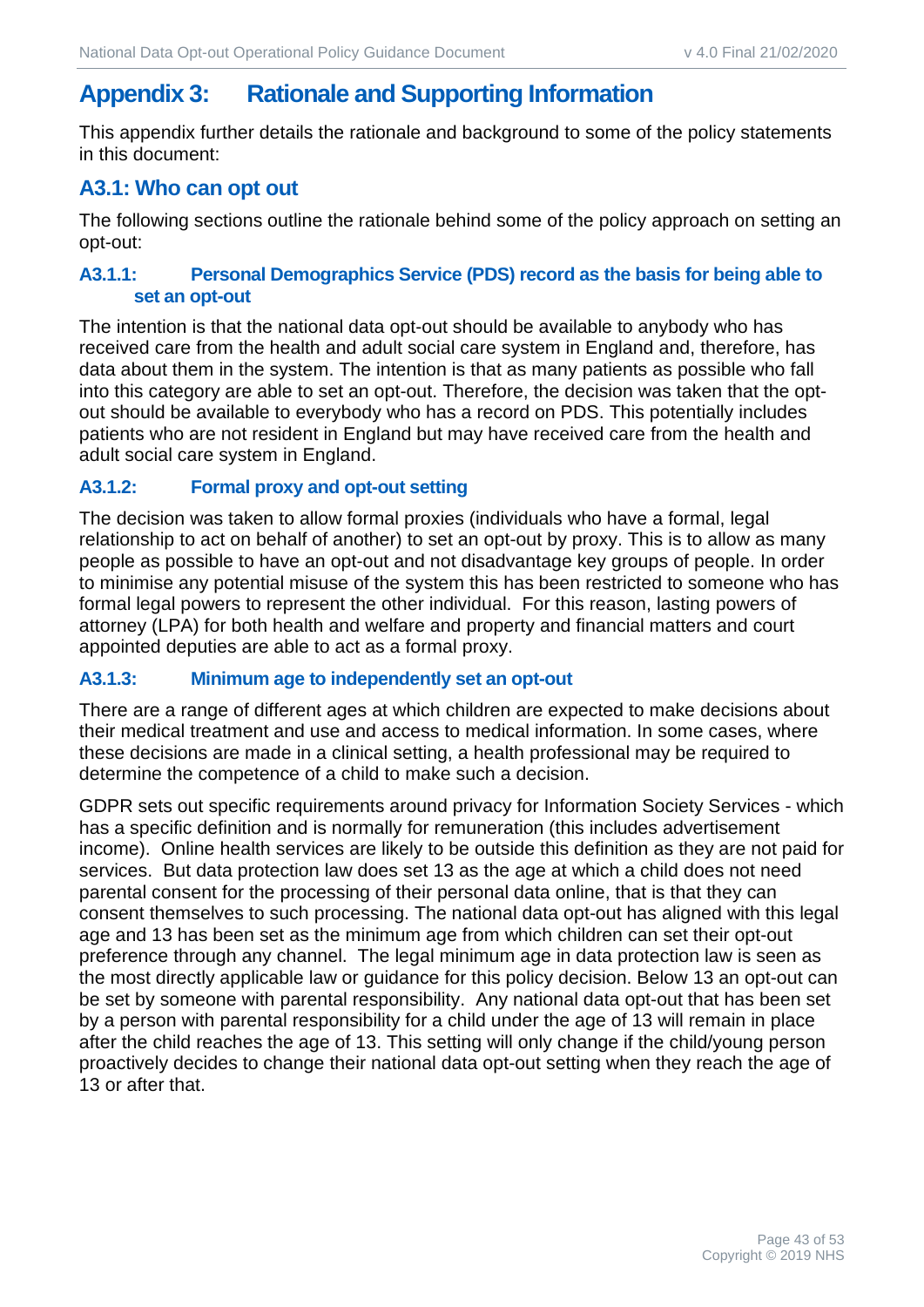# <span id="page-43-0"></span>**Appendix 4: Changes to NHS number**

The National Back Office (NBO) provides a national data quality service and is responsible for the management of NHS numbers and Personal Demographics Service records.

#### <span id="page-43-1"></span>**A4.1: Duplicates and Confusions**

In the event of duplications or confusions national data opt-outs will automatically be applied to the correct patient wherever possible. In the event that it is not possible to assign the optout to the correct patient automatically NHS Digital will write to the individuals affected.

For further information please see **NHS Digital Data Quality Incidents.** 

#### <span id="page-43-2"></span>**A4.2: Assigning new NHS Numbers**

In instances where individuals are allocated a new NHS number any existing national data opt-out will **not** automatically be transferred to the new record. This will include the following:

- Adoptions
- Gender reassignment
- Identity protection

Instead such individuals will receive a letter informing them of the national data opt-out to ensure that they understand their options either via NHS Digital or the individual who is handling their case.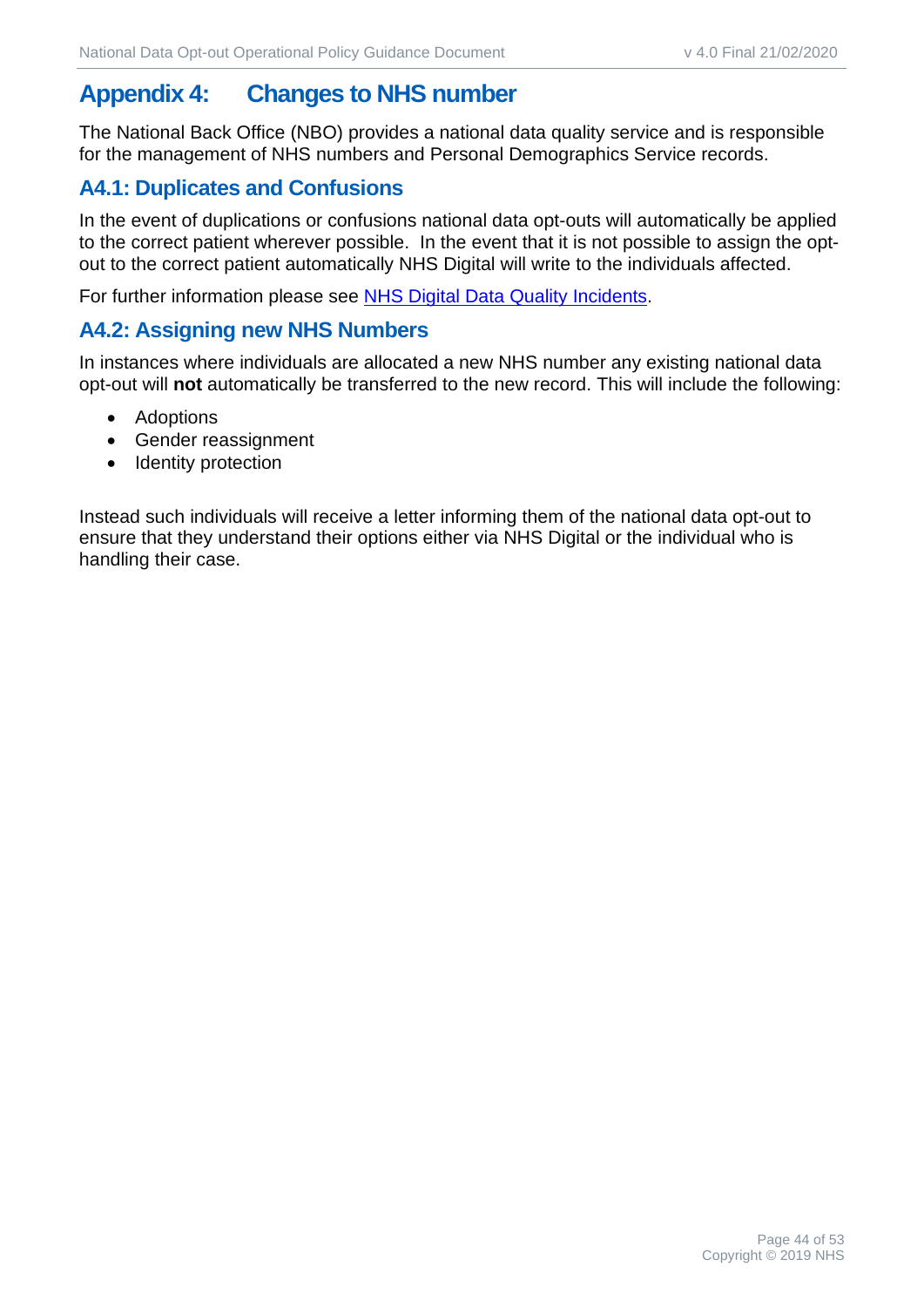# <span id="page-44-0"></span>**Appendix 5: Information required by law or court order**

Further details of examples of disclosures required by law are defined in the table below:

| <b>Area</b>                                                   | <b>Legal Requirement</b>                                                                                                                                                                                                         | <b>URL</b>                                                            |
|---------------------------------------------------------------|----------------------------------------------------------------------------------------------------------------------------------------------------------------------------------------------------------------------------------|-----------------------------------------------------------------------|
| <b>Care Quality</b><br><b>Commission</b>                      | the Care Quality Commission, which<br>has powers of inspection and entry to<br>require documents, information and<br>records – a code of practice sets out<br>how the CQC can use these powers                                   | <b>Health and Social Care Act</b><br>2008                             |
| <b>NHS Digital</b><br>(formerly<br>HSCIC)                     | NHS Digital, the statutory safe-<br>haven, which has powers to collect<br>information when directed by the<br>Secretary of State or NHS England                                                                                  | <b>Health and Social Care Act</b><br>2012                             |
| <b>NHS Counter</b><br><b>Fraud</b>                            | the NHS Counter Fraud Service,<br>which has powers to prevent, detect<br>and prosecute fraud in the NHS                                                                                                                          | <b>Part 10 of the National Health</b><br><b>Service Act 2006</b>      |
| <b>Fitness to</b><br><b>Practise</b><br><b>Investigations</b> | investigations by regulators of<br>professionals (e.g. Health and Care<br>Professions Council, General Medical<br>Council, or Nursing and Midwifery<br>Council investigating a registered<br>professional's fitness to practise) | e.g. under section 35a of the<br><b>Medical Act 1983</b>              |
| <b>Coroners</b>                                               | coroners' investigations into the<br>circumstances of a death. For<br>example if the death occurred in a<br>violent manner or in custody                                                                                         | <b>Coroners and Justice Act</b><br>2009                               |
| <b>Notifiable</b><br><b>Diseases</b>                          | health professionals must report<br>notifiable diseases, including food<br>poisoning                                                                                                                                             | The Public Health (Control of<br>Disease) Act 1984                    |
|                                                               |                                                                                                                                                                                                                                  | <b>Public Health (Infectious</b><br><b>Diseases) Regulations 1988</b> |
|                                                               |                                                                                                                                                                                                                                  | <b>Health Protection (Notification)</b><br><b>Regulations 2010)</b>   |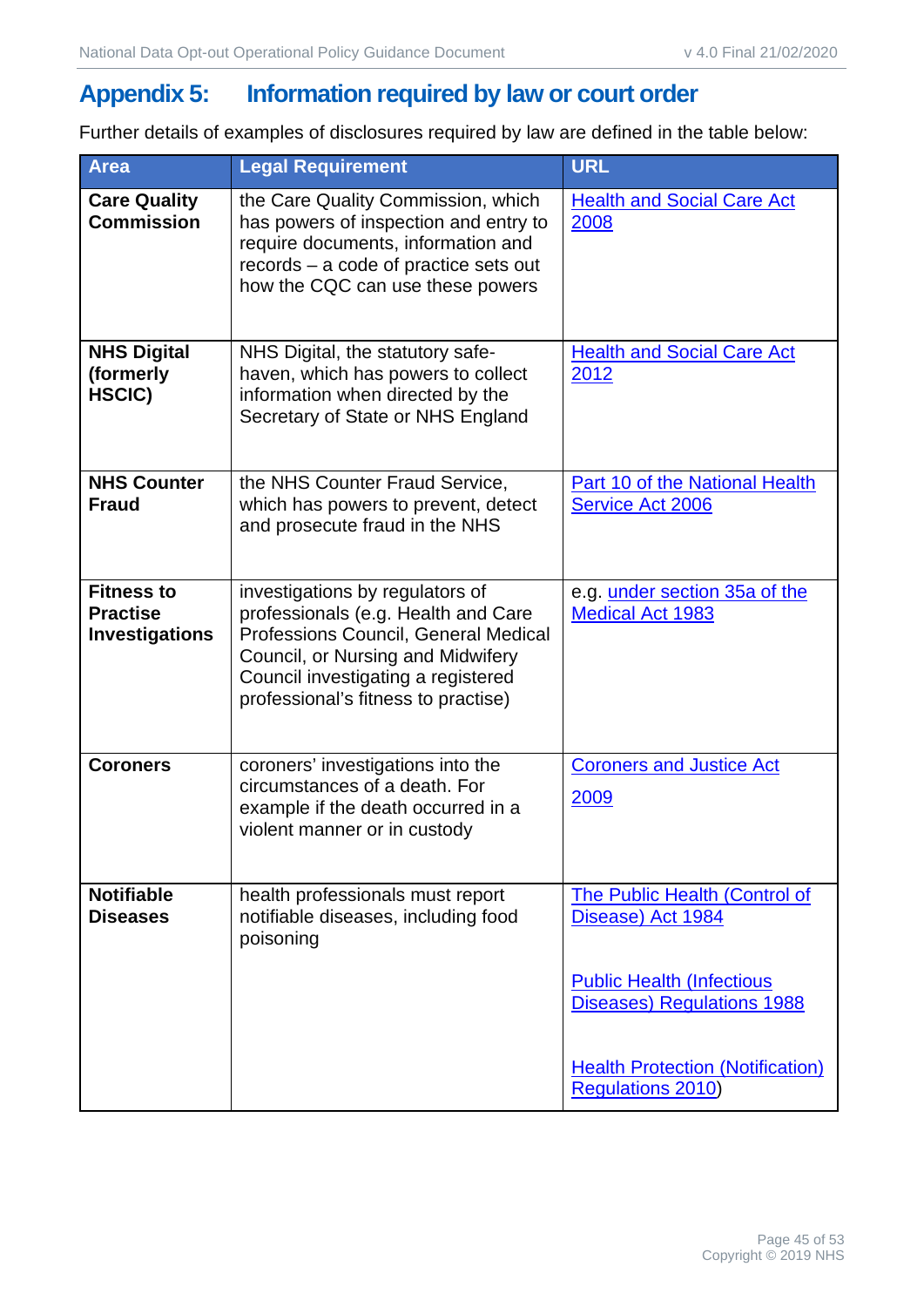| <b>Area</b>                                         | <b>Legal Requirement</b>                                                                                                                                             | <b>URL</b>                                                                                     |
|-----------------------------------------------------|----------------------------------------------------------------------------------------------------------------------------------------------------------------------|------------------------------------------------------------------------------------------------|
| <b>Termination of</b><br><b>Pregnancy</b>           | the Chief Medical Officer must be<br>notified of termination of pregnancy,<br>giving a reference number, date of the<br>birth and postcode of the woman<br>concerned | <b>Abortion Regulations 1991</b>                                                               |
| <b>Health and</b><br><b>Safety</b>                  | employers must report deaths, major<br>injuries and accidents to the Health<br>and Safety Executive                                                                  | <b>Reporting of Injuries, Diseases</b><br>and Dangerous Occurrences<br><b>Regulations 2013</b> |
| <b>Road Traffic</b><br><b>Offences</b>              | information must be provided to the<br>police when requested to help identify<br>a driver alleged to have committed a<br>traffic offence                             | <b>The Road Traffic Act 1988</b>                                                               |
| <b>Prevention of</b><br><b>Terrorism</b>            | information must be provided to the<br>police to help prevent an act of<br>terrorism or prosecuting a terrorist                                                      | <b>Section 38B of The Terrorism</b><br><b>Act 2000</b>                                         |
|                                                     |                                                                                                                                                                      | <b>Terrorism Prevention and</b><br><b>Investigation Measures Act</b><br>2011                   |
| <b>Safeguarding</b>                                 | information must be shared for child<br>or vulnerable adult safeguarding<br>purposes                                                                                 | e.g. s.47 Children Act 1989                                                                    |
|                                                     | Provision of information to<br>safeguarding adult boards at its<br>request to enable or assist the board<br>to perform its functions.                                | Care Act 2014                                                                                  |
| <b>Female Genital</b><br><b>Mutilation</b><br>(FGM) | health professionals must report<br>known cases of female genital<br>mutilation to police                                                                            | <b>Female Genital Mutilation Act</b><br>2003                                                   |
| <b>Court Orders</b>                                 | a Judge or presiding officer of a civil<br>or criminal court can require<br>disclosure of confidential patient<br>information through a court order                  |                                                                                                |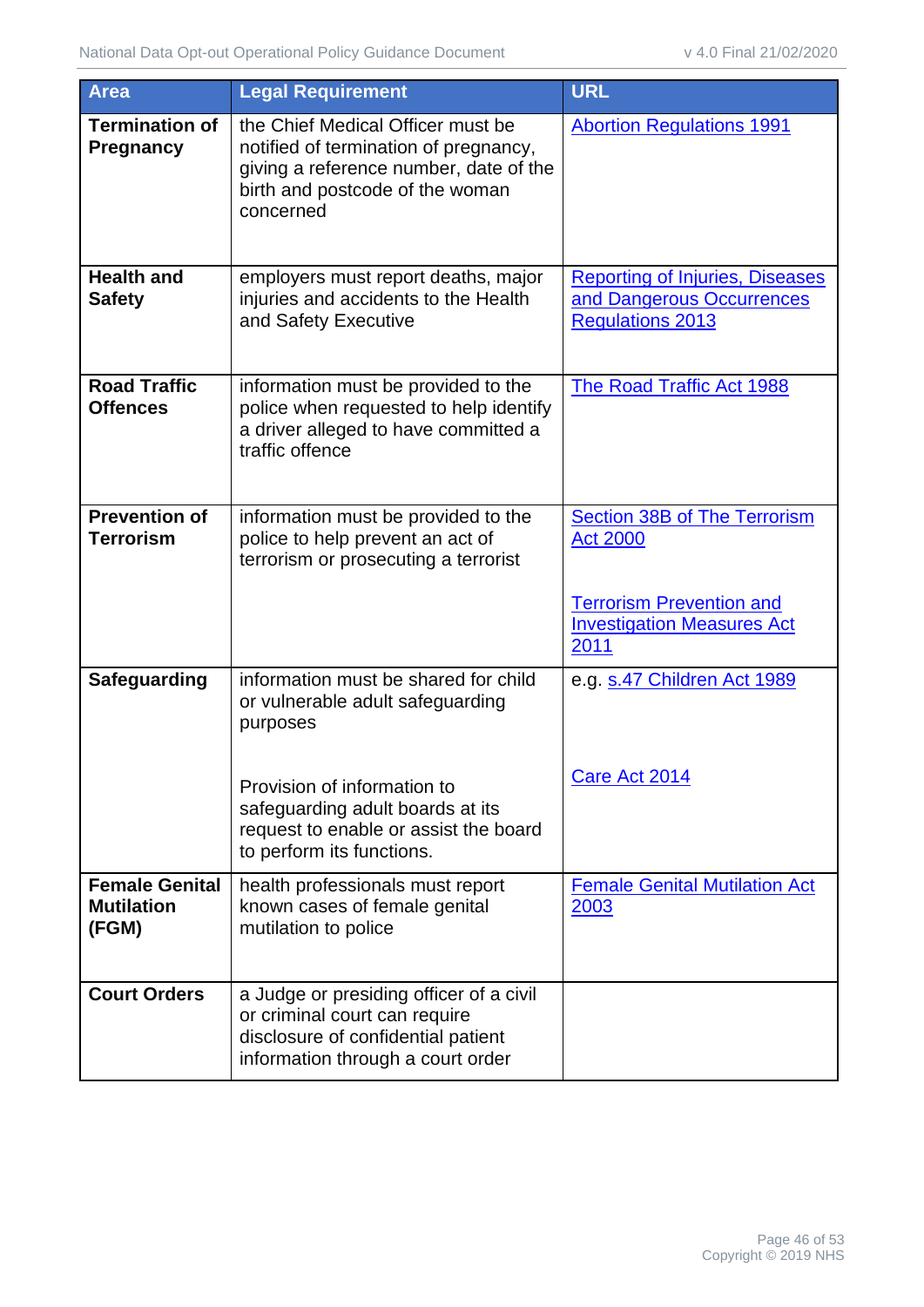| Area                                                                                 | <b>Legal Requirement</b>                                                                                                                                                                                                                                                                                                                                           | <b>URL</b>                                                                                     |
|--------------------------------------------------------------------------------------|--------------------------------------------------------------------------------------------------------------------------------------------------------------------------------------------------------------------------------------------------------------------------------------------------------------------------------------------------------------------|------------------------------------------------------------------------------------------------|
| <b>Human</b><br><b>Fertilisation</b><br>and<br><b>Embryology</b><br><b>Authority</b> | information required to be reported to<br>HFEA for inclusion on the register of<br>assisted reproduction and fertility<br>treatments $24$                                                                                                                                                                                                                          | <b>Human Fertilisation and</b><br><b>Embryology Act 1990</b>                                   |
| <b>ONS</b>                                                                           | disclosure of information required to<br>enable ONS to exercise one or more<br>of its functions <sup>25</sup>                                                                                                                                                                                                                                                      | <b>Statistics and Registration Act</b><br>2007 (as amended by the<br>Digital Economy Act 2017) |
| <b>NHS</b><br><b>Resolution</b><br>Litigation                                        | disclosure of information for<br>investigating and defending legal<br>claims                                                                                                                                                                                                                                                                                       | <b>Section 35 Data Protection Act</b><br>1998                                                  |
| <b>Human Tissue</b><br><b>Authority</b>                                              | disclosure of information relating to<br>transplant approvals and serious and<br>adverse reactions notifications.                                                                                                                                                                                                                                                  | <b>Human Tissue Act 2004</b><br><b>HTA Guidance</b>                                            |
| <b>Controlled</b><br><b>Drugs</b>                                                    | responsible bodies including health<br>boards, trusts and regulatory bodies<br>are required to cooperate on the<br>handling of, and acting on, shared<br>information relating to the<br>management and use of controlled<br>drugs.<br>Should usually be anonymised or with<br>consent but in some instances may<br>allow disclosure of confidential<br>information | <b>The Controlled Drugs</b><br><b>(Supervision of Management</b><br>and Use) Regulations 2013  |

<span id="page-46-0"></span><sup>&</sup>lt;sup>24</sup> Legal restrictions also exist on the disclosure of human fertilisation and embryology information

<span id="page-46-1"></span><sup>&</sup>lt;sup>25</sup> Only applies to information required by ONS – typically for the creation of official statistics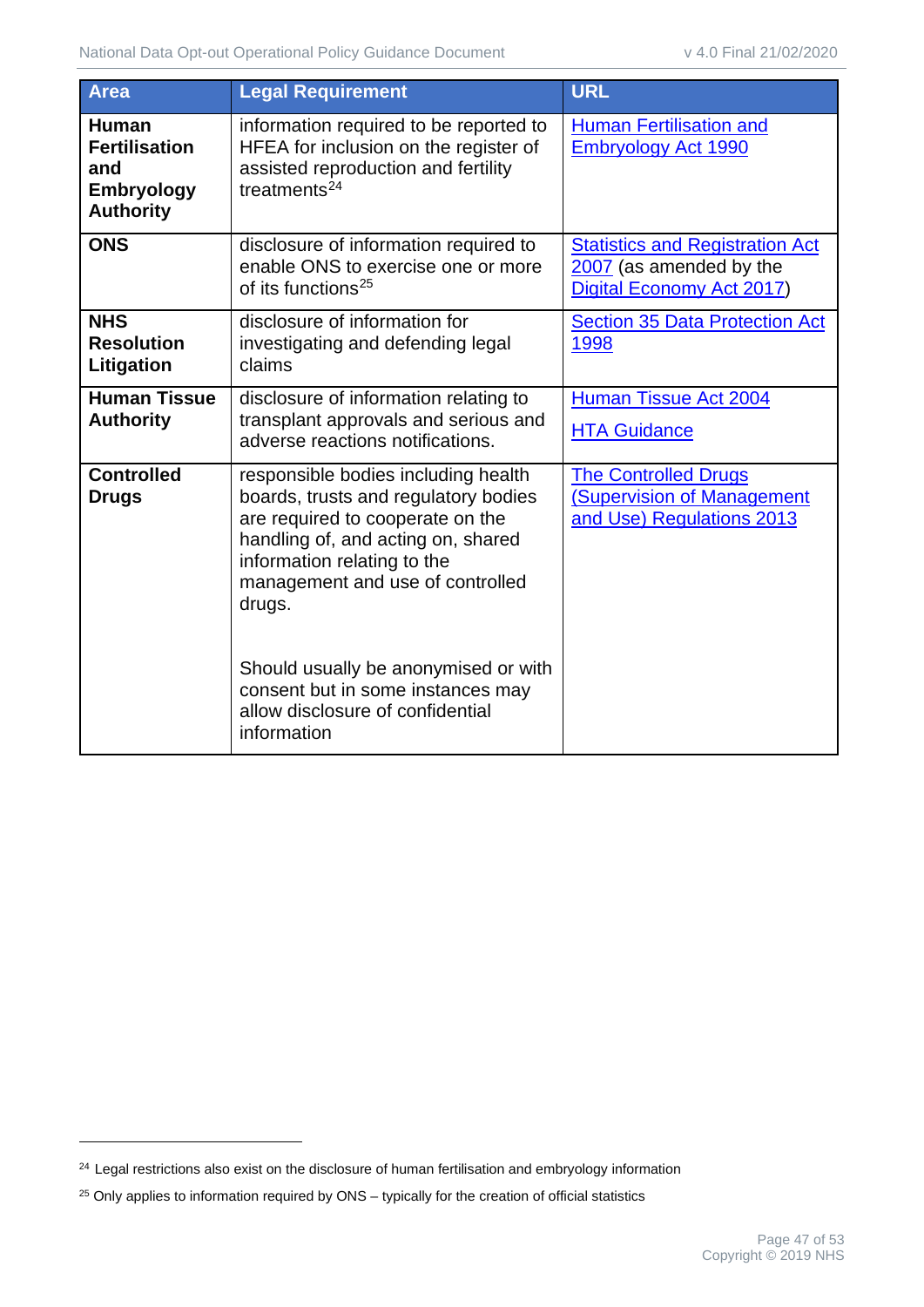# <span id="page-47-0"></span>**Appendix 6: Confidential Patient Information (CPI) definition**

The national data opt-out applies when S. 251 support, which enables the processing of Confidential Patient Information (CPI) without consent, is the legal basis for using data. This appendix provides guidance for health and care professionals in assessing what is CPI. Organisations should also see: [https://www.hra.nhs.uk/approvals-amendments/what](https://www.hra.nhs.uk/approvals-amendments/what-approvals-do-i-need/confidentiality-advisory-group/)[approvals-do-i-need/confidentiality-advisory-group/,](https://www.hra.nhs.uk/approvals-amendments/what-approvals-do-i-need/confidentiality-advisory-group/) for more information about when to seek S.251 approval.

## <span id="page-47-1"></span>**A6.1: What is Confidential Patient Information?**

Confidential Patient Information is a legal term in use across the health and care system. It is defined in section 251<sup>[26](#page-47-2)</sup> (10) and (11) of the National Health Service Act 2006 (see below). Broadly it is information about either a living or deceased person that meets the following 3 requirements:

- a) identifiable or likely identifiable e.g. from other data likely to be in the possession of the data recipient; and
- b) given in circumstances where the individual is owed an obligation of confidence; and
- c) conveys some information about the physical or mental health or condition of an individual, a diagnosis of their condition; and/or their care or treatment.

The definition of "patient" specifically includes an individual who needs or receives local authority social care or whose need for such care is being assessed by a local authority. Confidential Patient Information cannot be defined by a specific data item (e.g. name or postcode) alone, as it needs to be considered more broadly to take account the nature of the information and the circumstances of the record, including the reasonable expectations of a patient.

Prior to making a disclosure or using data for a purpose beyond individual care an assessment must be made that considers whether the information concerned is Confidential Patient Information; what the lawful basis is for the disclosure or change of purpose; and, if lawful, whether the national data opt-out needs to be applied in line with this operational policy guidance document. This guidance aims to provide information that will support this assessment and provide some illustrative scenarios that set out some of the relevant factors to consider in making this assessment.

It is important to remember that any personal data which is identifiable but is not deemed to be Confidential Patient Information (for example because it does not tell you anything about the health or care or treatment of the individual) still needs to be processed lawfully, fairly and transparently in line with wider data protection legislation.

Broadly there are 2 types of patient identifiable data held in the NHS:

**patient registration data** – this is personal<sup>[27](#page-47-3)</sup> data provided by the patient when they register for health services. Most often through a GP (for example through completing a GMS 1 form and/or through other local processes). Registration data comprises demographic data (for example name, address, NHS number etc) which uniquely identifies an individual but does not include any clinical or medical information. This

<span id="page-47-2"></span><sup>&</sup>lt;sup>26</sup> Section 251 has been updated to ensure that the definitions used expressly include local authority social care (that is care provided for, or arranged by, a local authority).

<span id="page-47-3"></span><sup>&</sup>lt;sup>27</sup> Patient registration data is classified as personal data under GDPR/Data Protection legislation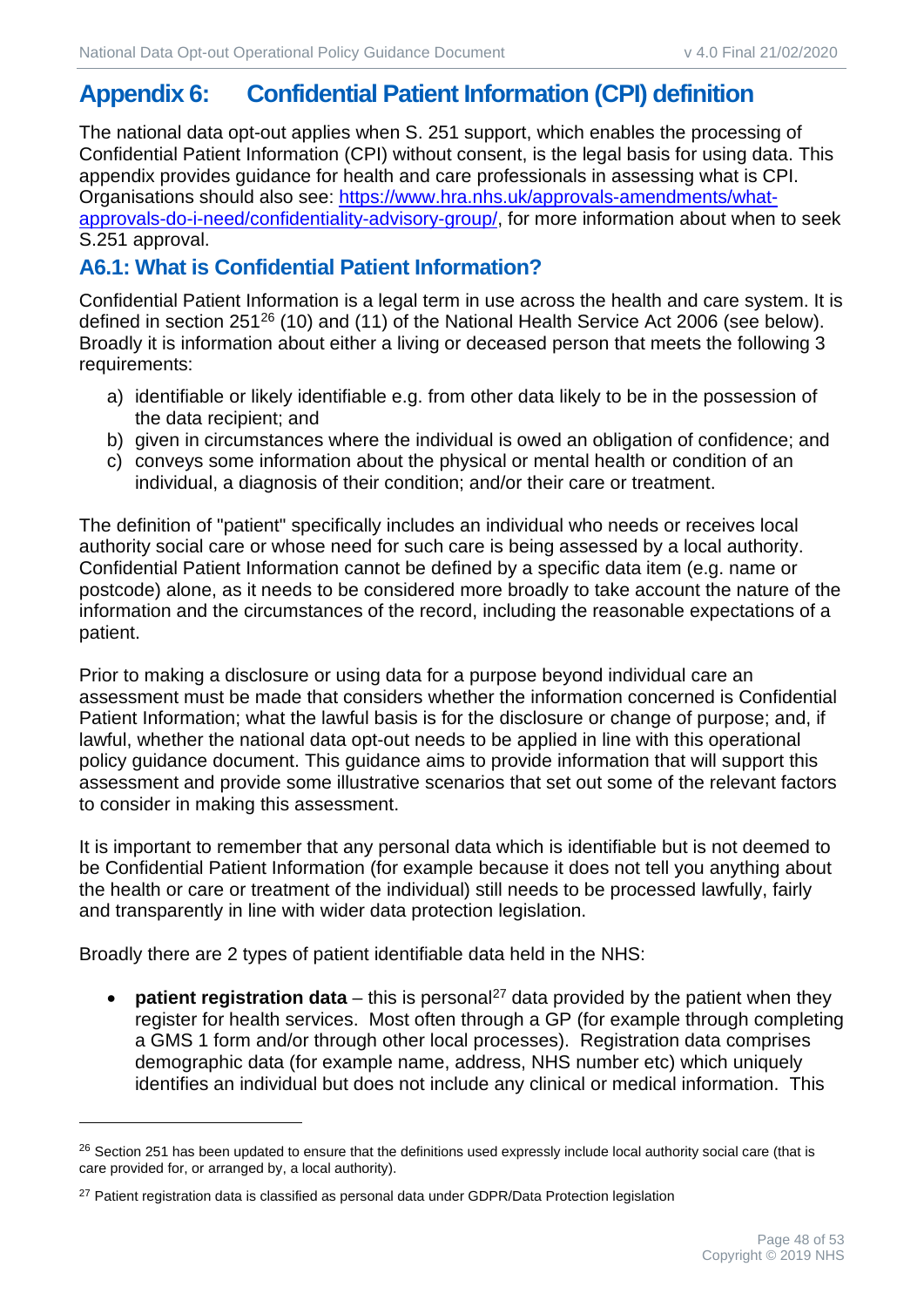enables the Secretary of State to maintain a list of patients in order to fulfil his statutory duty to provide general medical services to the resident population of England. This registration data is collected and held separately to records of health, care or treatment in various clinical or care records. Registration data are used for a range of administrative purposes within the health and care system for example to facilitate transfer of medical records, to manage GP lists, enable payment of GPs, fraud prevention and to secure and allocate resources. The separation from clinical care records can be illustrated by the fact that it is possible to be registered as a patient before any clinical record is created for example through the visa application processes for overseas visitors.

• **Clinical/Care records** – this includes demographic information that identifies an individual alongside a range of information about their physical or mental health, their condition(s) and diagnoses, assessment of an individual's needs for social care services, records of care or treatment given that are gathered in from a range of health and care settings. Any identifiable information taken from your clinical/care records is always Confidential Patient Information. An individual may have a number of clinical/care records in a number of different settings for example dental records, GP records, hospital records. Registration data may be used to populate or update a clinical/care record.

The interactions of these two types of data are illustrated below:



# **Registration dataflows**

#### **Figure 2: Registration dataflows**

It is important that there is a complete list of patients for the NHS and care services and it is not possible to opt-out from the central patient register held on PDS. There are strict controls in place for use and access to patient registration data as this remains personal data.

It should be noted that in some circumstances clinical systems may be used to provide updates to patient registration data, for example where a patient has provided an update to their address during a clinical interaction. Such processes are for efficiency and convenience and in the future it is anticipated that patients will be provided with other mechanisms to enable them to provide such updates more directly (for example via an NHS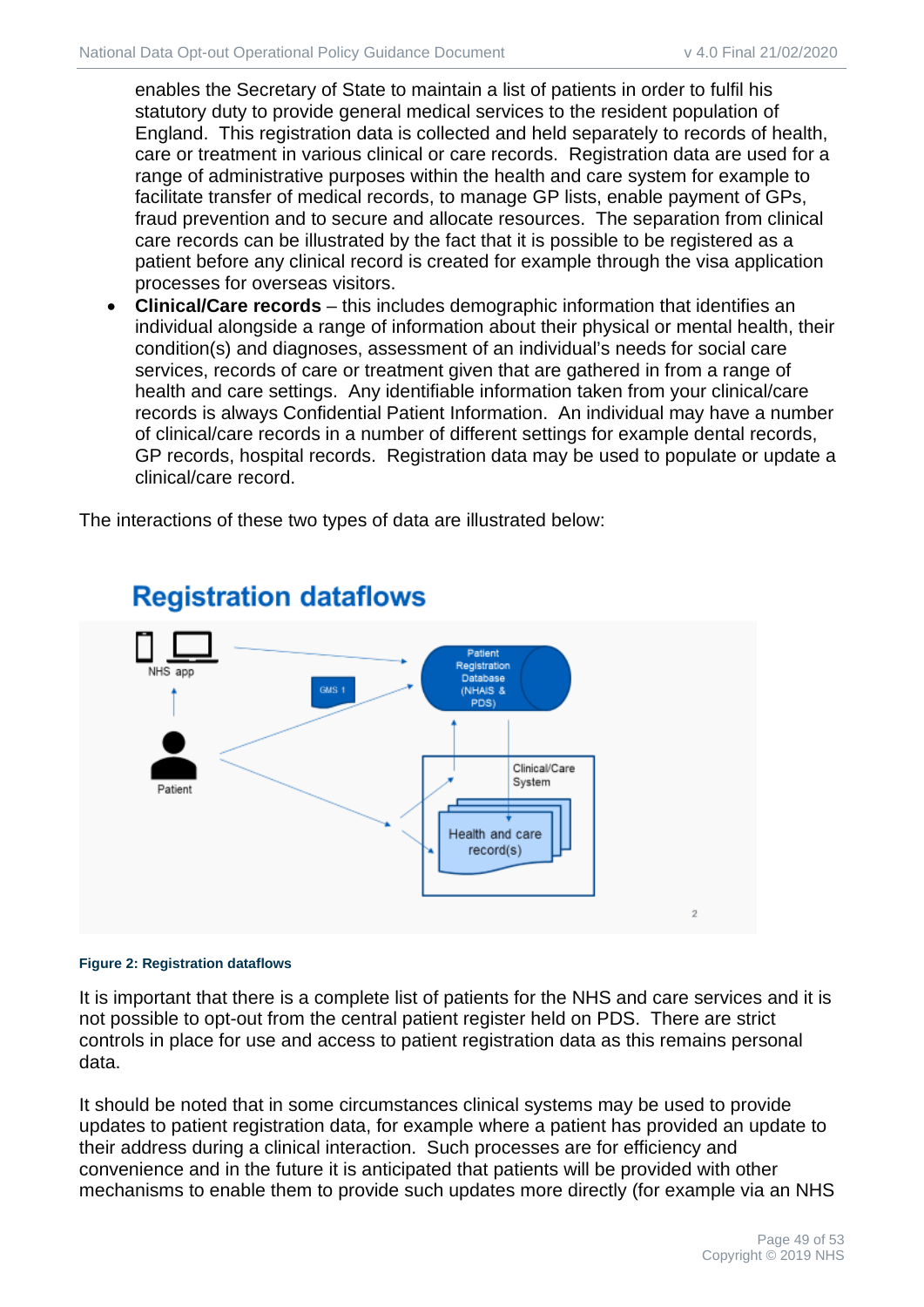app). The fact that the patient has provided an update to their address via a clinical interaction does not mean that the information is owed a duty of confidence. The information provided must have the necessary 'quality' of confidence to be confidential, i.e. more than just a name and address. Separately there has to be a context (for example, confidential relationship, e.g. doctor/ patient) set by a patient's reasonable expectations that makes the information confidential. Most often such updates are provided to a receptionist.

#### <span id="page-49-0"></span>**A6.2: Assessing what is Confidential Patient Information**

As set out above Confidential Patient Information cannot simply be defined by a specific data item (for example name or postcode) alone, as it needs to be considered more broadly to take account of the circumstances of the record and disclosure. There may be some other information provided at the time, or which can be inferred from the context of the disclosure, that means that it becomes Confidential Patient Information. This assessment needs to take into account what patients might reasonably expect to happen to their data in the particular circumstances in question and whether they might reasonably expect the national data optout to apply based on the information provided to them. The national data opt-out patient facing information and resources are found on the [national data opt-out](https://digital.nhs.uk/national-data-opt-out) webpages – this, and other relevant patient information and communications, should be considered when making the assessment.

The national data opt-out public communication materials make it clear that the national data opt-out is limited to Confidential Patient Information and that patients cannot opt out of registration data. In addition the [privacy notice](https://digital.nhs.uk/demographics/personal-demographics-service-fair-processing) for the Personal Demographic Service (the nationally held patient register) is also clear in this regard.

The following examples illustrate the factors that need to be taken into account when making this assessment particularly when considering demographic information in different scenarios:

| Type of data and context<br>of disclosure                            | <b>Is it CPI</b> | <b>Rationale</b>                                                                                                                                                                                                                                                                                    |
|----------------------------------------------------------------------|------------------|-----------------------------------------------------------------------------------------------------------------------------------------------------------------------------------------------------------------------------------------------------------------------------------------------------|
| Name and date of birth on<br>its own drawn from<br>registration data | <b>No</b>        | Anyone can register to receive medical<br>services whatever their state of health. This<br>is identifiable, but it does not reveal anything<br>about an individual's health, care or<br>treatment.                                                                                                  |
| Sample of NHS numbers<br>drawn from registration<br>data             | <b>No</b>        | NHS number on its own is not Confidential<br>Patient Information – it is an administrative<br>number assigned by the NHS. However, for<br>someone with access to other NHS data it<br>can act as the key to identify an individual. It<br>is for that reason that it is protected by<br>safeguards. |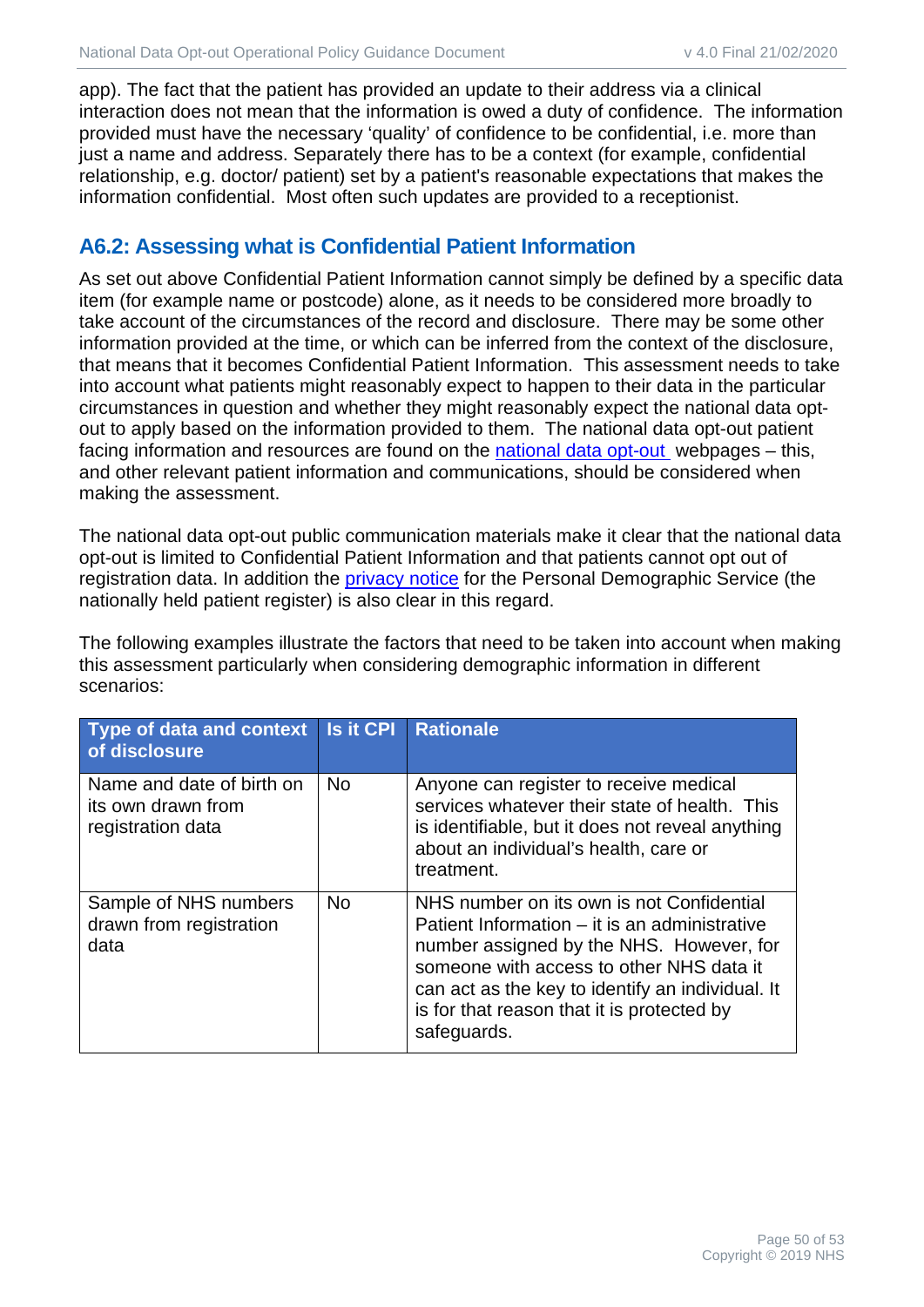| <b>Type of data and context</b><br>of disclosure                                                                                                               | <b>Is it CPI</b> | <b>Rationale</b>                                                                                                                                                                                                                                                                                                                                                                                                                                                                                                                                                                                                                                                           |
|----------------------------------------------------------------------------------------------------------------------------------------------------------------|------------------|----------------------------------------------------------------------------------------------------------------------------------------------------------------------------------------------------------------------------------------------------------------------------------------------------------------------------------------------------------------------------------------------------------------------------------------------------------------------------------------------------------------------------------------------------------------------------------------------------------------------------------------------------------------------------|
| Name and address drawn<br>from registration data                                                                                                               | <b>No</b>        | As for NHS number, name and date of birth,<br>this is not Confidential Patient Information.<br>However, connecting this identifying data to<br>other information may make it Confidential<br>Patient Information. For example for a very<br>small number of patients who have no other<br>correspondence address and where the<br>address is an in-patient setting for people<br>with severe learning disabilities or a<br>specialist nursing home that cares for those<br>with dementia then it may become<br>Confidential Patient Information. This would<br>be the case where the address itself said<br>something about the individual's health, care<br>or treatment. |
| Name and address -<br>drawn from clinical records<br>for example of those with<br>a specific condition in<br>order to write to them<br>about a research study. | Yes              | Although the disclosure is on the surface of it<br>demographic only - the circumstances of the<br>disclosure may reveal something about a<br>person's health, care or treatment if this is<br>shared with a third party. However, where a<br>clinician involved in the patient's care has<br>written directly to the patient there is no<br>disclosure of Confidential Patient Information<br>and the opt-out would not apply.                                                                                                                                                                                                                                             |
| Name and address drawn<br>for a Patient<br><b>Administration System</b><br>(PAS) in a Mental Health<br><b>Trust</b>                                            | Yes              | The information is disclosed by a mental<br>health trust and would constitute Confidential<br>Patient Information as it does give some<br>information about a person's health, care or<br>treatment especially if it discloses that the<br>person has either registered with the Mental<br>Health Trust or has been treated.                                                                                                                                                                                                                                                                                                                                               |

#### <span id="page-50-0"></span>**A6.3: Further Information and Advice**

The [Information Governance Alliance](https://digital.nhs.uk/information-governance-alliance) has published a range of information and guidance on data protection and confidentiality for the health and care system.

The [Confidentiality Advisory Group](https://www.hra.nhs.uk/approvals-amendments/what-approvals-do-i-need/confidentiality-advisory-group/) (CAG) is an independent body which provides expert advice on the use of confidential patient information. This includes providing advice to the Health Research Authority (HRA) and Secretary of State for Health and Care on the appropriate use of confidential patient information for purposes beyond individual patient care. As part of this CAG gives advice about what constitutes Confidential Patient Information.

The Department of Health and Social Care has published a [Code of Practice on](https://www.gov.uk/government/publications/confidentiality-nhs-code-of-practice)  **[Confidentiality](https://www.gov.uk/government/publications/confidentiality-nhs-code-of-practice)**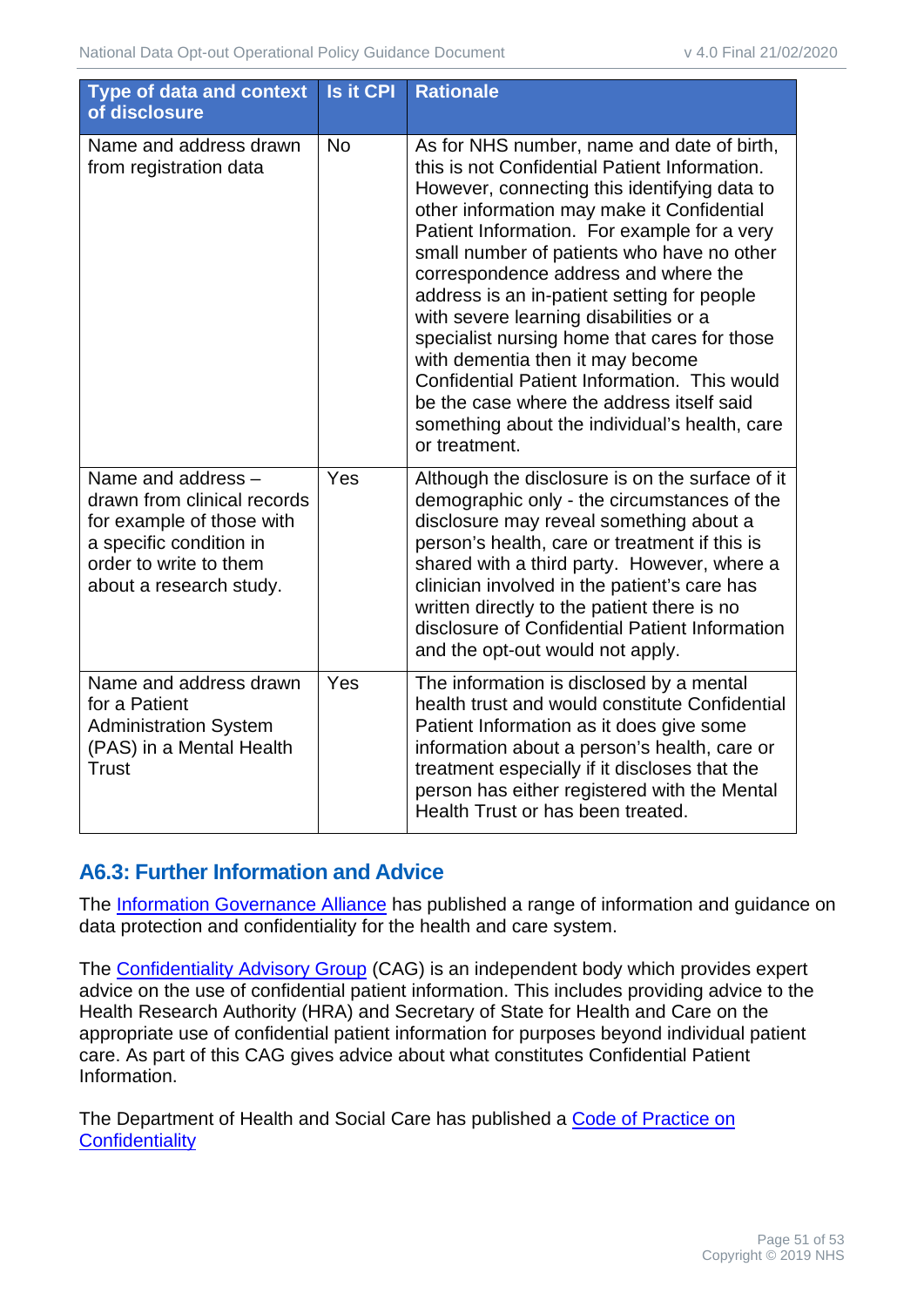NHS Digital has published a [Code of Practice on Confidential Information](https://digital.nhs.uk/codes-of-practice-handling-information/confidential-information)<sup>[28](#page-51-1)</sup>

# <span id="page-51-0"></span>**A6.4: Extract from NHS Act 2006 Sec 251**

The following is an extract from the NHS Act 2006 Sec 251 defining Confidential Patient Information:

- (10) In this section "patient information" means—
	- (a) information (however recorded) which relates to the physical or mental health or condition of an individual, to the diagnosis of his condition or to his care or treatment, and
	- (b) information (however recorded) which is to any extent derived, directly or indirectly, from such information,

whether or not the identity of the individual in question is ascertainable from the information.

- (11) For the purposes of this section, patient information is "confidential patient information" where—
	- (a) the identity of the individual in question is ascertainable—
		- (i) from that information, or
		- (ii) from that information and other information which is in the possession of, or is likely to come into the possession of, the person processing that information, and
	- (b) that information was obtained or generated by a person who, in the circumstances, owed an obligation of confidence to that individual.

NB: It is worth noting that Section 251 has been updated to ensure that the definitions of 'patient information', 'confidential patient information' and 'medical purposes' expressly includes 'local authority social care'. The definition of "patient" now specifically includes an individual who needs or receives local authority social care or whose need for such care is being assessed by a local authority. All references to "care" within this definition now includes "local authority social care" which is defined as:

- social care provided or arranged for by a local authority, and
- any other social care all or part of the cost of which is paid for with funds provided by a local authority;

<span id="page-51-1"></span><sup>&</sup>lt;sup>28</sup> This Code is being reviewed and is due to be updated